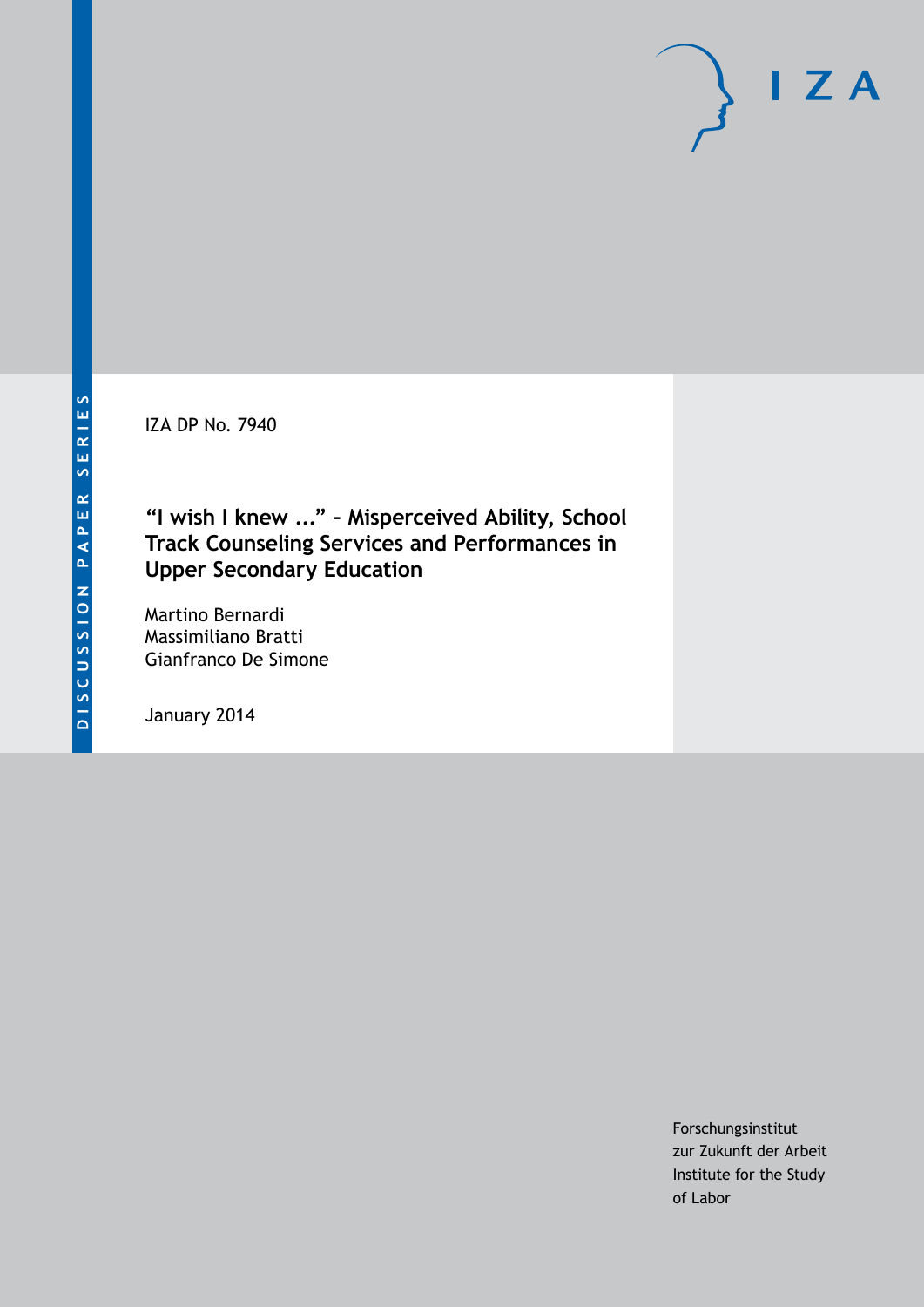# **"I wish I knew ..." – Misperceived Ability, School Track Counseling Services and Performances in Upper Secondary Education**

## **Martino Bernardi**

*Fondazione Giovanni Agnelli*

### **Massimiliano Bratti**

*DEMM, Università degli Studi di Milano, IZA and Centro Studi Luca d'Agliano (LdA)*

## **Gianfranco De Simone**

*Fondazione Giovanni Agnelli and Centro Studi Luca d'Agliano (LdA)*

Discussion Paper No. 7940 January 2014

IZA

P.O. Box 7240 53072 Bonn **Germany** 

Phone: +49-228-3894-0 Fax: +49-228-3894-180 E-mail: [iza@iza.org](mailto:iza@iza.org)

Any opinions expressed here are those of the author(s) and not those of IZA. Research published in this series may include views on policy, but the institute itself takes no institutional policy positions. The IZA research network is committed to the IZA Guiding Principles of Research Integrity.

The Institute for the Study of Labor (IZA) in Bonn is a local and virtual international research center and a place of communication between science, politics and business. IZA is an independent nonprofit organization supported by Deutsche Post Foundation. The center is associated with the University of Bonn and offers a stimulating research environment through its international network, workshops and conferences, data service, project support, research visits and doctoral program. IZA engages in (i) original and internationally competitive research in all fields of labor economics, (ii) development of policy concepts, and (iii) dissemination of research results and concepts to the interested public.

<span id="page-1-0"></span>IZA Discussion Papers often represent preliminary work and are circulated to encourage discussion. Citation of such a paper should account for its provisional character. A revised version may be available directly from the author.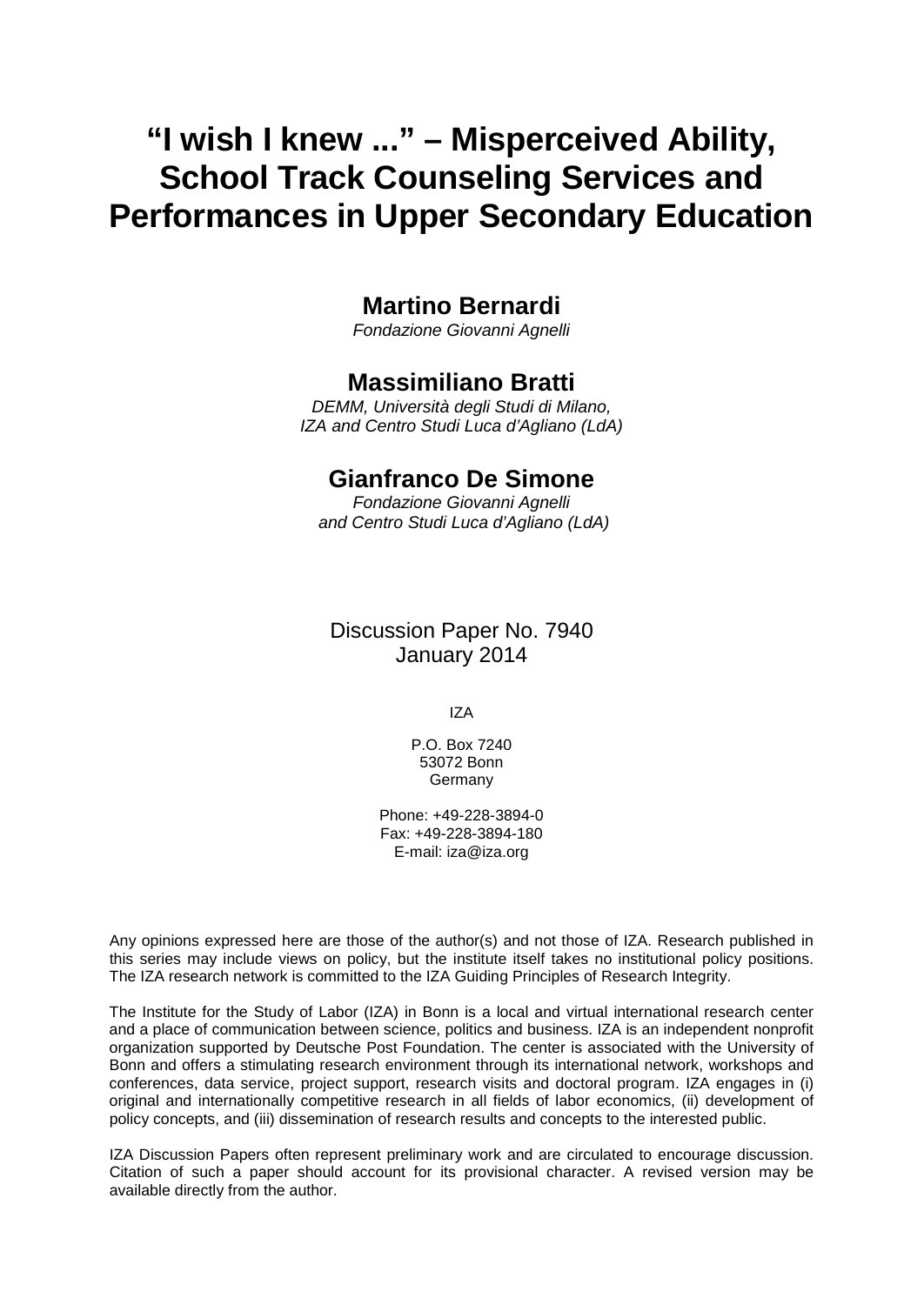IZA Discussion Paper No. 7940 January 2014

# **ABSTRACT**

## **"I wish I knew ..." – Misperceived Ability, School Track Counseling Services and Performances in Upper Secondary Education[\\*](#page-1-0)**

Previous research shows that, in tracked school systems, enrollment decisions are strongly associated with future outcomes both in education and on the labour market. Yet few studies explicitly investigate whether students (and their parents) have all the relevant information they need to make proper decisions. We address this issue by exploiting the data collected within the Arianna Project, an independent school track counseling service run by the municipality of a large city in Northern Italy (Turin). Virtually all students in the final year of lower secondary education participate into the program and they receive advices based on standardized cognitive and non-cognitive tests. Our dataset is uniquely enriched by information on students' pre-test enrollment intentions, their final track choices and their performances in the upper secondary school. We show that students' enrollment intentions are very often inconsistent with their actual potential as revealed by Arianna. However, students (and their parents) are likely to revise their initial choice when new information on their true abilities is made available to them. Moreover, we find that students who eventually make track choices in line with Arianna's suggestions are less likely to be retained in the first year of the upper secondary education.

JEL Classification: I21, I24

Keywords: ability, information, school track choice, grade retention

Corresponding author:

Massimiliano Bratti DEMM Università degli Studi di Milano Via Conservatorio 7 20122 Milan Italy E-mail: [massimiliano.bratti@unimi.it](mailto:massimiliano.bratti@unimi.it)

The present version has benefited from comments received at the annual meeting of the Italian Association of Labour Economics (2013, Rome), at the Workshop on Empirical Research in Economics of Education held by the QURE research group (2013, Reus, Spain), at YOUTH Workshop (2013, Salerno, Italy), the "Brucchi Luchino" Labour Economics Workshop (2013, Rome) and at Fondazione Giovanni Agnelli. The authors are grateful to the Municipality of Turin (Italy) for making the data available. The usual disclaimer applies.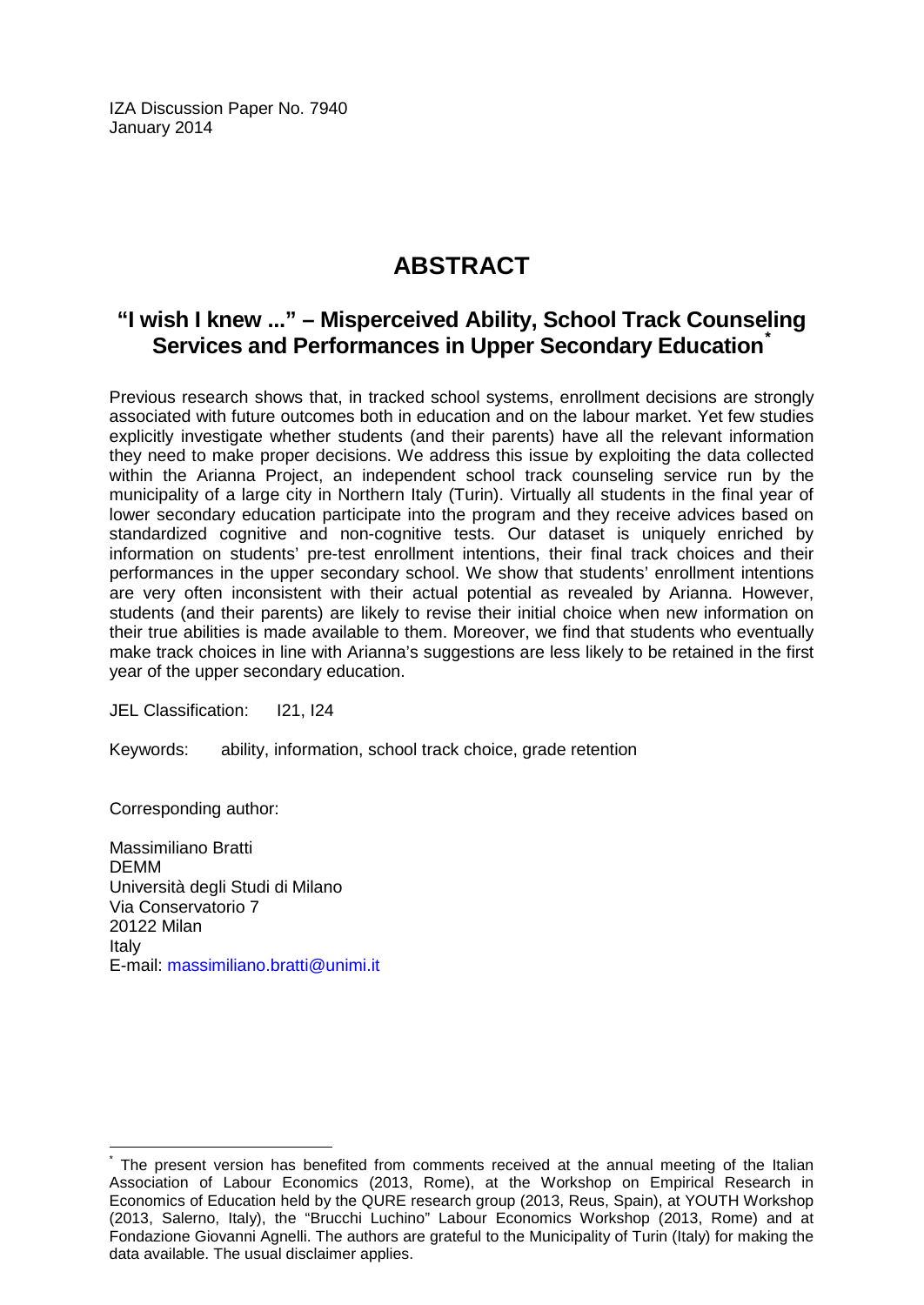IZA Discussion Paper No. 7940 January 2014

#### **NON-TECHNICAL SUMMARY**

In tracked educational systems the choice of the school track is one of the most crucial decisions in students' lives. It has been shown that those who choose academic (or more selective) tracks tend to have a higher probability of continuing and succeeding in tertiary education, better employment opportunities and higher earnings.

But do students' and their family have all the relevant information they need to make a conscious choice?

This paper tries to provide an answer to such a question.

The starting point are data collected by an independent school track counseling service called Arianna created by the municipality of Turin, the second largest city in Northern Italy. Arianna consists of a battery of tests able to measure cognitive and non-cognitive abilities of students in the final year of lower secondary school. Test scores along with other information collected from students and schools are used to give a piece of advice to students on the upper secondary school track that best matches their ability profile.

This study shows that the information and the recommendations provided by Arianna are indeed useful to students and parents. In fact, very often students tend to misperceive their actual ability, overestimating or underestimating their potential. As a result, students often choose tracks that stress their weaknesses instead of promoting their strengths. However, students and their families show an inclination to revise their initial enrollment intentions once new credible information is made available to them. When the Arianna program gives an indication of enrollment intentions not in line with the actual potential of the individual, the student and her family tend to change their initial choice accordingly and they opt for a different track.

Furthermore, this paper shows that those who make choices in line with the suggestions of the counseling services face a lower risk of retaining grades in the upper secondary education. Hence, providing better information through counseling services may help to prevent failure and drop out in upper secondary education.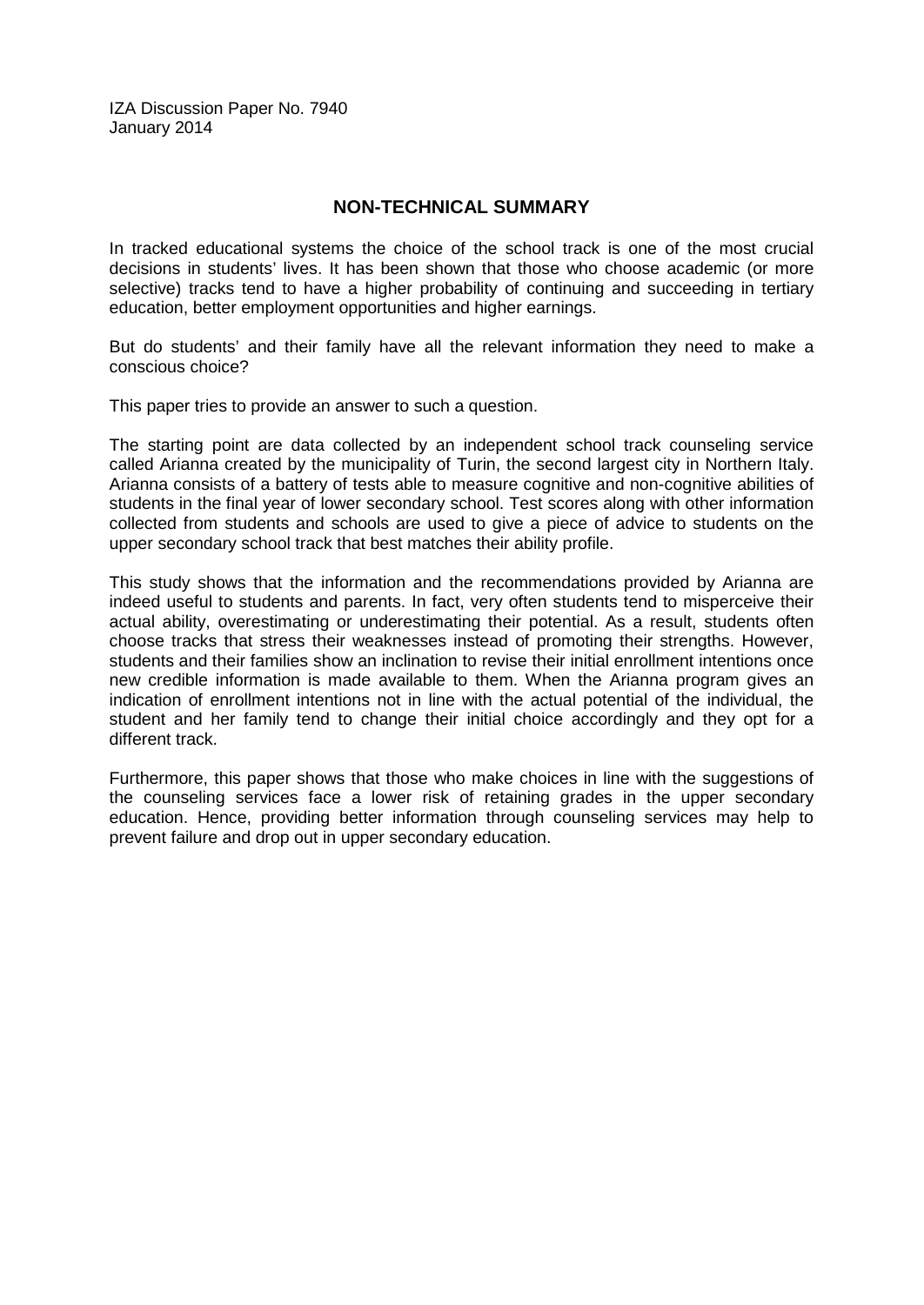#### 1. Introduction

In some educational systems students are tracked by ability in schools of different types (e.g., academic vs. vocational schools). There are various reasons why tracking may be an effective way of organizing secondary education. Advocates of tracking maintain that mixing students that have too different levels of abilities may create very heterogeneous groups, and teaching would become more difficult. A teacher will have to target instruction on the "average" student in a class, a level which might be too difficult for the low-ability and too easy for the high-ability student. This may lead to levels of student achievement which are lower than those that could be potentially obtained in a tracked system. Moreover, the absence of tracking (i.e. a comprehensive high school) may also induce some of the least academically oriented students not to continue in secondary education, in case it is not compulsory. Detractors of tracking have opposite thoughts. Their view is that segregating low ability students in "worse" schools in terms of quality of both the peer group and the teacher body may limit their academic potential, and raise social inequality. Cross-sectional evidence shows that both arguments are valid. [Brunello and Checchi](#page-32-0) [\(2007\)](#page-32-0) find, for instance, that "reducing the extent of student tracking, either by raising the age of first selection or by reducing the number of tracks available, may be appropriate for increasing intergenerational mobility in educational attainment, but may increase social exclusion for people from disadvantaged backgrounds".

As a matter of fact, in tracked educational systems the choice of school track is a powerful predictor of an individual's labour market outcomes. Students who choose academic (or more selective) tracks tend to fare better later on in their lives than those who enroll in vocational tracks: they have a higher probability of continuing and succeeding in tertiary education [\(Cap](#page-32-1)[pellari and Lucifora](#page-32-1) [2009,](#page-32-1) [Bratti et al.](#page-32-2) [2012\)](#page-32-2), better employment opportunities and higher earnings [\(Dustmann](#page-33-0) [2004\)](#page-33-0). Even if part of these benefits do not reflect a genuine effect of tracks but students' unobserved characteristics—first of all, innate ability—a fundamental problem emerges in tracked educational systems: how to implement an efficient system of allocation of students to tracks?<sup>[1](#page--1-0)</sup> To put it in other terms, from a social point of view, the problem is how to

 $1<sup>1</sup>$ This represents an interesting issue only if individuals' outcomes in the labour market are not fully determined by their level of ability, but school tracks produce a "value added", or, to put it in other words, tracks have a true causal effect. In this respect, few studies have made an attempt to address the endogeneity of school track's effects, and the evidence is mixed. [Figlio and Page](#page-33-1) [\(2002\)](#page-33-1) find that tracking does not hurt (but benefit) low-ability children using an instrumental variables strategy. However, they explicitly recognizes that their instruments may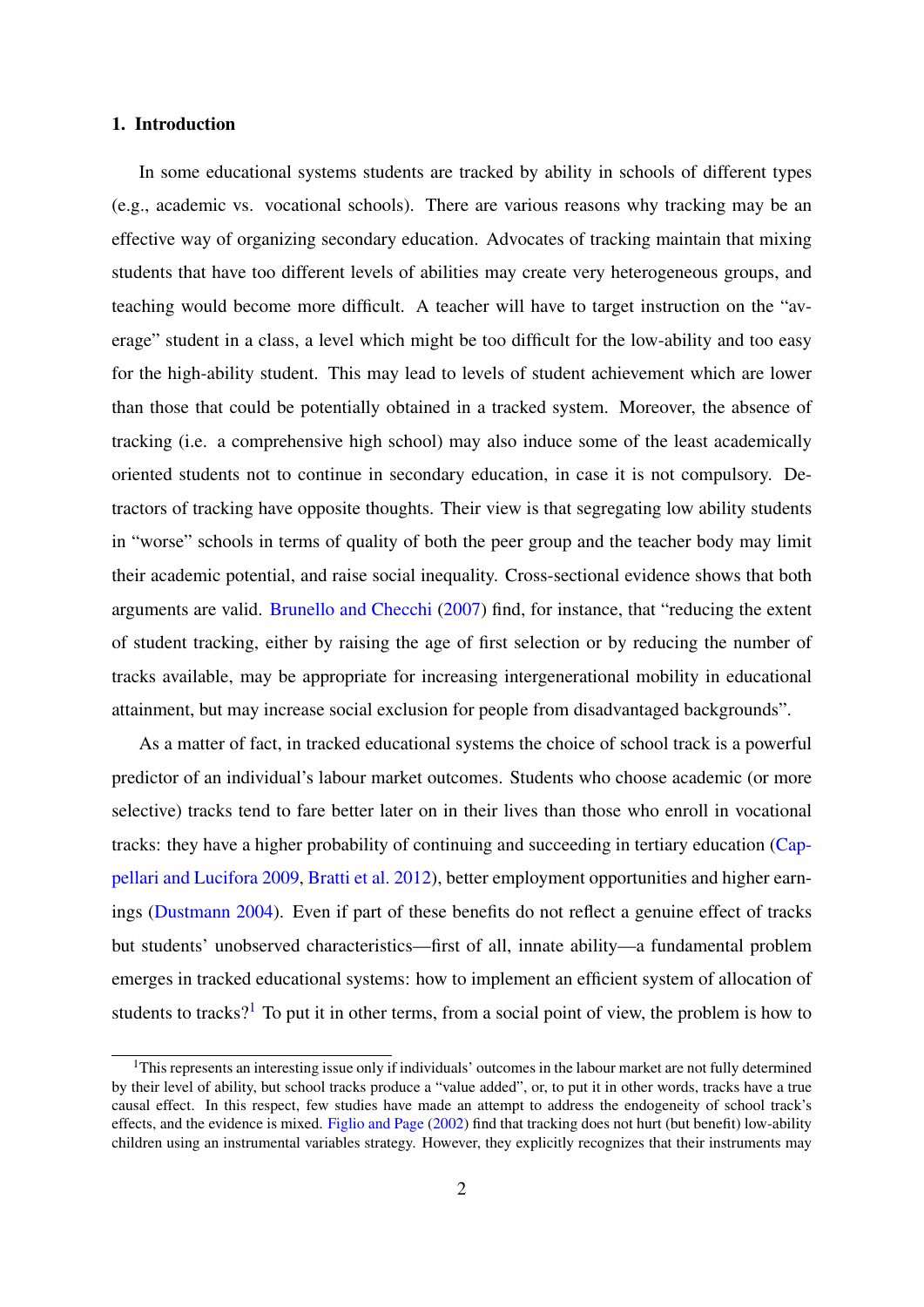minimize the risk of mismatch between an individual's ability and the level of ability required by the track she chooses.

In spite of the high relevance of this issue, there is relatively little work on the determinants of school track choices. By means of cross-country comparisons, some authors have shown that when teacher suggestions are less binding and more freedom is left to parents, track choices reflect a steeper socio-economic gradient [\(Checchi and Flabbi](#page-32-3) [2007,](#page-32-3) [Bratti et al.](#page-32-2) [2012\)](#page-32-2). Other studies stressed the role of parents' risk aversion, wealth and household income. Evidence on the role of risk aversion is mixed. [Wölfel and Heineck](#page-34-0) [\(2012\)](#page-34-0) show that in Germany risk adverse mothers are more likely to have their children enrolled in vocational secondary schools compared to risk-neutral counterparts, while the opposite is found for risk-averse fathers. By contrast, [Leonardi](#page-33-2) [\(2007\)](#page-33-2) does not find any role for risk aversion on the choice of secondary school in the Italian context, but parents' wealth is shown to be positively associated with the choice of the academic track, especially in liquidity constrained households. [Tamm](#page-33-3) [\(2008\)](#page-33-3) suggests that income has no effect on school choices and that differences between high and low-income families mainly reflect unobserved heterogeneity. Another stream of the literature is mainly concerned with the potential shortcomings of teachers' recommendations, which in many educational systems are the primary driver of school track choice. [Ochsen](#page-33-4) [\(2011\)](#page-33-4) considers the German case and reports that parents' upgrading choices (i.e. choosing more prestigious tracks) with respect to teachers' recommendations are positively associated with higher child education, especially when they are taken by highly educated parents. [Cinnirella et al.](#page-32-4) [\(2011\)](#page-32-4) report that taller students are more likely to receive recommendations for the academic track even controlling for past school performance and parental background, and authors relate this evidence mainly to the positive association between height and non-cognitive (social) skills, although they do not completely discard the pure discrimination hypothesis. [Jürges and](#page-33-5) [Schneider](#page-33-5) [\(2011\)](#page-33-5) observe relative-age effects in teachers' recommendations: younger children

be weak. [Guyon et al.](#page-33-6) [\(2012\)](#page-33-6) exploit a natural experiment provided by a reform introduced in Northern Ireland in 1989 which introduced a rise in quotas applied to grammar school intakes. The authors find that the net effect of the "detracking" consisted in a very significant increase in examination results both at the end of compulsory schooling and at the end of "high school". Similar results on the positive effect of detracking are provided by [Kerr](#page-33-7) [et al.](#page-33-7) [\(2013\)](#page-33-7) using the Finnish comprehensive school reform. The authors find small positive effects on verbal scores and for children of low educated parents. [Hanushek and Wössmann](#page-33-8) [\(2006\)](#page-33-8) report cross-country evidence that school tracking is associated with higher educational inequality, while the effect on mean performance is less clear.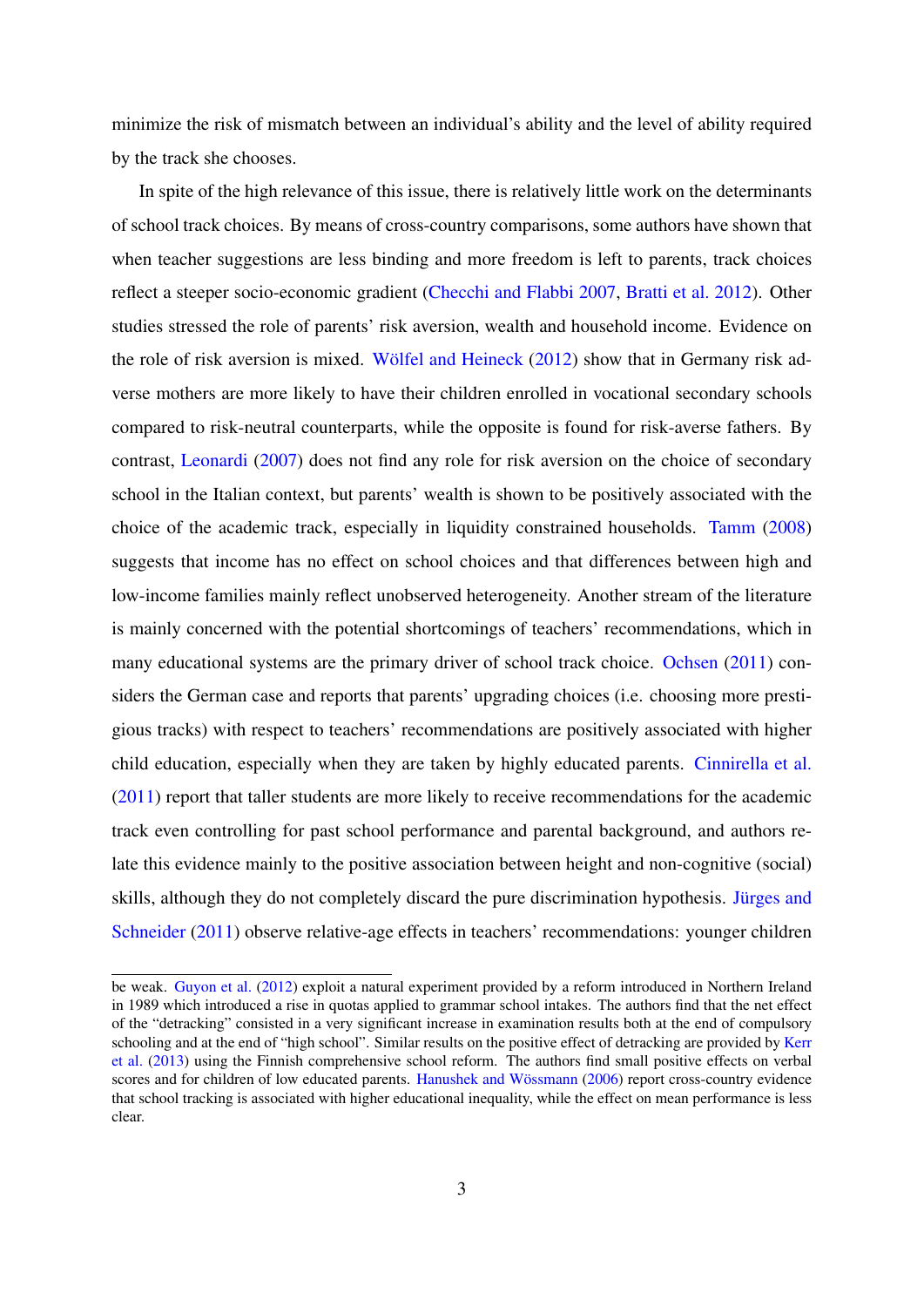are less likely to receive recommendations for the academic track. They conclude that teachers weight too much current with respect to (future) expected performance.

In this paper, we look at the process of school track choice from a different angle. In particular, we try to understand whether the availability of new reliable information on students' cognitive and non-cognitive individual abilities provided by an independent counseling service allows students and their families to make better school track choices, improving students' performances in the upper secondary school.

We take advantage of a unique dataset that, along with students' personal characteristics (gender, nationality, socio-cultural background), brings together information on: i) preenrollment students' upper secondary track preferences as stated during lower secondary schooling (grades 7 and 8); ii) students' cognitive and non-cognitive abilities as measured by a set of standardized tests which are used to provide them with a piece of advice on the school track that best matches their potential; iii) the actual track choice made by students as they move on from lower to upper secondary education; iv) the educational performance of students during the first year of the upper secondary education (grade 9). Data come from a student counseling service called Arianna created by the municipality Turin, the second largest city in Nothern Italy, that administer tests to virtually all lower secondary school leavers in Turin each year (95% of schools, i.e. 92% of students).

The choice of the upper secondary track is a truly crucial point on the educational ladder for Italian students and it has been shown to be little meritocratic and extremely sensitive to the role played by family background and expectations [\(Checchi and Flabbi](#page-32-3) [2007,](#page-32-3) [Checchi](#page-32-5) [et al.](#page-32-5) [2013\)](#page-32-5). [De Simone](#page-33-9) [\(2013\)](#page-33-9) shows that disparities in learning opportunities across socioeconomic groups of Italian students are magnified during middle school years and that this translates into a social tracking along the upper secondary's tracks (academic, technical, vocational).

In line with previous research, we are able to show that both pre-test enrollment intentions and the actual enrollment decisions are affected by family background and other student characteristics. However, we add to the literature with three main findings. First, we are able to isolate factors that increase the probability for a student to declare enrollment intentions not supported by her actual potential as revealed by test scores. Second, we show that, when a student receives a signal of inconsistency between her enrollment intentions and her true academic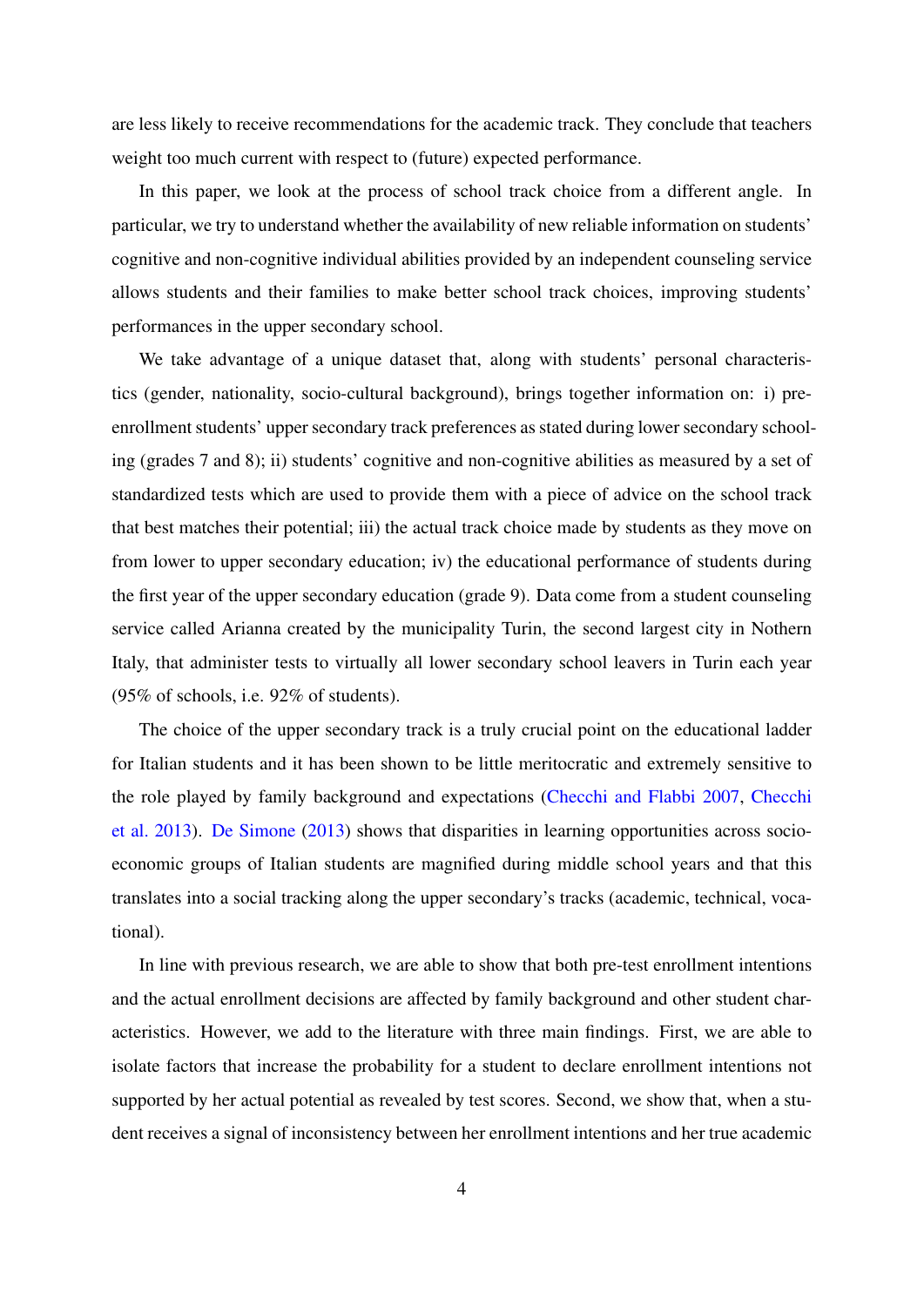potential as assessed by the external counseling services, she tends to revise the final choice of school track accordingly. In this respect, our paper differs from previous contributions which have mainly investigated how newly available information induces a revision of *subjective expectations on economic returns* attached to either schooling levels or major choices in college (e.g., [Jensen](#page-33-10) [2010,](#page-33-10) [Zafar](#page-34-1) [2011\)](#page-34-1). Third, we find that the signals received by the counseling service can act as a "protection factor" against failure in the upper secondary school: those who follow (do not follow) the advice received are less (more) likely to experience grade retention in the first year of the upper secondary school (grade 9).

The persistence of family influences on students choices and achievements suggests that policies aiming at expanding the educational opportunities for students with disadvantaged backgrounds are still needed in the Italian education system. On the other hand, our results imply that promoting services and activities aiming at relaxing the information constraints that impinge on students' choices and performances can also be a fruitful way to improve opportunities to succeed in the upper secondary education and eventually prevent students' dropout.

We organize our contribution as follows. The next section describes the main features of Arianna, the counseling service, and sketches the timeline of the decision process of lower secondary school students that are moving forward to upper secondary education. We then present our data in section [3,](#page-9-0) with a particular focus on the cognitive and non-cognitive measures provided Arianna. Section [4](#page-11-0) investigates the characteristics associated with the pre-test school track preferences. Section [5](#page-15-0) represents the heart of our analysis as it studies the determinants of the mismatch between pre-test school enrollment intentions and the Arianna's advice, and investigates whether students receiving a signal of mismatch do use the new information to revise their initial intentions. Section [6](#page-22-0) analyzes how the probability of grade retention in the first year of upper secondary education varies with the choice made and whether those who ignored Arianna's advice are exposed to a greater risk of failure. In the same section we provide a theoretical rationalization of our results. The last section briefly summarizes our main findings.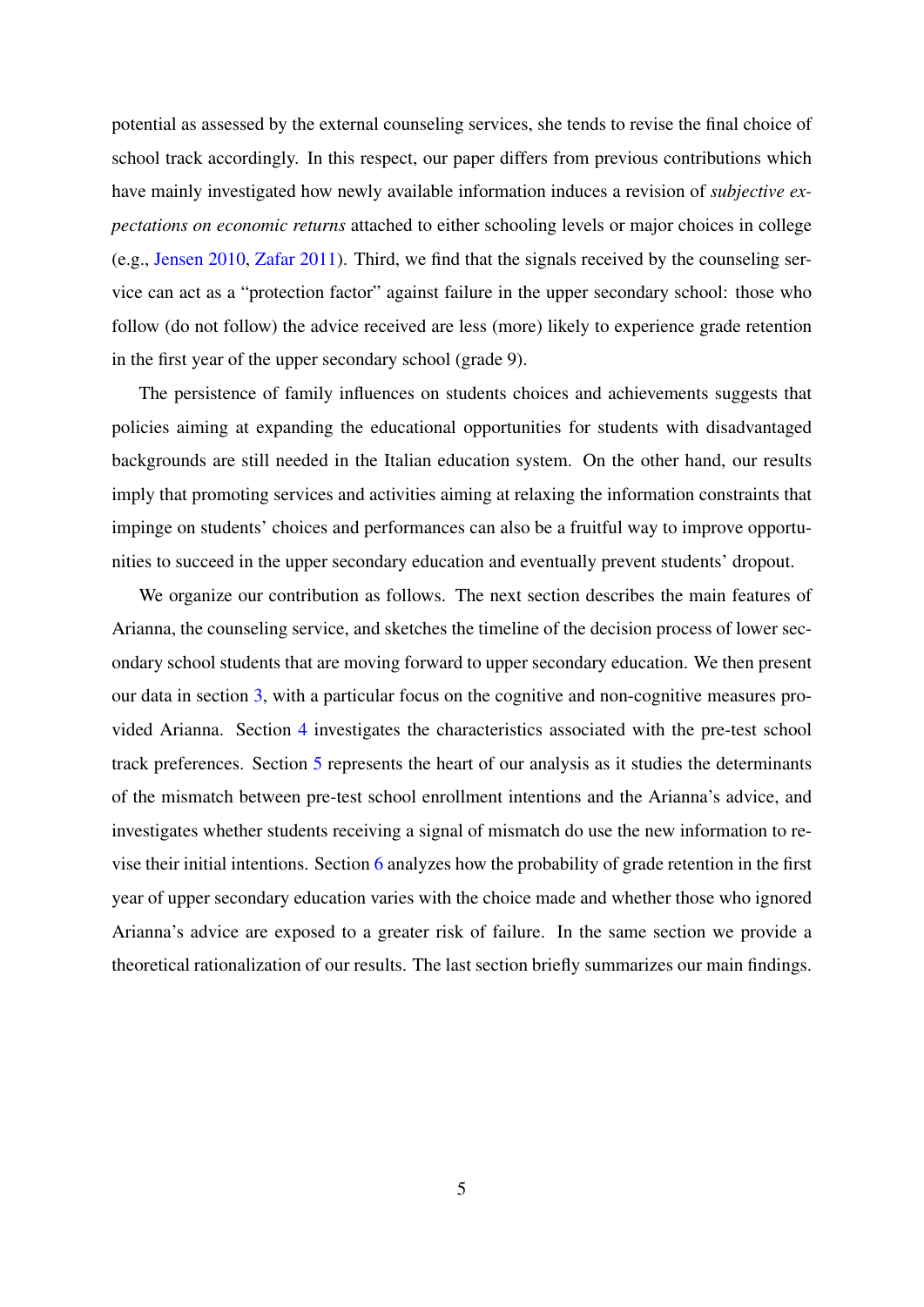#### 2. The Arianna Project: measuring cognitive and non-cognitive abilities to support student enrollment choices

Since the early 1990s the Municipality of Turin, one of the largest Italian cities located in the North-Western part of the country, offers to all students in the final year of the lower-secondary education the opportunity to access a guidance counseling service external to schools. Within the Arianna project, students are asked to take a set of computer based standardized tests aiming at assessing their cognitive and non-cognitive abilities to highlight their strengths and weaknesses. Although questionnaires are invariant from wave to wave, students are not familiar with them as no samples of questions have been released to lower secondary schools over the years. In this respect 'teaching to the test' is less likely than for other types of standardized tests.

Tests aim at capturing the proficiency of students along the full spectrum of cognitive abilities: a) Language; b) Logic; c) Symbolic calculus; d) Spatiality; e) Strategy. Although the tests on cognitive abilities are tailored to lower secondary students (typically aged 12-13 when they are assessed), questions are not curriculum based. This makes test scores comparable across schools and waves. As regards non-cognitive abilities, a personality test allows to characterize students' inclinations with respect to three dichotomies: i) Erratic / Intentional; ii) Risk Lover / Risk Adverse; iii) Competitive / Collaborative. Apart from test scores, for each student, the Arianna project gathers information on the family background, on the school and the class attended, on the choice of upper secondary school track they would make at the moment they take the tests.

All these pieces of information together with results from cognitive and non cognitive tests are then used to support families in their choice of the upper secondary track and career pathway. A personal card containing an overview of students' results and the Arianna counselors' suggestion is returned to parents who can further arrange a meeting in order to ask clarifications and discuss about the best track choice for their child.

The final decision will be made only a few months later and the observation of the track in which the students is enrolled will reveal whether she has followed Arianna's suggestion. The timing of the process is depicted in Figure [1.](#page-9-1)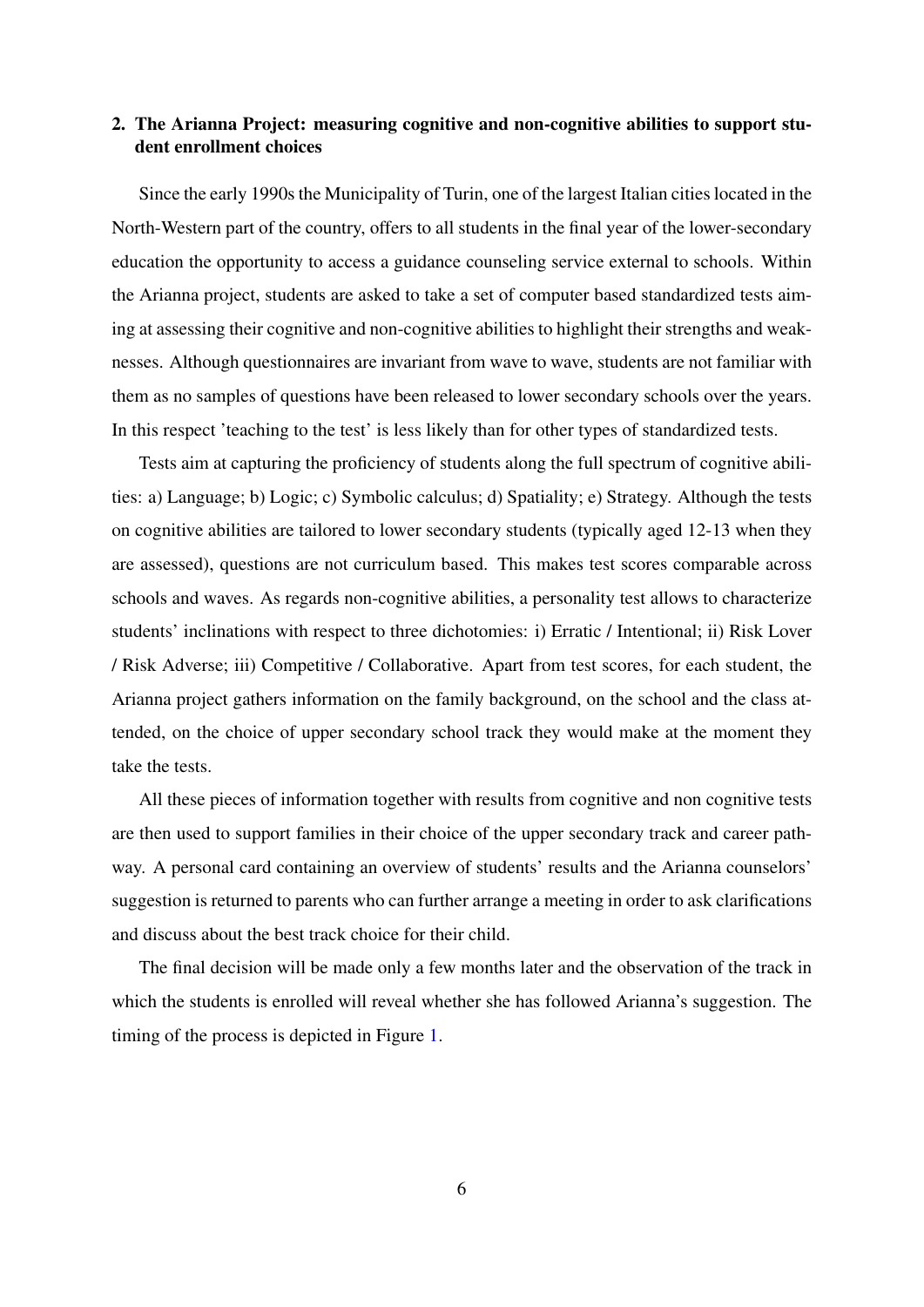<span id="page-9-1"></span>



#### <span id="page-9-0"></span>3. Data

#### *3.1. Linking information over time: population coverage and attrition*

The participation into the Arianna project has been increasing over time and since 2005 virtually all lower secondary students in Turin take the tests.<sup>[2](#page--1-0)</sup> In particular,  $95\%$  of schools (92% of students) are assessed through Arianna's test. Roughly 32,000 students took the tests between 2005 and 2012 and, starting from year 2008, Arianna's records can be matched with provincial administrative data on actual upper secondary school enrollment decisions and on the regularity of the course of study.

So far, we have been able to match in the provincial administrative data two cohorts of students; namely, those who took the Arianna's tests in 2008 and 2009. The attrition rate is small and declining over time: from 7.4% in 2008 to 1.38% in 2009. In the administrative data we are mostly dealing with students who are still falling under the compulsory segment of the educational ladder (the age of compulsory schooling is 16 in Italy), and most unmatched observations have nothing to do with students who dropped out from school during the first year of upper secondary schooling. As a matter of fact, most lower secondary students in the nonmatched sample were less than 14 years old (82.89%), although there is a number of students who are 14 or 15 years old (13.85% and 3.26%, respectively). Sample attrition is then likely to

 ${}^{2}$ For organizational purposes, the Municipality of Turin splits each cohort of students in two groups, one taking the tests at the end of the second year of lower secondary school (March to May) and the other taking the test at the beginning of the third year of lower secondary school (September to November)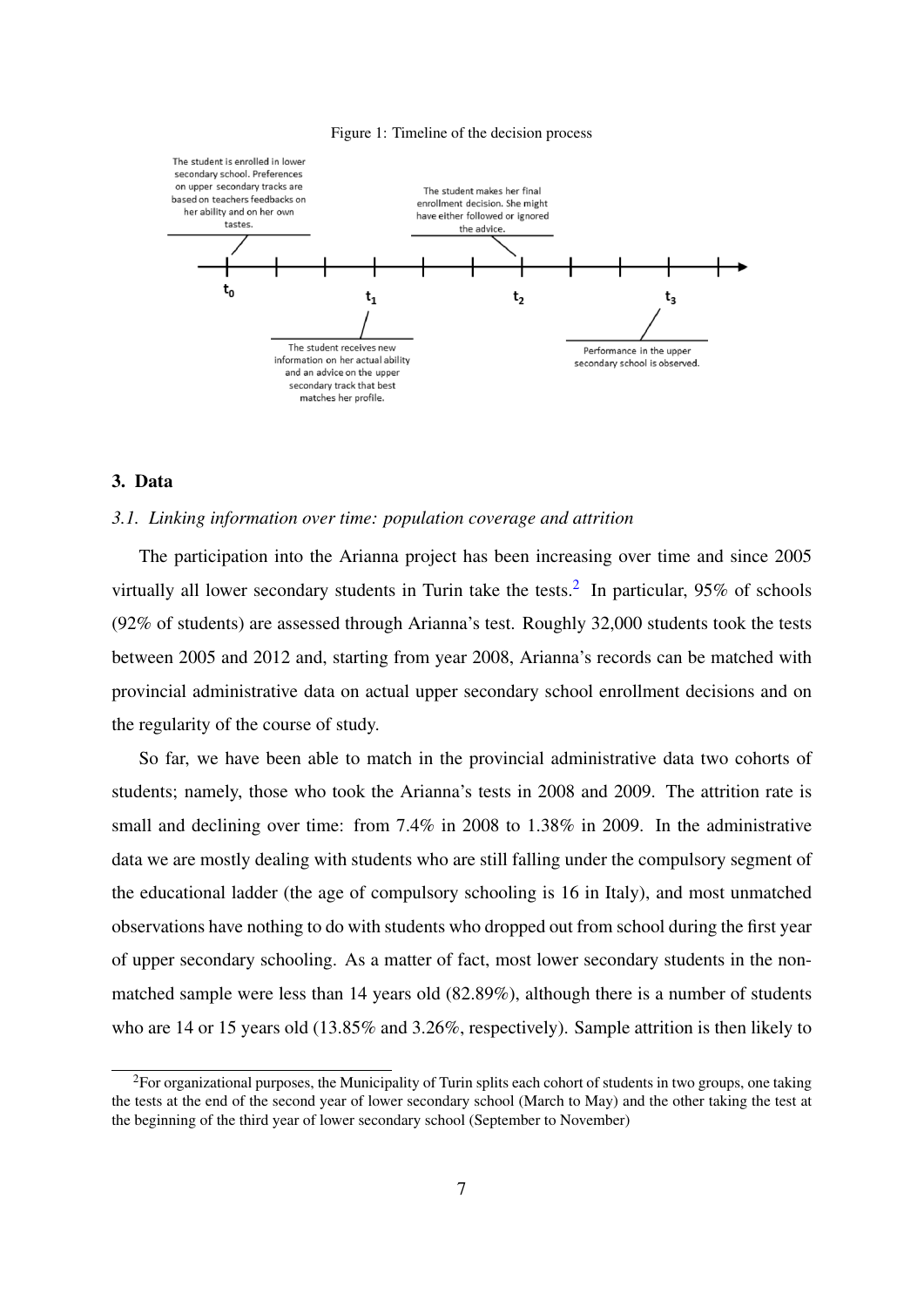be partly related to older students not continuing in post-compulsory education and to students migrating to other provinces with their families.

In order to validate such hypotheses for sample attrition and to rule out potential sample selection bias, we estimate a probit model where the dependent variable takes value one when the student is not matched in provincial administrative data and zero otherwise (see Table [A.1](#page-34-2) in Appendix). As expected, the only significant predictors of attrition are students' age and foreign status: older students are more likely to have complied with the obligations of compulsory education (age 16) and the families of immigrant workers have a higher geographic mobility with respect to those of natives. Interestingly enough, we do not find significant differences by parents' education and Arianna's cognitive test scores, and our matched dataset does not seem to overrepresent abler (as measured by Arianna's tests) or less deprived students. Results are robust to the inclusion of school fixed effects in our specification (column 2, Table [A.1\)](#page-34-2).

For matched students we can assemble a unique dataset where available information covers the whole process depicted in the timeline of Figure [1](#page-9-1) above. See Tab [A.2](#page-35-0) in the Appendix for summary statistics.

#### *3.2. Students' characteristics and cognitive ability*

To shed light on the features of Arianna's tests on cognitive abilities we run a set of plain OLS regressions that aim at explaining score variations on the basis of observable students' characteristics. Results reported in Table [A.3](#page-36-0) in Appendix align with those revealed by other national and international assessments of the Italian students' knowledge, competences and cognitive abilities such as the OECD Programme for International Student Assessment and the IEA Trends in Mathematics and Science Study.

Girls lag behind boys in domains related to logic, spatiality and strategy; whereas boys are outperformed by girls in domains such as language and symbolic calculus.

Cognitive abilities are unevenly distributed across socioeconomic groups of students; such groups are defined along two dimensions: parents' educational attainment on one side and the immigrant status combined with the delay in the course of study on the other side. Indeed, in the Italian schooling system the immigrant status (native / born abroad) and the delay in the course of study are strongly linked owing to the existence of an exception for students of foreign origin to the otherwise strict age-grade rule. Newly arrived foreign students enter schools at lower grades whenever their competence is evaluated to be inadequate to fruitfully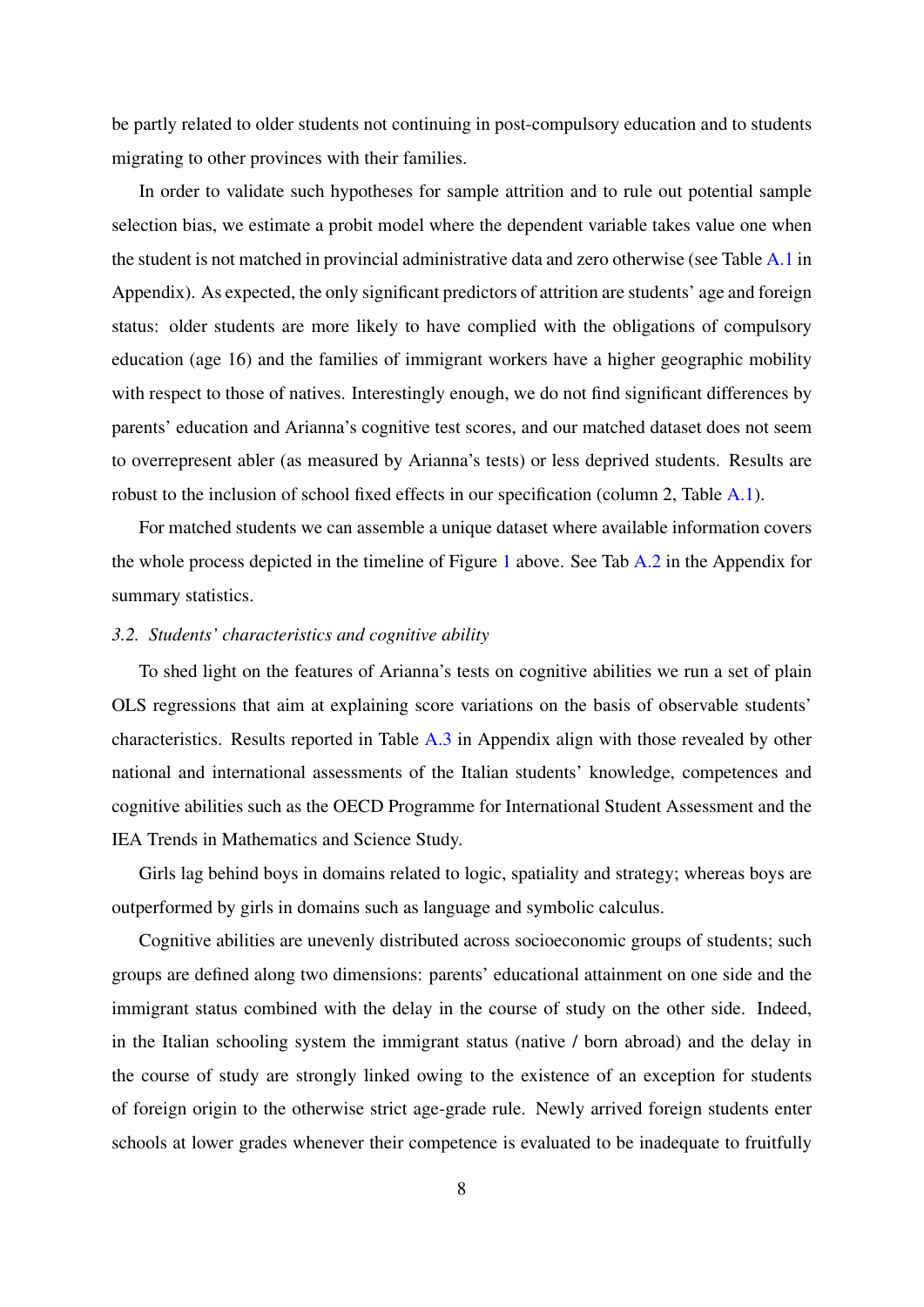join peers in the regular path. On a representative sample of 44,490 Italian students aged 11 and 13, [Berchialla et al.](#page-32-6) [\(2011\)](#page-32-6) show that, in the final year of lower secondary education, the probability of a delay in the course of study for a first-generation immigrant student is 19.32 times higher with respect to that of a native peer. As a consequence, a delay of one year in the course of study may not be necessarily intended as a grade repetition for 1st generation immigrant students. For this reason we combine two variables and we tell apart seven different groups: natives with a regular path, native delayers (grade repeaters), 2nd generation immigrant students with a regular path, 2nd generation immigrant students delayers (grade repeaters), 1st generation immigrant students with a regular path, 1st generation immigrant students with a one-year delay (not necessarily grade repeaters), 1st generation immigrant students with 2 or more years of delay (surely grade repeaters).

Results in cognitive tests tend to increase with the educational attainment of parents. Abilities of students who are not able to report the educational attainment level of their parents ("Don't know") are somewhere in between students from poorly educated families ("Up to lower-sec. education") and those from families with secondary schooling qualifications ("Upper secondary education"); hence, they are likely to be a mix of these two groups.

As for our combined variable of immigrant status and delay in the course of study, we observe that children with foreign parents lag behind their peers with Italian parents, with an additional gap if students are born abroad (1st generation immigrants). As expected, for the latter category, we find that cognitive abilities are not much different between 1st generation immigrant students with a regular course of study and their peers with a one-year lag, with the only remarkable difference found in the domain of language. Thus, we maintain that in the group of 1st generation immigrant students with a one-year delay there are very few actual grade repeaters.

Finally, intentionality in decision making, risk aversion and collaborative attitudes are all positively associated with cognitive abilities, although it is hard to infer the direction of causality between personality traits and test scores.

#### <span id="page-11-0"></span>4. Pre-test student enrollment intentions

The upper secondary school (5 years, *scuola secondaria di secondo grado*) in Italy consists of three tracks: the academic track (*licei*), the technical track and the vocational track.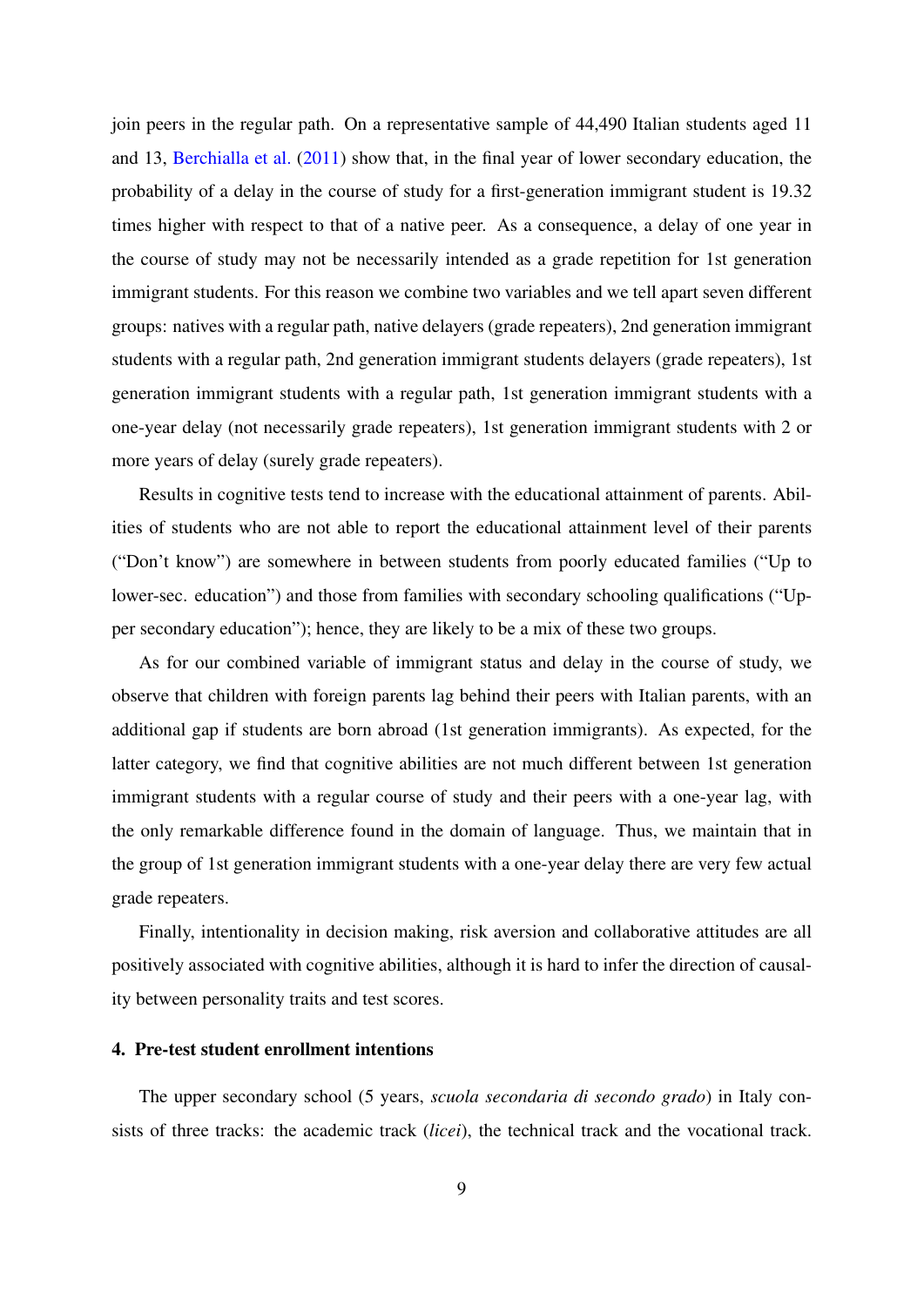A residual option to complete compulsory education that spans from 6 up to 16 years of age is to access the vocational and training system falling under the responsibility of the Regions and offered by the recognized formative agencies operating nationwide (vocational training). Thanks to the information collected within the Arianna Project we can investigate how observable characteristics of students, including their cognitive and non-cognitive abilities, relate with their declared intentions as regards the choice of the upper secondary school track. It is worth stressing that intentions will not necessarily translate into actual enrollment choices as school and family pressure and newly available information on ability (test scores, school grades) may induce some revisions. The simple descriptive statistics reported in Table [1](#page-12-0) highlights that one student out of two would pick a secondary school falling under the academic track. One in five would opt for either a technical or a vocational school and very few of them would rather choose a vocational training leaving the schooling system. Amazingly, a few months away from the deadline to make a choice, 29% of students still "don't know" what they will do. Hence, the lack of information about the structure of upper secondary education and on how own ability matches each of the tracks and fields of study appears to be a widespread phenomenon.

| School tracks       | School types <sup><math>(a)</math></sup>              | Freq.  | $\%$  |
|---------------------|-------------------------------------------------------|--------|-------|
| Academic track      | Classic / Scientific Lyceum (L)                       | 5,917  | 31.92 |
| Academic track      | Human Sciences / Linguistic / Art / Music Lyceum (OL) | 1,833  | 9.89  |
| Academic track      | Either L or OL                                        | 1,408  | 7.60  |
| Technical track     | Technical Institute (TI)                              | 1,795  | 9.68  |
| Vocational track    | Professional Institute (PI)                           | 1,919  | 10.35 |
| Vocational training | Vocational Training (VT)                              | 275    | 1.48  |
|                     | Don't know                                            | 5,361  | 28.92 |
|                     | Missing                                               | 27     | 0.15  |
|                     | Total                                                 | 18,535 | 100   |

<span id="page-12-0"></span>Table 1: Pre-test enrollment intentions

(*a*) School types are listed from the most to the least academic oriented.

The upper secondary track choice incorporates the student's self-assessment of her own ability, the family willingness to invest in human capital accumulation as well as the risk attitude of individuals [\(Leonardi](#page-33-2) [2007\)](#page-33-2). Since the corresponding secondary degree has little value on the labour market, the enrollment in an academic school (*licei*) generally implies a further progression to a university course. This means that a student that opts for the academic track is anticipating a minimum of 8 more years in education (at least 5 years of secondary and 3 years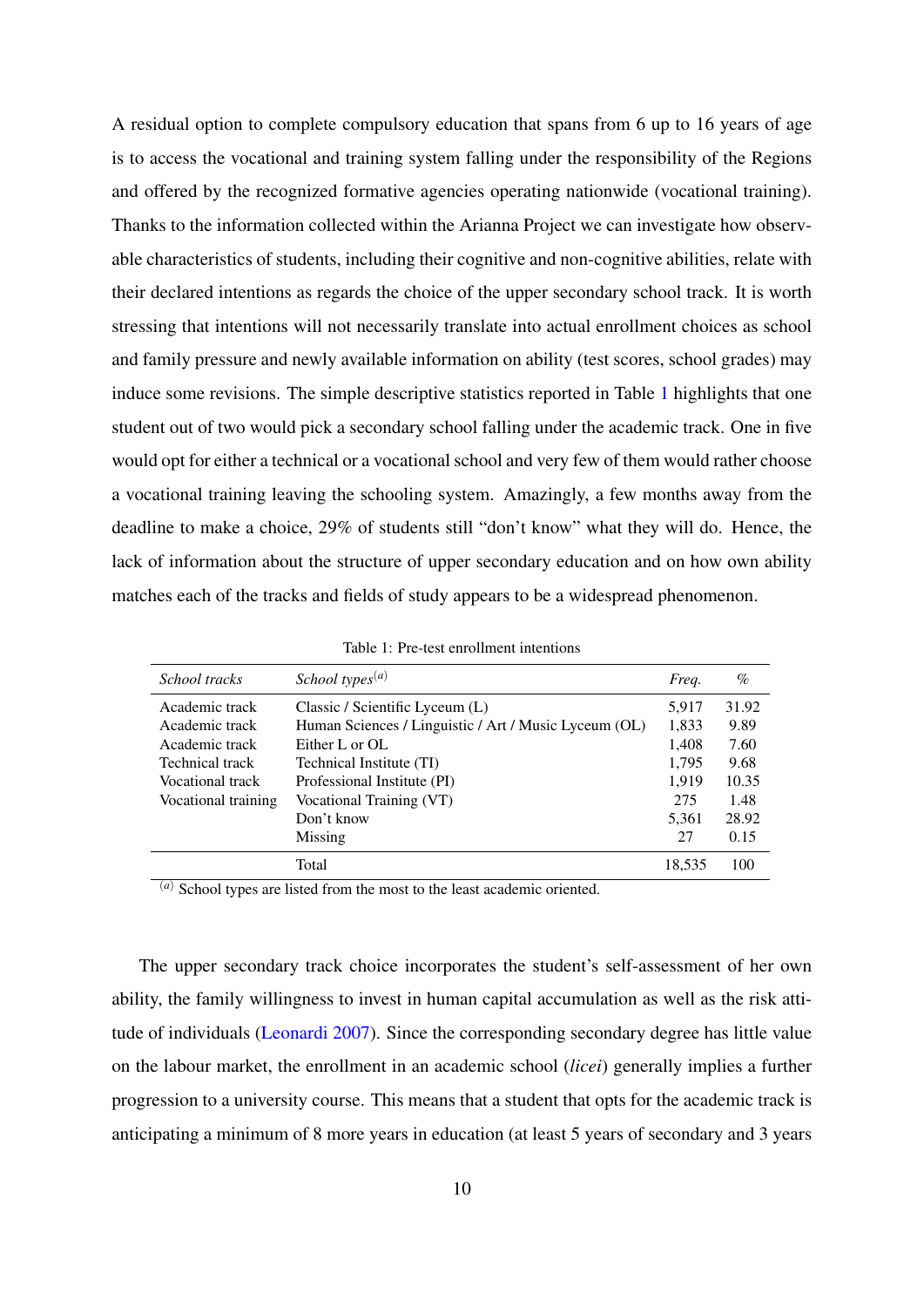of first-level university degree). On the other hand, technical and vocational schools allow for either a progression to the tertiary education or an entrance in the labour market right after the high school completion. Hence, a student that chooses either the technical or the vocational track knows she could stop after the attainment of the secondary school degree (5 years). Finally, a student that opts for the vocational training concludes her course of study in 3 years, but she is not entitled to access tertiary education.

Individual observable characteristics may capture a lot of variation in intentions, preferences and uncertainty about upper secondary school choice. Hence, in order to disentangle the independent effect of single variables, we take to the data a multinomial logit (MNL, hereafter) model that allows us to single out the prevailing features for each group of students stating a specific intention.<sup>[3](#page--1-0)</sup> Marginal effects are reported in Table [2.](#page-14-0)

Estimates in column 1 reveal that male students, grade repeaters, students of foreign origin and those with disadvantaged socio-cultural background tend to be more uncertain about their future. This may reflect both doubts on their own abilities and information constraints that limit the familiarity of foreign parents and children of poorly educated parents with secondary education tracks. The well known social stratification of upper secondary tracks in Italy [\(Checchi and](#page-32-3) [Flabbi](#page-32-3) [2007,](#page-32-3) [Bratti et al.](#page-32-2) [2012,](#page-32-2) [Checchi et al.](#page-32-5) [2013\)](#page-32-5) is mirrored by the intentions of students. Students with university-educated parents cluster in the traditional academic schools (L), those with parents that attained secondary education spread over the other academic schools (OL) and the technical and vocational tracks (TI, PI), those with poorly educated parents tend to be overrepresented in the technical and vocational track (TI, PI) and training (VT). On a general basis, those who experienced an irregular course of study tend to state a preference for nonacademic schools and training. Apparently, the same happens for students of foreign origin (1st and 2nd generations). Girls are more uncertain than boys on the kind of academic school they want to enroll in (column 4). However, they show a strong preference for academic schools with courses related to humanities, pedagogy, foreign languages and arts (column 3).

All the considerations drawn so far on pre-test enrollment intentions could be taken at their face value if we assumed that students have no clue on their cognitive and non-cognitive abilities. Although we can rule out that students are aware of Arianna's test results when they state

<sup>&</sup>lt;sup>3</sup>We also estimated Multinomial Probit Models and obtained very close marginal effects.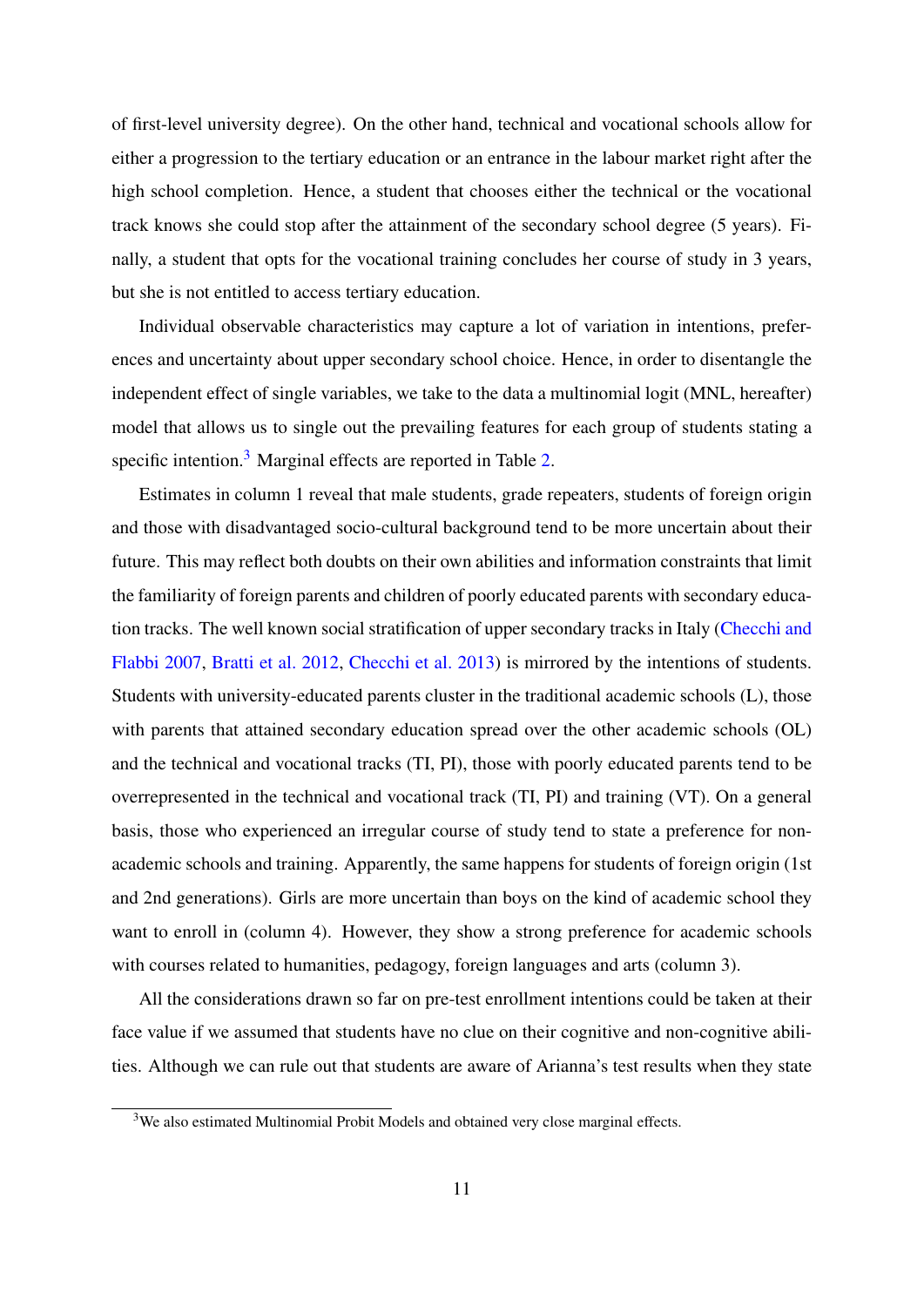<span id="page-14-0"></span>

|                                                                                                      |                       |                          |                             | Table 2: Pre-test intentions and individual characteristics - MNL (marginal effects) |                              |                                  |               |
|------------------------------------------------------------------------------------------------------|-----------------------|--------------------------|-----------------------------|--------------------------------------------------------------------------------------|------------------------------|----------------------------------|---------------|
|                                                                                                      | Don't know            | ⊙ ⊣                      | đ<br>$\widehat{\mathbb{G}}$ | Either L or OL<br>$\bigoplus$                                                        | $\widehat{\mathcal{C}}$<br>F | $\circledcirc$<br>$\overline{p}$ | $\nabla$<br>E |
|                                                                                                      |                       |                          |                             |                                                                                      |                              |                                  |               |
| Gender (female)                                                                                      | $-0.016**$            | $-0.032***$              | $0.109***$                  | $0.055***$                                                                           | $-0.088***$                  | $-0.026***$                      | $-0.001$      |
|                                                                                                      | (0.007)               | (0.007)                  | (0.006)                     | (0.004)                                                                              | (0.005)                      | (0.005)                          | (0.002)       |
| Origin and regularity (ref. Native, regular)                                                         |                       |                          |                             |                                                                                      |                              |                                  |               |
| Native, delayer                                                                                      | $0.102***$            | $-0.224***$              | $-0.039***$                 | $-0.006$                                                                             | 0.008                        | $0.124***$                       | $0.036***$    |
|                                                                                                      | (0.013)               | (0.013)                  | (0.009)                     | (0.008)                                                                              | (0.008)                      | (0.011)                          | (0.006)       |
| 1st generation, regular                                                                              | $0.109***$            | $-0.073***$              | $0.041***$                  | $-0.015**$                                                                           | $0.029***$                   | $-0.006$                         | $-0.004$      |
|                                                                                                      |                       |                          |                             | (0.007)                                                                              |                              | (0.009)                          | (0.002)       |
| 1st generation, 1y delayer                                                                           | $(0.016)$<br>0.107*** | $(0.018)$<br>$-0.131***$ | $(0.008)$<br>$-0.036***$    | 0.009                                                                                | $(0.011)$<br>$0.032***$      | 0.008                            | $0.010**$     |
|                                                                                                      | (0.017)               | (0.015)                  | (0.008)                     | (0.010)                                                                              | (0.011)                      | (0.009)                          | (0.005)       |
| ayer<br>1st generation, 2ys or more del                                                              | $0.261***$            | $-0.255***$              | $-0.084***$                 | $0.007$                                                                              | $-0.014$                     | $0.050**$                        | $0.033***$    |
|                                                                                                      | (0.033)               | (0.018)                  | (0.011)                     | (0.024)                                                                              | (0.015)                      | (0.021)                          | (0.012)       |
| 2nd generation, regular                                                                              | $0.075***$            | $-0.049**$               | $-0.022$                    | $-0.007$                                                                             | $0.029*$                     | $-0.026**$                       | 0.001         |
|                                                                                                      | (0.022)               | (0.025)                  | (0.014)                     | (0.012)                                                                              | (0.017)                      | (0.013)                          | (0.006)       |
| 2nd generation, delayer                                                                              | $0.150***$            | $0.269***$               | 0.021                       | $-0.031$                                                                             | 0.059                        | 0.014                            | 0.055         |
|                                                                                                      | (0.069)               | (0.039)                  | (0.049)                     | (0.032)                                                                              | (0.044)                      | (0.034)                          | (0.033)       |
| Parents' education (ref. Post-secondary ed.                                                          |                       |                          |                             |                                                                                      |                              |                                  |               |
| don't know                                                                                           | $0.186***$            | $0.287***$               | $0.016**$                   | $0.045***$                                                                           | $0.046***$                   | $0.073***$                       | $0.011***$    |
|                                                                                                      | (0.009)               | (0.010)                  | (0.007)                     | (0.006)                                                                              | (0.006)                      | (0.006)                          | (0.002)       |
| Up to lower-sec. education                                                                           | $0.151***$            | $-0.364***$              | 0.005                       | $-0.040***$                                                                          | $0.080***$                   | $0.145***$                       | $0.023***$    |
|                                                                                                      | (0.013)               | (0.012)                  | (0.008)                     | (0.006)                                                                              | (0.008)                      | (0.009)                          | (0.003)       |
| Secondary education                                                                                  | $0.062***$            | $0.227***$               | $0.029***$                  | $-0.019***$                                                                          | $0.078***$                   | $0.071***$                       | $0.006***$    |
|                                                                                                      | (0.009)               | (0.011)                  | (0.007)                     | (0.006)                                                                              | (0.007)                      | (0.006)                          | (0.002)       |
| Year fixed effects                                                                                   |                       |                          |                             | Yes                                                                                  |                              |                                  |               |
| School fixed effects                                                                                 |                       |                          |                             | $\tilde{\mathsf{z}}$                                                                 |                              |                                  |               |
| Observations                                                                                         |                       |                          |                             | 17,896                                                                               |                              |                                  |               |
| Pseudo R-squared                                                                                     |                       |                          |                             | 0.079                                                                                |                              |                                  |               |
| ***, **, * significant at the 1%, 5% and 10%, respectively.<br>$\frac{1}{2}$<br>$\ddot{\phantom{0}}$ |                       |                          |                             |                                                                                      |                              |                                  |               |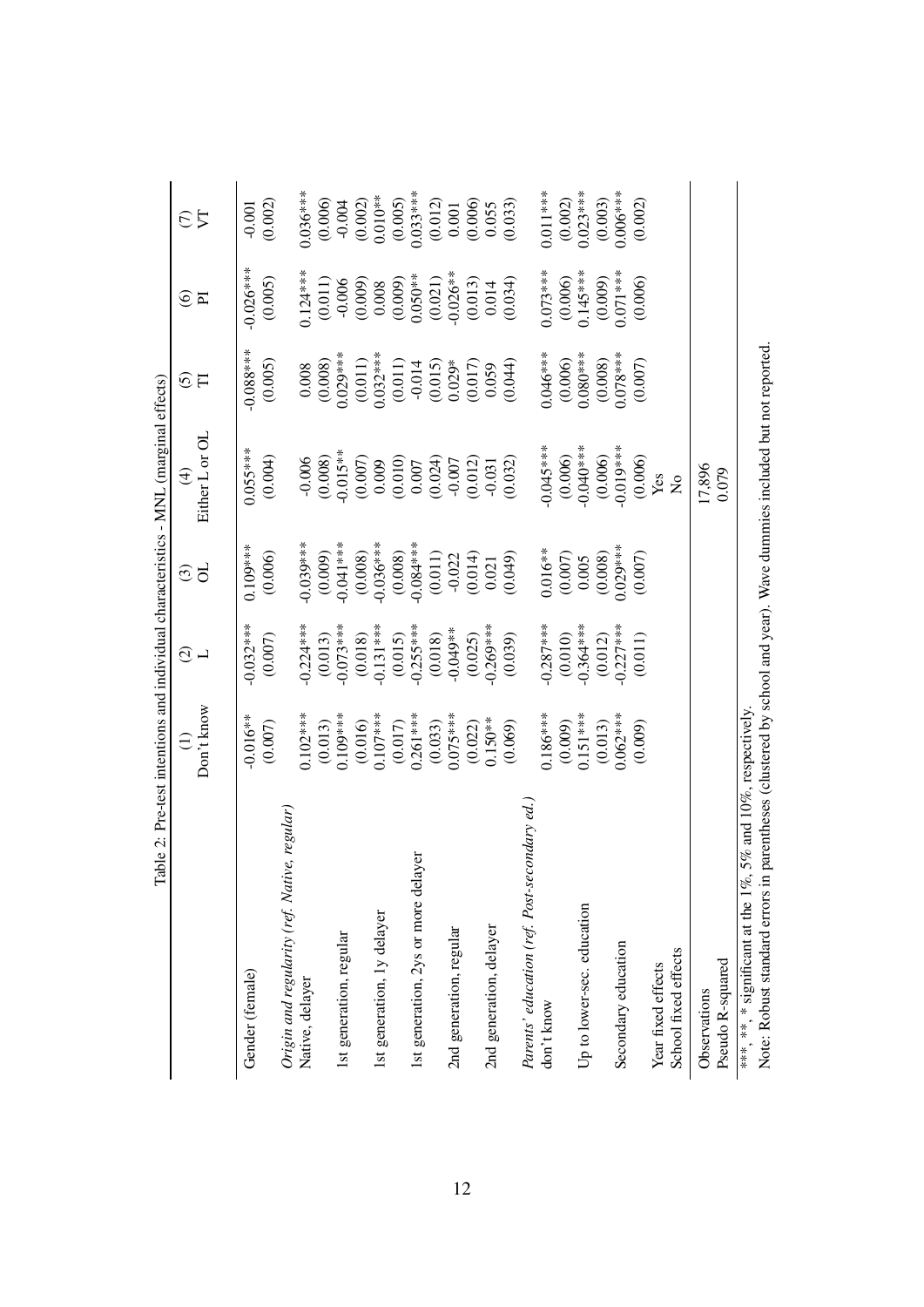their intentions, we can expect that they have been receiving relevant signals during their school career (grades, teacher feedbacks, etc.). In such a case, results in Table [2](#page-14-0) could be significantly biased by the omission of a control for student ability. To investigate this issue we replicated the estimation of the MNL model described in the previous section by introducing the scores on both cognitive and non-cognitive tests as controls. Marginal effects of variables are reported in Table [A.4](#page-37-0) in Appendix.

The fact that students with stronger cognitive and non-cognitive abilities are overrepresented among those who intend to enroll into the academic track does not come as a surprise. We also observe that, when abilities are taken into account, the preferences of 2nd generation immigrant students seem to be more aligned with those of their Italian peers. However, the rest of the picture remains largely unaffected, and both immigrant and socio-economic status continue to significantly correlate with students' choices.

In the following section we try to go deeper in exploring why intentions (and actual choices) are so loosely associated with students' actual potential.

#### <span id="page-15-0"></span>5. Perception, reality and the revision of intentions

Students' perception of their own academic potential can be flawed because of poor signals received by schools or because of an uneven distribution of discerning abilities in the population. In this section we investigate the factors associated with the likelihood that pre-test student preferences on upper secondary school tracks are concordant with Arianna's advices. Furthermore, thanks to our unique database that combines pre-test preferences and actual choices, we verify to what extent the "reality check" provided by Arianna induces a revision of initial enrollment intentions.

We also investigate the choices of those with no initial preferences and see whether they trust Arianna's advice and eventually choose a track in line with Arianna's indications.

#### *5.1. When students' preferences do not fit with Arianna's suggestions*

Simple descriptive statistics reveal that slightly more than a half of students in our sample (56%) make a proper self-assessment and are willing to choose an upper secondary track in accordance with their true inclinations and talents as measured by Arianna (Table [3\)](#page-16-0). The remaining 44% of individuals show intentions which do not concur with Arianna's suggestions. Individuals with more optimistic views of their academic ability tend to prevail on those who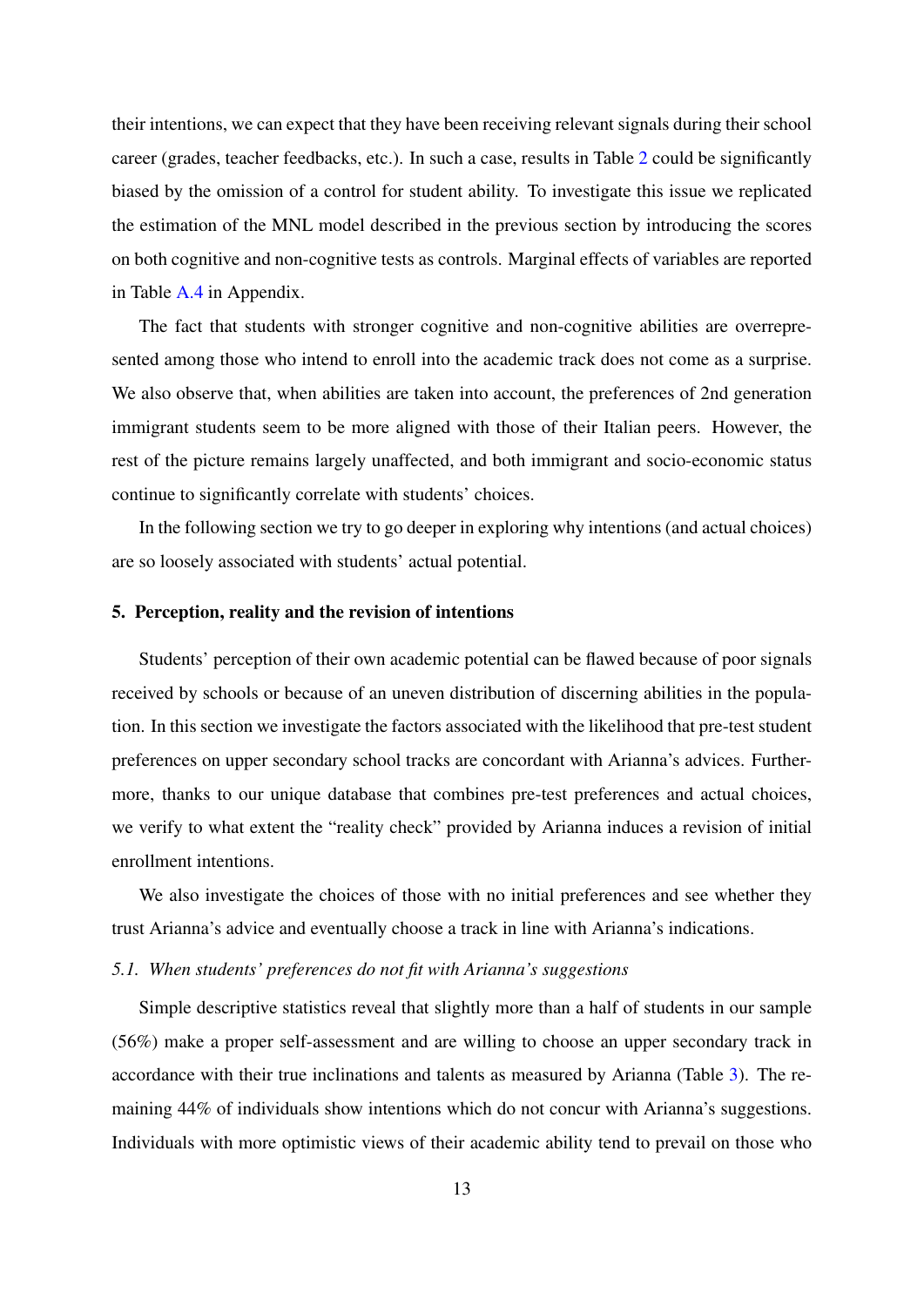<span id="page-16-0"></span>

| Concordance/Discordance                                                                              | Freq.                   | $\%$                   |
|------------------------------------------------------------------------------------------------------|-------------------------|------------------------|
| Intentions concur with test results (0)                                                              | 7.262                   | 56.00                  |
| Intentions do not concur with test results (1)<br>Conservative intentions<br><i>Risky intentions</i> | 5,705<br>1.264<br>4.441 | 44.00<br>9.75<br>34.25 |
| Total                                                                                                | 12.967                  | 100.00                 |

Table 3: Discordance of students' pre-test enrollment intentions with Arianna's suggestions

underestimate their true academic potential. In particular, 34.3% of individuals show "risky intentions" as, contrary to Arianna's suggestion, they would choose a highly academic oriented upper secondary track, possibly implying a further progression to tertiary education. A much lower percentage of individuals (9.8%) declares more "conservative intentions": they are willing to choose less academic oriented upper secondary courses, wasting part of their academic potential.[4](#page--1-0)

To appreciate the specific contribution of different factors on the probability that initial intentions are discordant with respect to Arianna's recommendations, we estimated a probit model where the dependent variable takes value one in case of a discordant choice and zero otherwise. Table [4](#page-17-0) reports the marginal effects we obtained.

We observe no gender bias in the probability of discordance between pre-test intentions and Arianna's suggestions. Preferences of school delayers show a higher probability of being discordant with test results. In particular, native individuals who accumulated a school delay tend to have a 6.6 percentage points (p.p., hereafter) lower probability of declaring intentions concordant with test results with respect to their native and regular peers.

Students of immigrant origin show highly discordant preferences, with no significant differences among 1st and 2nd generations. This result suggests that parents play a crucial role in shaping preferences and expectations of students and that, in the decision making process, foreign parents' insufficient knowledge of the Italian school systems induces discordant enrollment intentions. Such information constraint appears not to be mitigated by the experience acquired by their offspring, which varies with the number of years they have been exposed to

<sup>&</sup>lt;sup>4</sup>The table reporting our definition of "conservative" and "risky" choice (i.e. *CONSERVATIVE<sub>i</sub>* and *RISKY<sub>i</sub>*) is reported in the Appendix  $(A.5)$ .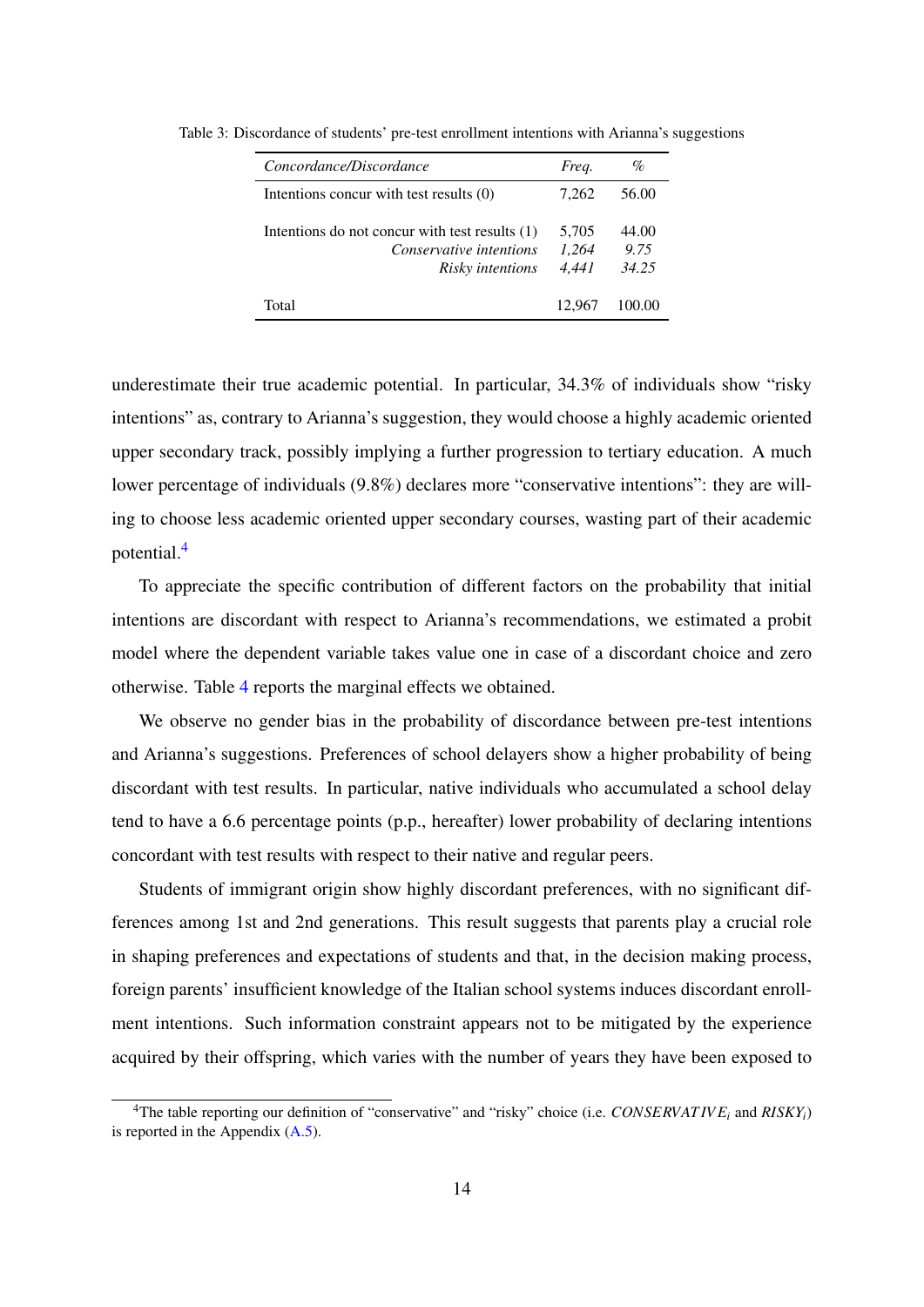the host country's schooling institutions.

|                                              | Matched (0) / Mismatched (1) |
|----------------------------------------------|------------------------------|
| Gender (female)                              | 0.009                        |
|                                              | (0.009)                      |
| Origin and regularity (ref. Native, regular) |                              |
| Native, delayer                              | $0.066***$                   |
|                                              | (0.020)                      |
| 1st generation, regular                      | $0.073***$                   |
|                                              | (0.022)                      |
| 1st generation, 1y delayer                   | $0.088***$                   |
|                                              | (0.022)                      |
| 1st generation, 2ys or more delayer          | $0.089**$                    |
|                                              | (0.043)                      |
| 2nd generation, regular                      | $0.104***$                   |
|                                              | (0.032)                      |
| 2nd generation, delayer                      | $-0.017$                     |
|                                              | (0.090)                      |
| Parents' education (ref. Post-secondary ed.) |                              |
| don't know                                   | $0.053***$                   |
|                                              | (0.013)                      |
| Up to lower-sec. education                   | $0.065***$                   |
|                                              | (0.014)                      |
| Secondary education                          | $0.038***$                   |
|                                              | (0.011)                      |
| Year fixed effects                           | Yes                          |
| School fixed effects                         | Yes                          |
| <b>Observations</b>                          | 12,573                       |
| Pseudo R-squared                             | 0.025                        |

<span id="page-17-0"></span>Table 4: Determinants of discordance between declared intentions and Arianna's advice - Probit model (marginal effects)

\*\*\*, \*\*, \* significant at the 1%, 5% and 10%, respectively.

Note: Robust standard errors in parentheses (clustered by school and year).

We find a monotonically increasing effect of parents' education on the likelihood of showing intentions discordant with Arianna's advice. In particular, children of parents with up to lower secondary education are 6.5 p.p. more likely to show discordant preferences than those with tertiary educated parents. The gap with respect to the reference group is smaller for the offspring of parents with upper secondary schooling, for whom the probability of showing discordant preferences is 3.8 p.p. higher.

Table [4](#page-17-0) suggests overall that native regular students and students with highly educated parents are more likely to state pre-test intentions concordant with post-test Arianna's advice. As we anticipated, this could be interpreted in two ways: (i) they have better information than the remaining groups (immigrants or individuals with low parental education); (ii) information is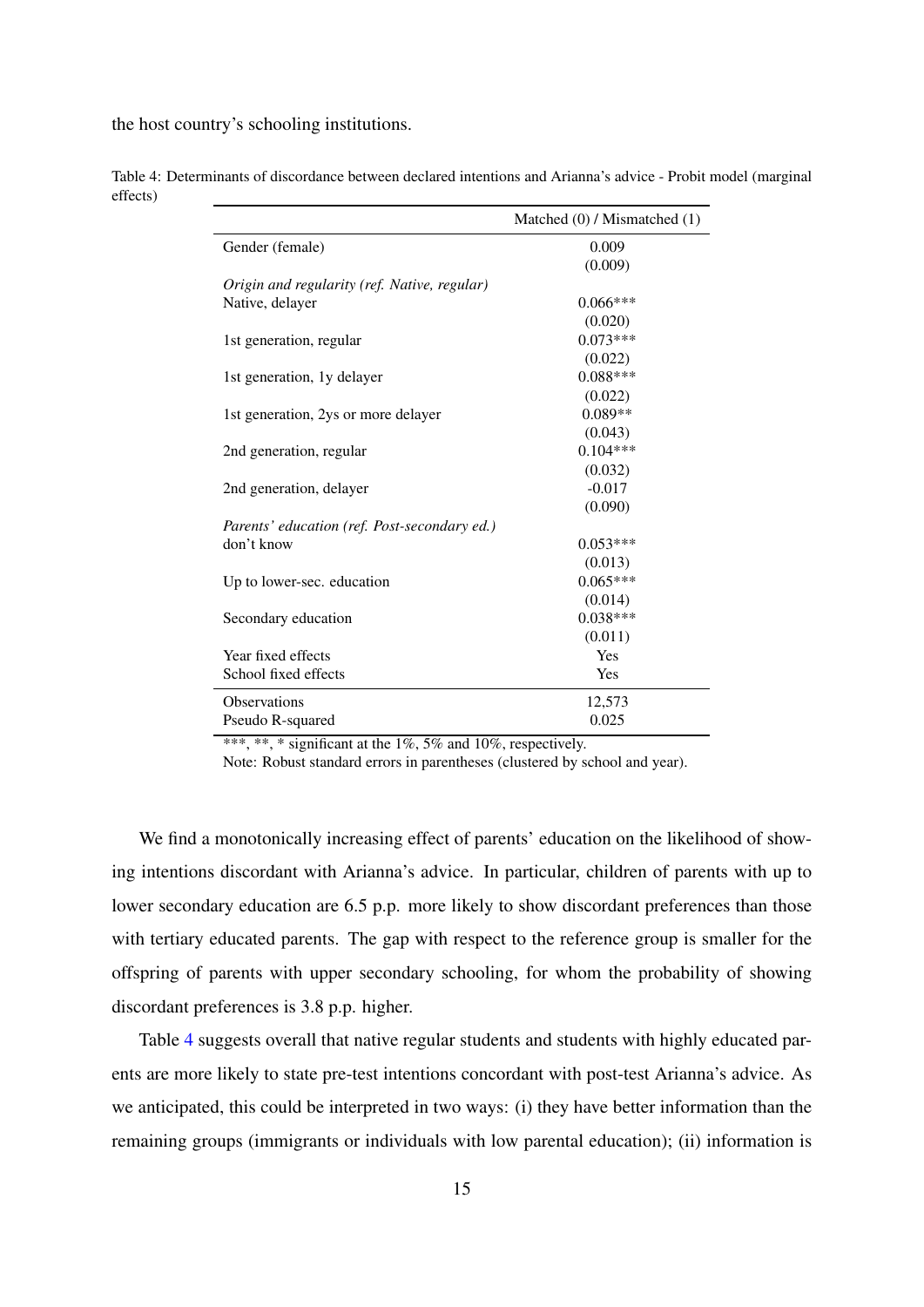equally available to all groups, but some of them make better use of it or are less constrained in their choices by other factors (e.g. liquidity or credit constraints).

Students whose preferences are in line with the suggestions of the counseling service are likely to persist in their intentions as they receive a signal that corroborates the validity of their choice. On the other hand, students who receive a signal of discordance might be willing to revise their initial intentions and to scale down (up) the academic ambition of their initial choice in case of risky (conservative) preferences. To understand whether families consider the Arianna's advice a valuable and previously unknown piece of information and revise enrollment decisions according to the signal received, we can estimate a probit model like the one that follows:

$$
y_i = \alpha_0 + \alpha_1 DISCORDANCE_i + \alpha_2 x_i + \varepsilon_i \tag{1}
$$

where  $y_i$  is a dichotomous variable taking value one in case the individual mantained her choice and zero otherwise, *DISCORDANCE<sup>i</sup>* is our main independent variable of interest, indicating whether the individual's initial choice was in contrast with Arianna's advice (in this case it takes value one and zero otherwise),  $x_i$  are control variables and  $\varepsilon_i$  an idiosyncratic error term, which is assumed to be standard normally distributed. The  $\alpha$ s are parameters to be estimates using Maximum Likelihood estimation, and  $\alpha_1$  gives us some insights into whether individuals "react" to new information provided by Arianna or not.

Marginal effects obtained through the estimation of equation [\(3\)](#page-24-0) are reported in column (1) of Table [5.](#page-20-0) We observe that individuals whose initial intentions were not in line with Arianna's advice have a 11.1 p.p. lower probability of maintaining their initial choice. This is certainly a non-negligible effect, yet our results suggest strong persistence in individuals' choices even in the presence of new information. Ideally, if individuals were constrained only by the availability of information we would have expected a much larger effect. From column (1) of Table [5](#page-20-0) we also observe that the choice of track is in "flux". Indeed, some student characteristics predict choice updating over and above the information provided by Arianna. Interestingly enough almost all categories of immigrant students are more likely than natives to revise their pre-test choices. A similar pattern is also observed by parents' education: students with low educated parents are more likely to change their initial choice. The fact that students of foreign origin and those with less privileged background are overrepresented among those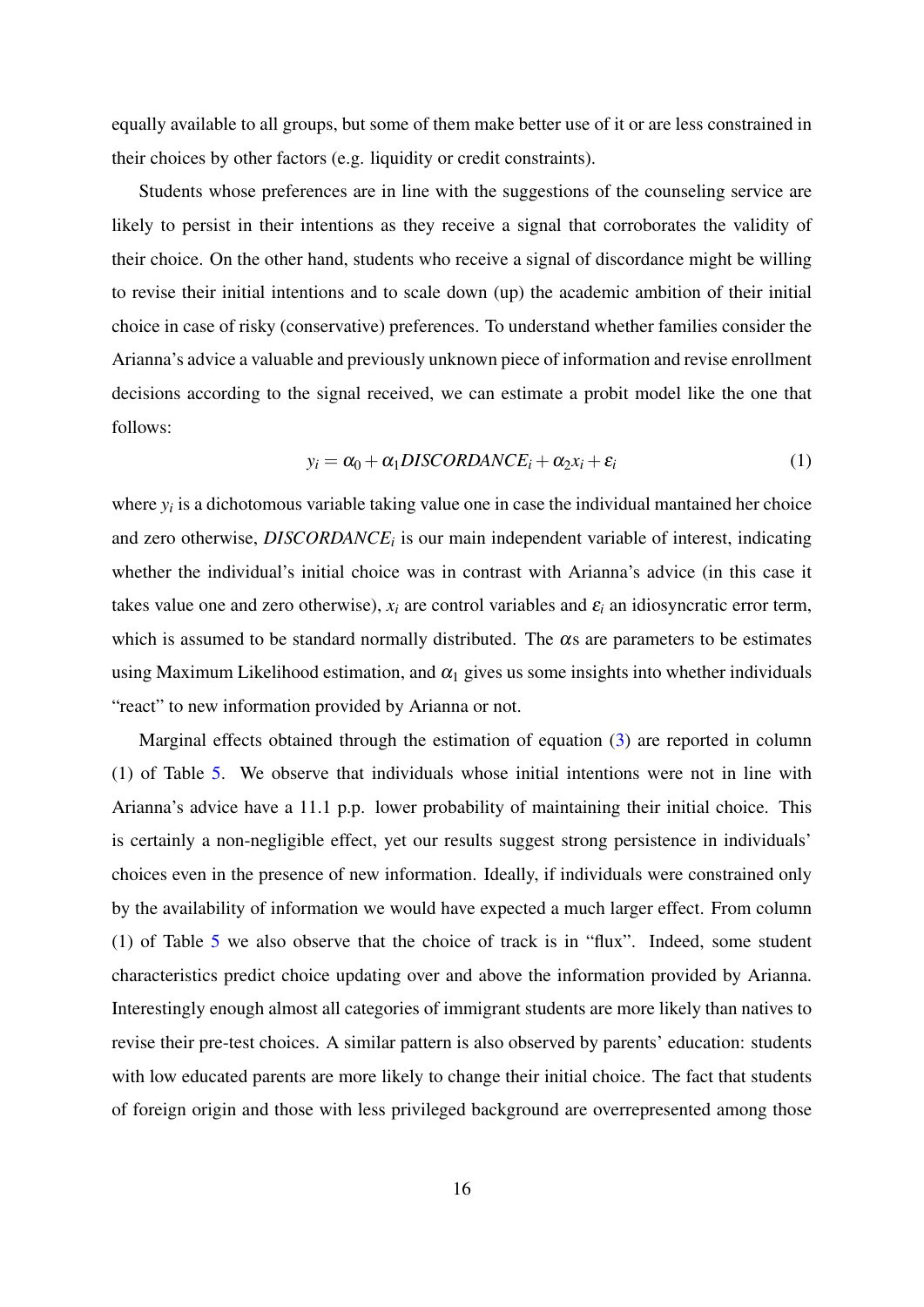who revise the initial intention certainly couples with the fact that the same groups of students are overrepresented among those who are less able to properly assess their own potential (see Table [4\)](#page-17-0). However, an additional explanation could be related to the possibility that students with more advantaged backgrounds are brought to think earlier about their future and approach the test with a clearer idea of their own potential. But the picture is compatible also with an alternative explanation: on a general basis, students tend to overrate their own potential (see Table [3\)](#page-16-0), but those with a privileged background can persist in their initial choice, although not in line with their actual potential, as long as their family can provide additional educational inputs to cope with the demand of more academic oriented tracks.

From the model in equation [\(3\)](#page-24-0) it is not possible to know in what direction individuals do revise their pre-enrollment intentions. In fact, in terms of the academic content of courses, they could revise "upward" or "downward" their initial track choice.<sup>[5](#page--1-0)</sup> Thus, we considered two pairwise comparisons: (i) an upward revision of the initial choice, that is moving towards a more academic track, vs. maintaining the initial choice; (ii) a downward revision of the initial choice, that is moving towards a less academic track, vs. maintaining the initial choice. We estimated accordingly the following model

$$
y_i = \beta_0 + \beta_1 CONSERVATIVE_i + \beta_2 RISKY_i + \beta_3 x_i + \varepsilon_i
$$
 (2)

where now  $y_i$  is in column (2) of table [5](#page-20-0) a dichotomous variable taking value one in case of upward revision and zero in case individuals persisted in their initial intentions, and in column (3) a dichotomous variable taking on value one in case of downward revision and zero if they confirmed their initial choice. On the right-hand-side of the equation, the discordance variable (*DISCORDANCEi*) is now split into two distinct dummy variables: *CONSERVAT IV E<sup>i</sup>* which is equal to one in case the individual received a signal of "conservative intentions" (see above) and zero otherwise, and *RISKY* which is equal to one in case the individual received a signal of "risky intentions" and zero otherwise. The reference group are individuals who, according to Arianna, show intentions concordant with their actual potential. It is worth stressing that column (2) uses only the sample of individuals who are "at risk" of revising downward their

<sup>&</sup>lt;sup>5</sup>The table reporting our definition of "upward" and "downward" revision of choices is reported in the Appendix  $(A.6)$ .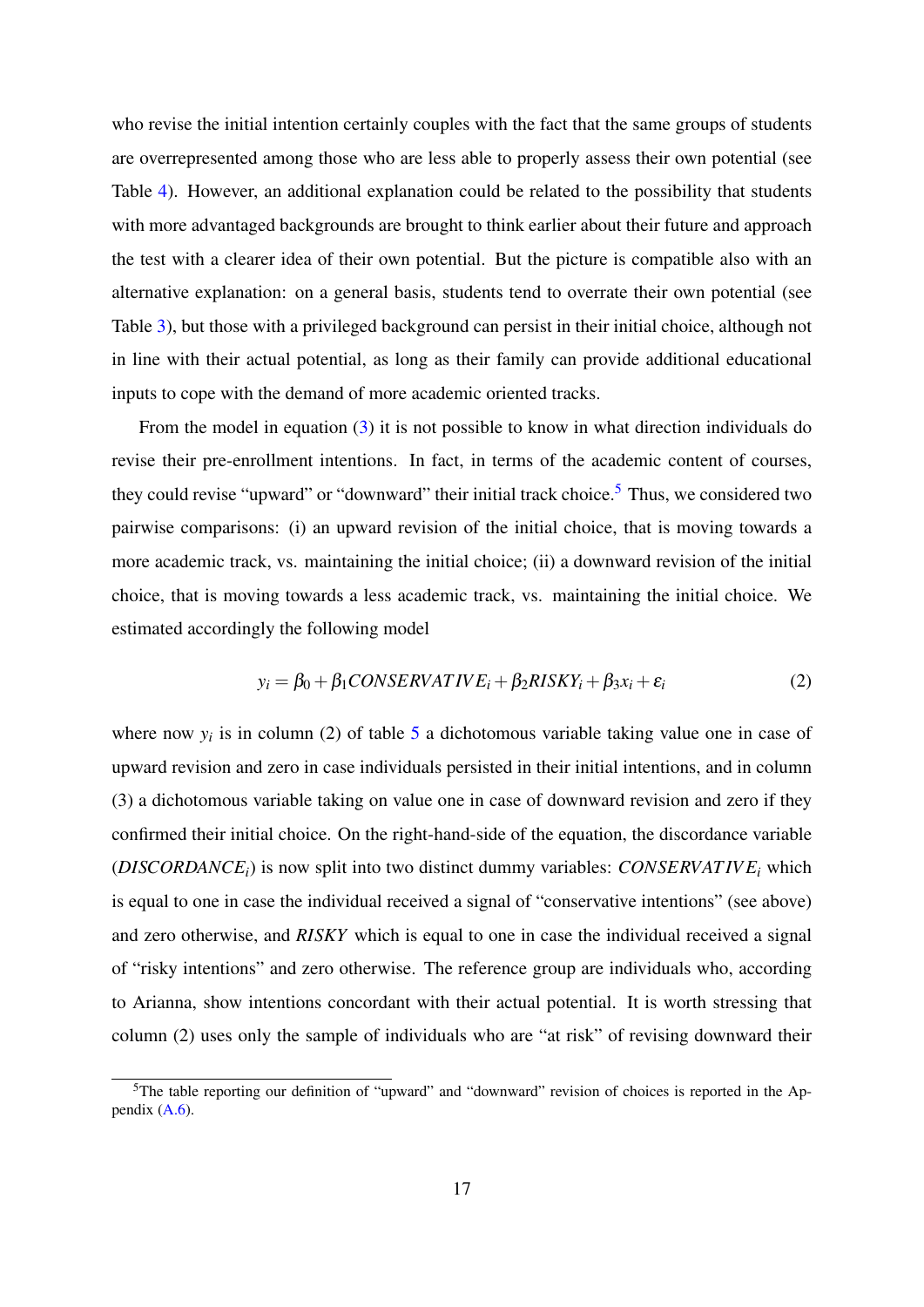|                                                        | (1)<br>Maintaining<br>pre-test intentions | (2)<br>Downward<br>revision | (3)<br>Upward<br>revision |
|--------------------------------------------------------|-------------------------------------------|-----------------------------|---------------------------|
|                                                        |                                           |                             |                           |
| Intentions unmatched with test results                 | $-0.111***$<br>(0.0142)                   |                             |                           |
| Discordance (ref. Intention matched with test results) |                                           |                             |                           |
| Conservative intentions                                |                                           | $-0.044**$                  | $0.187***$                |
|                                                        |                                           | (0.022)                     | (0.032)                   |
| Risky intentions                                       |                                           | $0.141***$                  | $-0.125***$               |
|                                                        |                                           | (0.013)                     | (0.023)                   |
| Gender (female)                                        | $0.034**$                                 | $-0.044***$                 | 0.007                     |
|                                                        | (0.014)                                   | (0.013)                     | (0.025)                   |
| Origin and regularity (ref. Native, regular)           |                                           |                             |                           |
| Native, delayer                                        | $-0.223***$                               | $0.283***$                  | $-0.083*$                 |
|                                                        | (0.038)                                   | (0.043)                     | (0.049)                   |
| 1st generation, regular                                | $-0.109***$                               | $0.095**$                   | 0.026                     |
|                                                        | (0.040)                                   | (0.039)                     | (0.057)                   |
| 1st generation, 1y delayer                             | $-0.150***$                               | $0.150***$                  | 0.003                     |
|                                                        | (0.041)                                   | (0.043)                     | (0.047)                   |
| 1st generation, 2ys or more delayer                    | $-0.390***$                               | $0.423***$                  | 0.189                     |
|                                                        | (0.0979)                                  | (0.089)                     | (0.190)                   |
| 2nd generation, regular                                | $-0.133**$                                | $0.107*$                    | 0.024                     |
|                                                        | (0.059)                                   | (0.058)                     | (0.085)                   |
| 2nd generation, delayer                                | $-0.294*$                                 | $0.331**$                   | $-0.158$                  |
|                                                        | (0.154)                                   | (0.151)                     | (0.112)                   |
| Parents' education (ref. Post-secondary ed.)           |                                           |                             |                           |
| don't know                                             | $-0.144***$                               | $0.135***$                  | $-0.099**$                |
|                                                        | (0.018)                                   | (0.013)                     | (0.042)                   |
| Up to lower-sec. education                             | $-0.183***$                               | $0.175***$                  | $-0.089***$               |
|                                                        | (0.025)                                   | (0.025)                     | (0.034)                   |
| Secondary education                                    | $-0.109***$                               | $0.079***$                  | $-0.041$                  |
|                                                        | (0.019)                                   | (0.016)                     | (0.032)                   |
| Year fixed effects                                     |                                           | Yes                         |                           |
| School fixed effects                                   |                                           | Yes                         |                           |
| Observations                                           | 4,466                                     | 4,038                       | 1,485                     |
| Pseudo R-squared                                       | 0.121                                     | 0.184                       | 0.131                     |

<span id="page-20-0"></span>

|  |  |  |  |  |  |  | Table 5: Determinants of the revision of enrollment intentions after the test - Probit model (marginal effects) |
|--|--|--|--|--|--|--|-----------------------------------------------------------------------------------------------------------------|
|--|--|--|--|--|--|--|-----------------------------------------------------------------------------------------------------------------|

\*\*\*, \*\*, \* significant at the  $1\%$ , 5% and  $10\%$ , respectively.

Note: The dependent variables take value one in case individuals mantained their choices (column 1), downgraded their choices (column 2) and upgraded their choices (column 3). Column 2 excludes individuals who declared vocational traininig as their pre-enrollment choice and column 3 excludes individuals who specified *licei* (L) as their initial choice.

Robust standard errors in parentheses (clustered by school and year).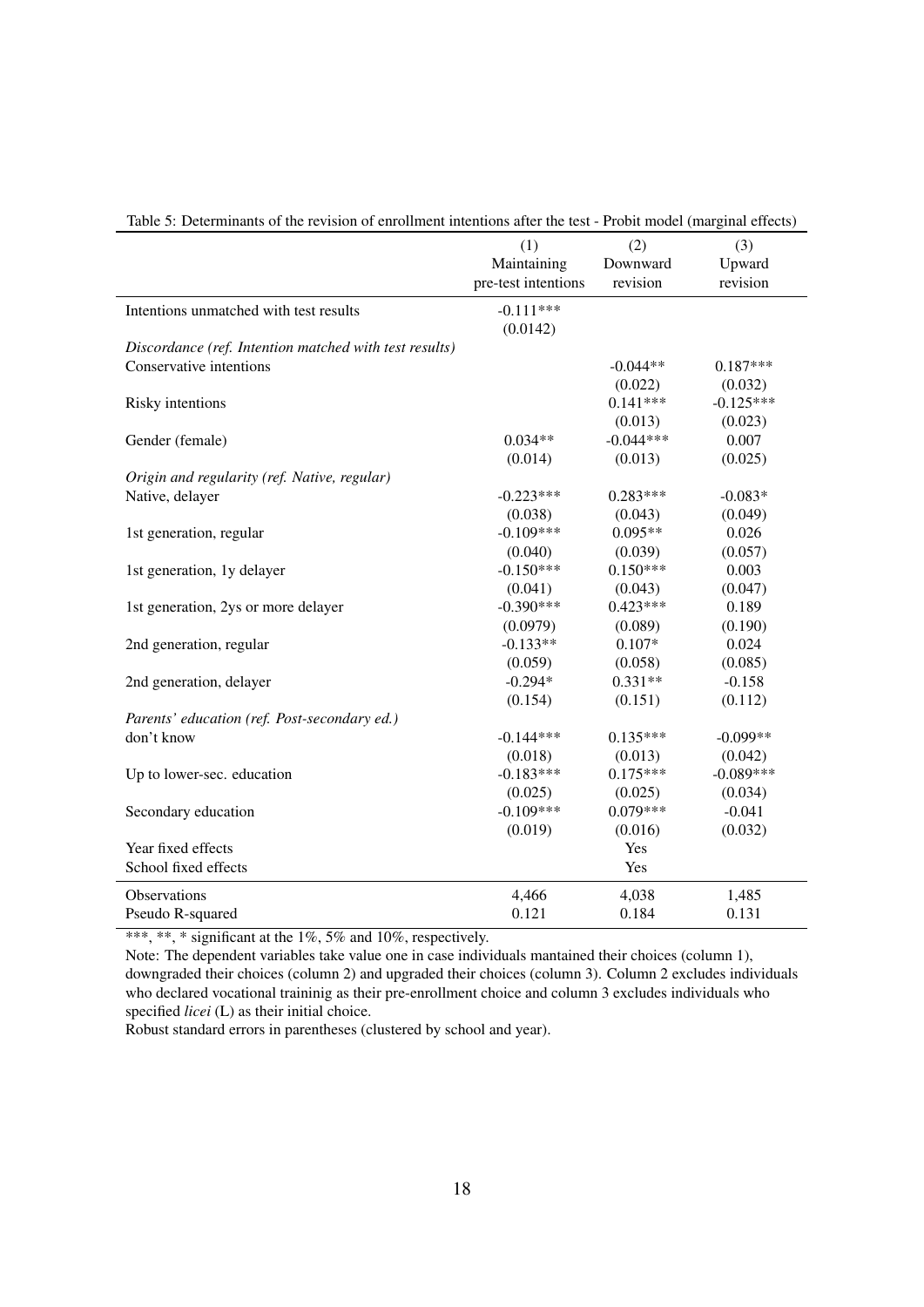choices, that is it excludes individuals whose initial intentions were to enroll in vocational training. Column (3), by contrast, includes only the individuals who are "at risk" of revising upward their choices, that is it excludes students who initially planned to enroll in *licei* (L) or are in the mixed category either L or OL, for which an upward revision cannot be defined.

As expected, column (2) of table [5](#page-20-0) shows that individuals who received an advice of "risky" intentions" are 14.1 p.p. more likely to revise downward their choice while those who were signaled as "conservative" are 4.4 p.p. less likely to further scale down their ambitions. Column (3) shows instead that receiving an advice of "risky intentions" is associated with a 12.5 p.p. lower probability of revising further upward the initial choice and receiving an advice of "conservative intentions" is associated with a 18.7 p.p. higher probability of scaling the ambitions up. Thus, this result seems to confirm that individuals are sensitive to the newly provided information in both directions, regardless of how optimistic or pessimistic their intentions were.

Moreover, these two subgroup estimations confirm that, independently of Arianna's advice, students with disadvantaged backgrounds and those with a foreign origin tend to scale their ambition down. Instead, students with highly educated parents are overrepresented among those who scale the ambition up and choose more academic oriented tracks. These are further confirmations that, despite the availability of information on true ability and proper track choice, students' final choices may still discount family factors such as risk aversion, credit constraints, the accessibility of domestic educational support and other additional inputs.

#### *5.2. The choices of students with no initial preferences*

In the previous section we have seen that about 3 students out of 10 state no pre-test preference on which upper secondary school track they would enroll in (answer: "Don't know"). In theory, the information provided by Arianna should be much more valuable to these students than to those who state a specific intention. However, data on final decisions reveal that only 38% of students with no pre-test preferences will make a track choice in line with Arianna's suggestion. The remaining 62% will make either risky (47% of cases) or conservative (15% of cases) choices.

In Table [6](#page-22-1) we try to describe the characteristics of students following the advice as compared to those who make risky or conservative choices. We observe that there is no gender bias in the final decision and that family background plays a crucial role in this case, as well. In fact, the marginal effects of a MNL model show that, with respect to students with highly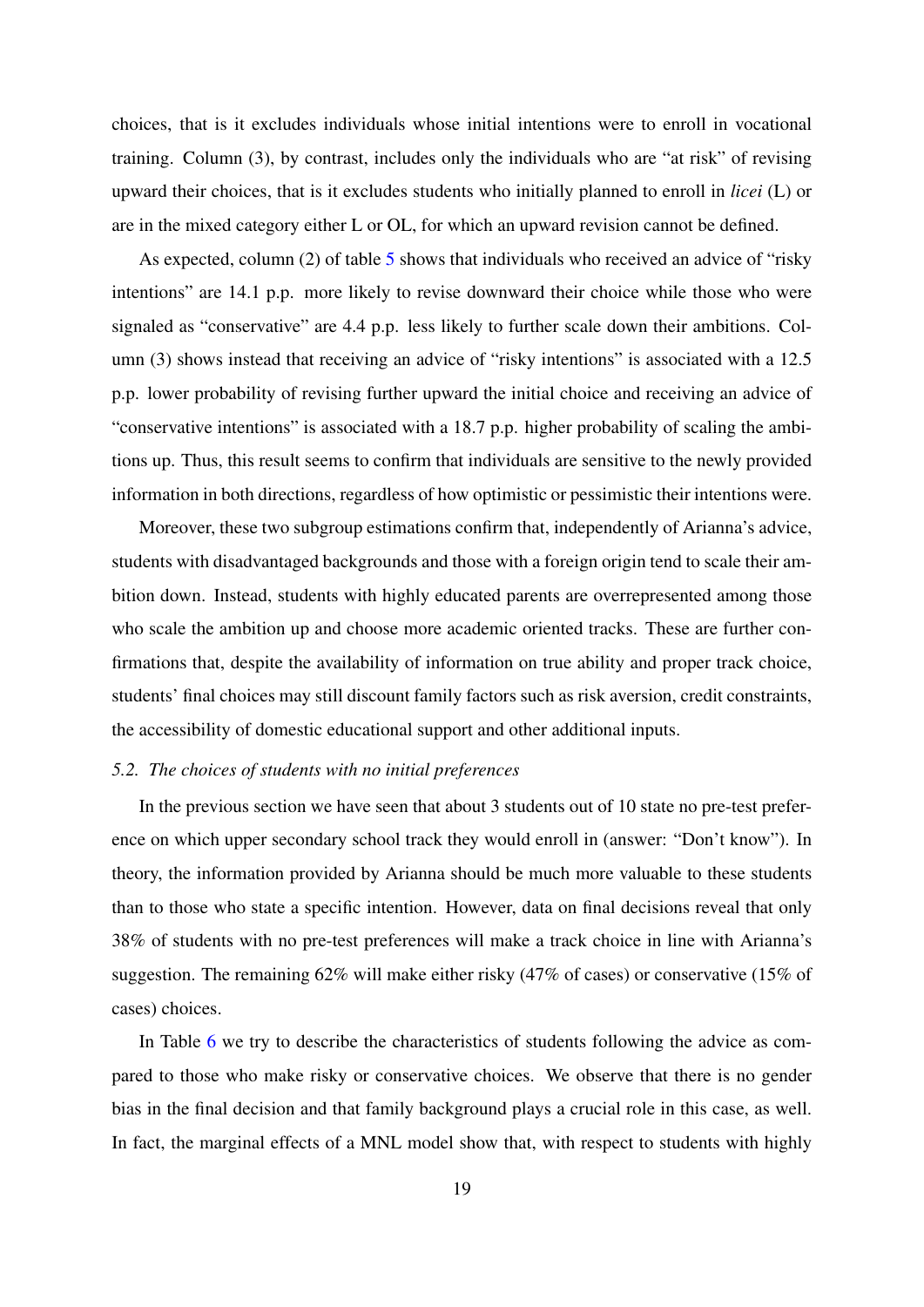educated parents, students with parents with a lower education attainment are overrepresented among those who make conservative choices and underrepresented among those who make risky choices. The association of final choices with the foreign origin of students and the delay in the course of study follow patterns similar to that of parental education, but the small number of observations within cells makes sign and significance less stable.

<span id="page-22-1"></span>

|                                              | (1)                 | (2)           | (3)          |
|----------------------------------------------|---------------------|---------------|--------------|
|                                              | Conservative choice | Follow advice | Risky choice |
| Gender (female)                              | $-0.019$            | 0.006         | 0.013        |
|                                              | (0.018)             | (0.024)       | (0.025)      |
| Origin and regularity (ref. Native, regular) |                     |               |              |
| Native, delayer                              | $0.087**$           | $0.088*$      | $-0.175***$  |
|                                              | (0.036)             | (0.047)       | (0.044)      |
| 1st generation, regular                      | $0.095**$           | $-0.082*$     | $-0.014$     |
|                                              | (0.042)             | (0.045)       | (0.050)      |
| 1st generation, 1y delayer                   | $-0.046*$           | $0.110**$     | $-0.064$     |
|                                              | (0.026)             | (0.046)       | (0.046)      |
| 1st generation, 2ys or more delayer          | $0.116*$            | $0.147**$     | $-0.263***$  |
|                                              | (0.062)             | (0.071)       | (0.060)      |
| 2nd generation, regular                      | $-0.067$            | 0.008         | 0.059        |
|                                              | (0.049)             | (0.087)       | (0.089)      |
| 2nd generation, delayer                      | 0.216               | 0.082         | $-0.298**$   |
|                                              | (0.185)             | (0.172)       | (0.137)      |
| Parents' education (ref. Post-secondary ed.) |                     |               |              |
| don't know                                   | $0.087***$          | $-0.042$      | $-0.045$     |
|                                              | (0.021)             | (0.038)       | (0.038)      |
| Up to lower-sec. education                   | $0.125***$          | $-0.015$      | $-0.110**$   |
|                                              | (0.027)             | (0.043)       | (0.044)      |
| Secondary education                          | $0.128***$          | $-0.076*$     | $-0.052$     |
|                                              | (0.026)             | (0.042)       | (0.043)      |
| Year fixed effects                           |                     | Yes           |              |
| School fixed effects                         |                     | Yes           |              |
| Observations                                 |                     | 1,661         |              |
| Pseudo R-squared                             |                     | 0.077         |              |

Table 6: Determinants of enrollment choices for individuals with no initial preferences - Probit model (marginal effects)

\*\*\*, \*\*, \* significant at the 1%, 5% and 10%, respectively.

Robust standard errors in parentheses (clustered by school and year).

#### <span id="page-22-0"></span>6. The importance of being matched with the school track

So far we have shown the determinants of students' enrollment intentions as revealed before taking the test administered by Arianna, we have isolated the factors associated with the probability that those intentions are actually matched with Arianna's suggestions, and we have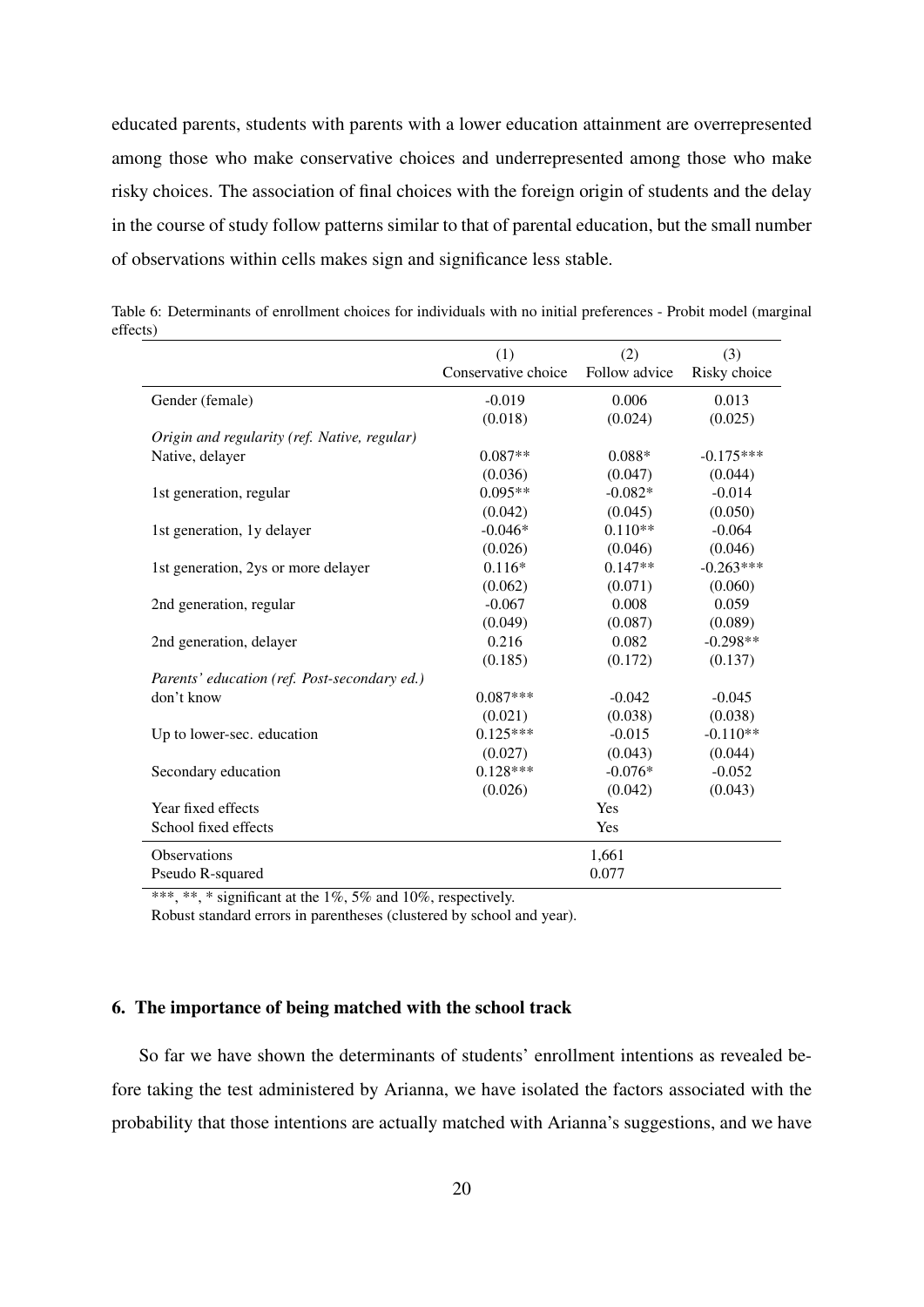shown how signals of mismatch can induce a revision of students' initial intentions. Yet some crucial questions are left to be answered. Are Arianna's pieces of advice beneficial to students? Does Arianna show any sensible predictive power as regards student performances in the upper secondary school? What is the cost of being mismatched with the school track suggested by Arianna?

Table [7](#page-23-0) reports the observed probability of retaining grade 9, i.e. the first grade in the upper secondary education, by type of school and according to fact of being matched or unmatched with Arianna's suggestion. More precisely, for each type of school, column A reports the percentage of grade repeaters among those who are not in the right track according to Arianna  $[Pr(failure|match = 0)]$ , column B reports the percentage of grade repeaters among those who are in the right track according to Arianna [*Pr*(*f ailure*|*match* = 1)], and column C reports the difference between the two observed probabilities. The probability of retaining grade 9 is significantly higher for those who eventually opted for a track not in line with Arianna's suggestion. The penalty can be as high as 8-10 p.p. for unmatched students enrolled either in the academic or the technical tracks, while it shrinks to 2.6 p.p. in the vocational track. Overall, the probability of retaining grade 9 drops to a half when choices are in line with the suggestions of counseling services and, taken at their face value, these numbers imply that Arianna's predictive power is strong.

|                                               | A                    | B                    | C              |
|-----------------------------------------------|----------------------|----------------------|----------------|
| School type                                   | $P(failure match=0)$ | $P(failure match=1)$ | $diff = A - B$ |
| Classic/Scientific Lyceum (L)                 | 0.129                | 0.051                | $0.078***$     |
|                                               | 1,508                | 969                  |                |
| Human Sc./For. Lang./ Art / Music Lyceum (OL) | 0.195                | 0.089                | $0.106***$     |
|                                               | 508                  | 245                  |                |
| Technical Institute (TI)                      | 0.228                | 0.136                | $0.092***$     |
|                                               | 907                  | 420                  |                |
| Professional Institute (PI)                   | 0.225                | 0.199                | 0.026          |
|                                               | 484                  | 347                  |                |
| $\%$                                          | 0.179                | 0.099                |                |
| <b>Observations</b>                           | 3.407                | 1.981                |                |

<span id="page-23-0"></span>Table 7: Probability of retaining grade 9 by track choice and match with Arianna's suggestion

Note: \*\*\*, the null hypothesis is rejected with a 1% confidence level  $(H_0 : diff = 0)$ . Number of observations in italics.

However, individuals can be matched or mismatched with upper secondary track chosen in several ways. Their choice could be conservative with respect to their actual academic potential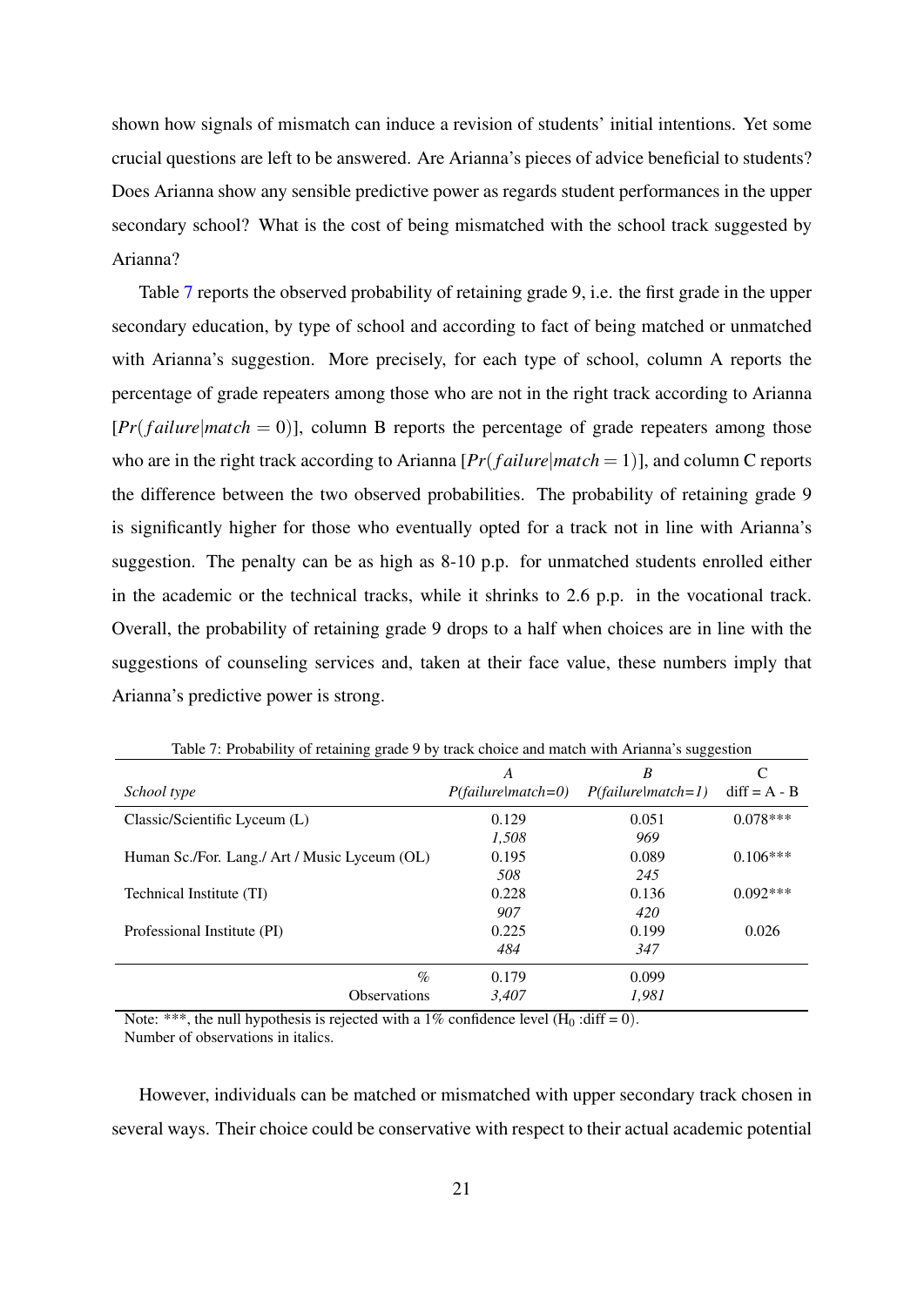or risky. Furthermore, students' personal characteristics as well as school-level factors can play an autonomous role in affecting individual performance. To address these issues we take to the data the following probit model

<span id="page-24-1"></span><span id="page-24-0"></span>
$$
r_i^* = \beta_0 + \sum_{z=1}^{M} \beta_{1z} MATCHED_{zi} + \beta_2 x_i + \varepsilon_i
$$
\n(3)

where  $r_i^*$  is the latent index for being retained at school,  $MATCHED_{zi}s$  are a set of mutually exclusive dichotomous variables as defined in Table [8,](#page-24-1) *x<sup>i</sup>* a vector of individual characteristics and  $\varepsilon_i$  a standard normally distributed error term.

|                                      | Table 8: Definitions of final students' choices of school tracks                           |
|--------------------------------------|--------------------------------------------------------------------------------------------|
| Type of choice                       | Definition                                                                                 |
| <b>Mantained internally balanced</b> | pre-test intention mantained, actual choice is in line with Arianna                        |
| Downward revision, conservative      | pre-test intention revised downward, actual choice is conservative<br>according to Arianna |
| Downward revision, balanced          | pre-test intention revised downward, actual choice is in line with Arianna                 |
| Downward revision, risky             | pre-test intention revised downward, actual choice is risky                                |
|                                      | according to Arianna                                                                       |
| Mantained, internally conservative   | pre-test intention mantained, actual choice is conservative                                |
|                                      | according to Arianna                                                                       |
| Mantained, internally risky          | pre-test intention mantained, actual choice is risky                                       |
|                                      | according to Arianna                                                                       |
| Upward revision, conservative        | pre-test intention revised upward, actual choice is conservative                           |
|                                      | according to Arianna                                                                       |
| Upward revision, balanced            | pre-test intention revised upward, actual choice is in line with Arianna                   |
| Upward revision, risky               | pre-test intention revised upward, actual choice is risky                                  |
|                                      | according to Arianna                                                                       |
| Don't know, conservative             | no pre-test intentions, actual choice is conservative according to Arianna                 |
| Don't know, balanced                 | no pre-test intentions, actual choice is in line with Arianna                              |
| Don't know, risky                    | no pre-test intentions, actual choice is risky according to Arianna                        |

Table [9](#page-26-0) shows the results of the probit model. Students' observable characteristics correlate with the probability of failure in the expected ways: those with disadvantaged background and with a foreign origin face a higher risk of retaining grade 9.

As regards our variables of interest, the reference category (highlighted in bold in Table [8\)](#page-24-1) is represented by students whose pre-test intentions matched Arianna, and whose final choice is also in line with Arianna. The table shows that individuals who revised downward their intentions and whose choices are in line or conservative with respect to Arianna's suggestions do not have a significant lower probability of school retention. By contrast, those students who revised downward their initial choices but whose choices are still risky with respect to Arianna's advice are about 13.1 p.p. more likely to fail the first year of upper secondary schooling.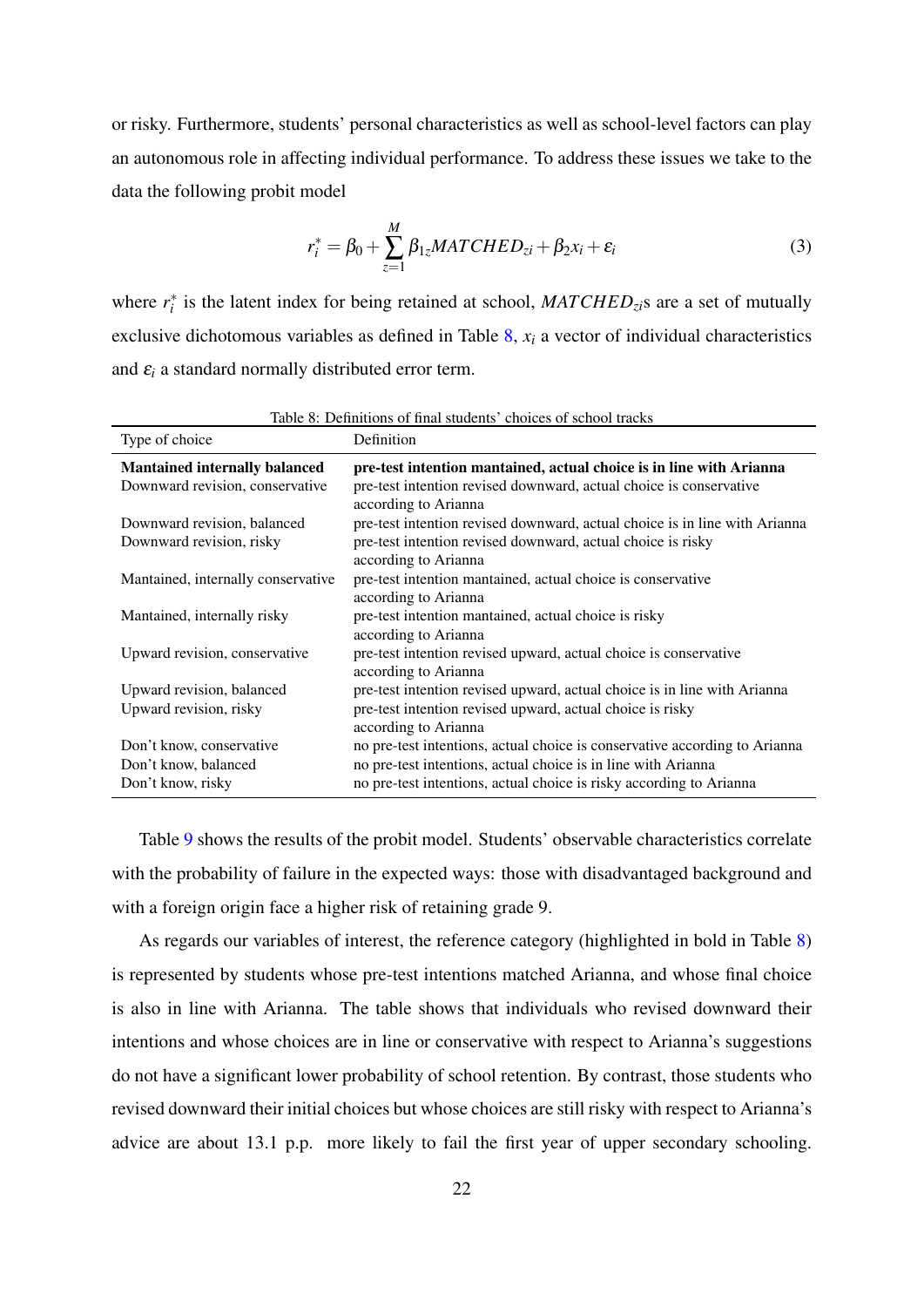Among those who mantained their pre-test intentions, we observe that sticking to a conservative choice with respect to Arianna does not have a protective effect on the likelihood of school retention with respect to our reference group. On the contrary, those students who persisted in their risky choice, according to Arianna, are about 10 p.p. more likely to be retained during the 9th grade. Those who revised upward their pre-test choice, which is however still conservative, are not significantly different from the reference group in their likelihood of failing the first year. Interestingly, students who revised upward their intentions and made a choice in line with Arianna are about 9 p.p. more likely to be retained during the 9th grade. This means that, in some cases, Arianna's advice may induce individuals to be more ambitious than what would be optimal: relying too much on the academic potential and neglecting other factors like the actual interest of students for the subjects taught in specific tracks or the fact that preadolescents' motivation can be volatile at times - can have perverse effects on performances. A similar explanation can hold also for the 5 p.p higher probability of grade retention found for those who did not have a clear idea about their preferred track before taking the tests, and then followed Arianna's advice. As expected, those who revised upward the initial intention picking too risky a track show a 20 p.p. higher probability of failure. The same happens for the risky choices of those with no clear pre-test intentions (+ 15 p.p.).

To summarize, we find that making risky choices with respect to Arianna—i.e. picking a track which is above one's own potential—is significantly associated to a greater risk of grade retention. We obtain a result with the same sign for those upgrading from conservative intentions and that are currently matched with respect to Arianna's advice. Hence, it seems that the counseling service is right in signaling the risky intentions of students, but sometimes is wrong in trying to avoid what appears as a waste of potential. However, we recall from Table [3](#page-16-0) above, that 85% of mismatched students are showing pre-test risky intentions.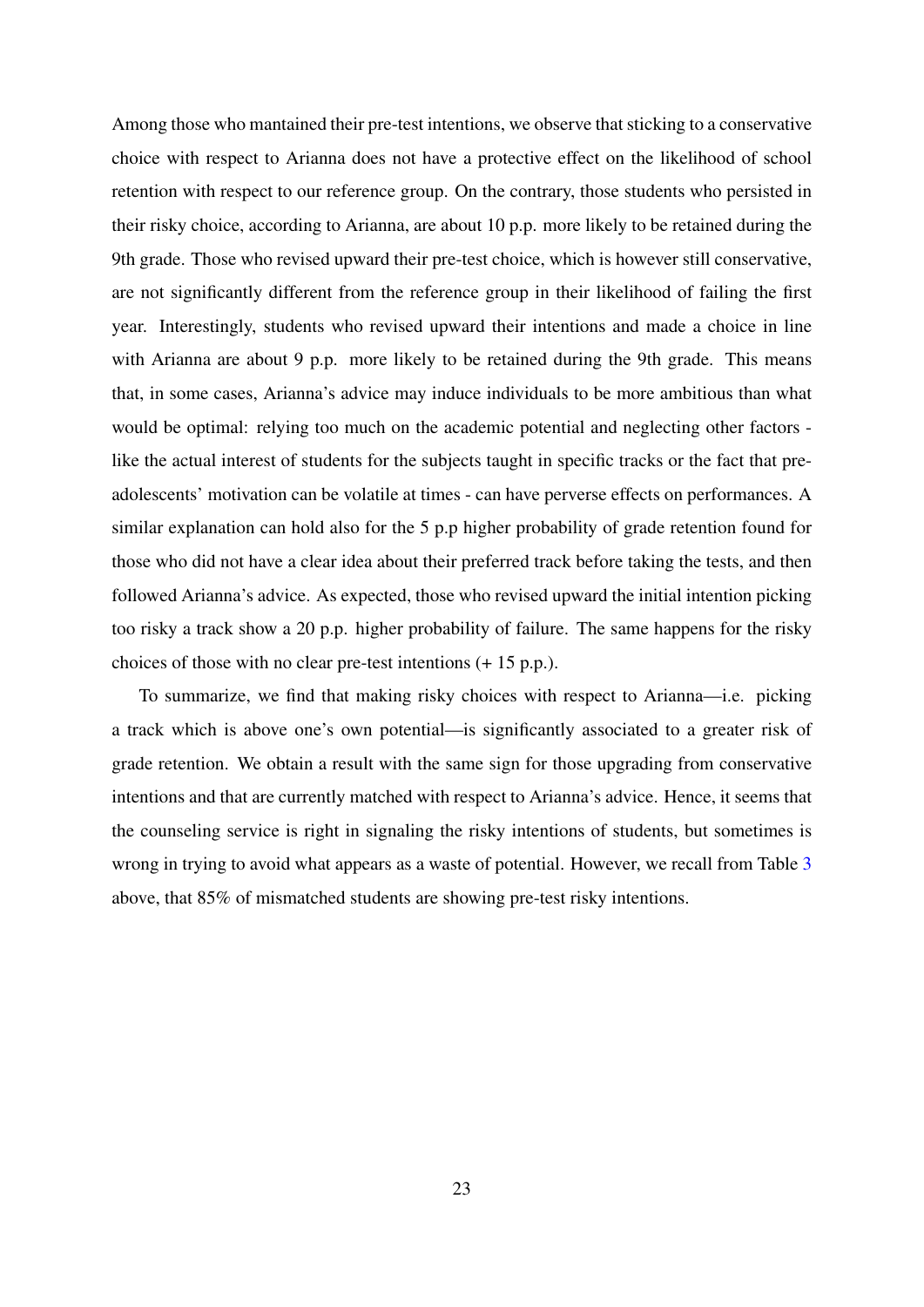|                                                       | $Pr(failure = 1)$     |
|-------------------------------------------------------|-----------------------|
| Gender (female)                                       | $-0.021*$             |
|                                                       | (0.011)               |
| Origin and regularity (ref. Native, regular)          |                       |
| Native, delayer                                       | $0.072***$            |
|                                                       | (0.026)               |
| 1st generation, regular                               | $0.049**$             |
|                                                       | (0.025)               |
| 1st generation, 1y delayer                            | $0.081***$            |
|                                                       | (0.027)               |
| 1st generation, 2ys or more delayer                   | $0.147**$             |
|                                                       | (0.071)               |
| 2nd generation, regular                               | 0.035                 |
|                                                       | (0.035)               |
| 2nd generation, delayer                               | 0.134                 |
|                                                       | (0.116)               |
| Parents' education (ref. Post-secondary ed.)          |                       |
| don't know                                            | $0.077***$            |
|                                                       | (0.015)               |
| Up to lower-sec. education                            | $0.101***$            |
|                                                       | (0.019)               |
| Secondary education                                   | $0.029**$             |
|                                                       | (0.014)               |
| Type of choice (ref. maintained, internally balanced) |                       |
| downward revision, conservative                       | 0.012                 |
|                                                       | (0.023)               |
| downward revision, balanced                           | 0.029                 |
|                                                       | (0.021)<br>$0.131***$ |
| downward revision, risky                              |                       |
|                                                       | (0.024)<br>$-0.015$   |
| maintained, internally conservative                   | (0.021)               |
| maintained, internally risky                          | $0.099***$            |
|                                                       | (0.015)               |
| upward revision, conservative                         | $-0.007$              |
|                                                       | (0.049)               |
| upward revision, balanced                             | $0.089***$            |
|                                                       | (0.031)               |
| upward revision, risky                                | $0.198***$            |
|                                                       | (0.036)               |
| don't know, conservative                              | $-0.012$              |
|                                                       | (0.016)               |
| don't know, balanced                                  | $0.057***$            |
|                                                       | (0.016)               |
| don't know, risky                                     | $0.148***$            |
|                                                       | (0.016)               |
| Year fixed effects                                    | Yes                   |
| School fixed effects                                  | Yes                   |
| <b>Observations</b>                                   |                       |
|                                                       | 5,192<br>0.126        |
| Pseudo R-squared                                      |                       |

<span id="page-26-0"></span>Table 9: Probability of grade 9th retention - Probit model (marginal effects)

\*\*\*, \*\*, \* significant at the 1%, 5% and 10%, respectively.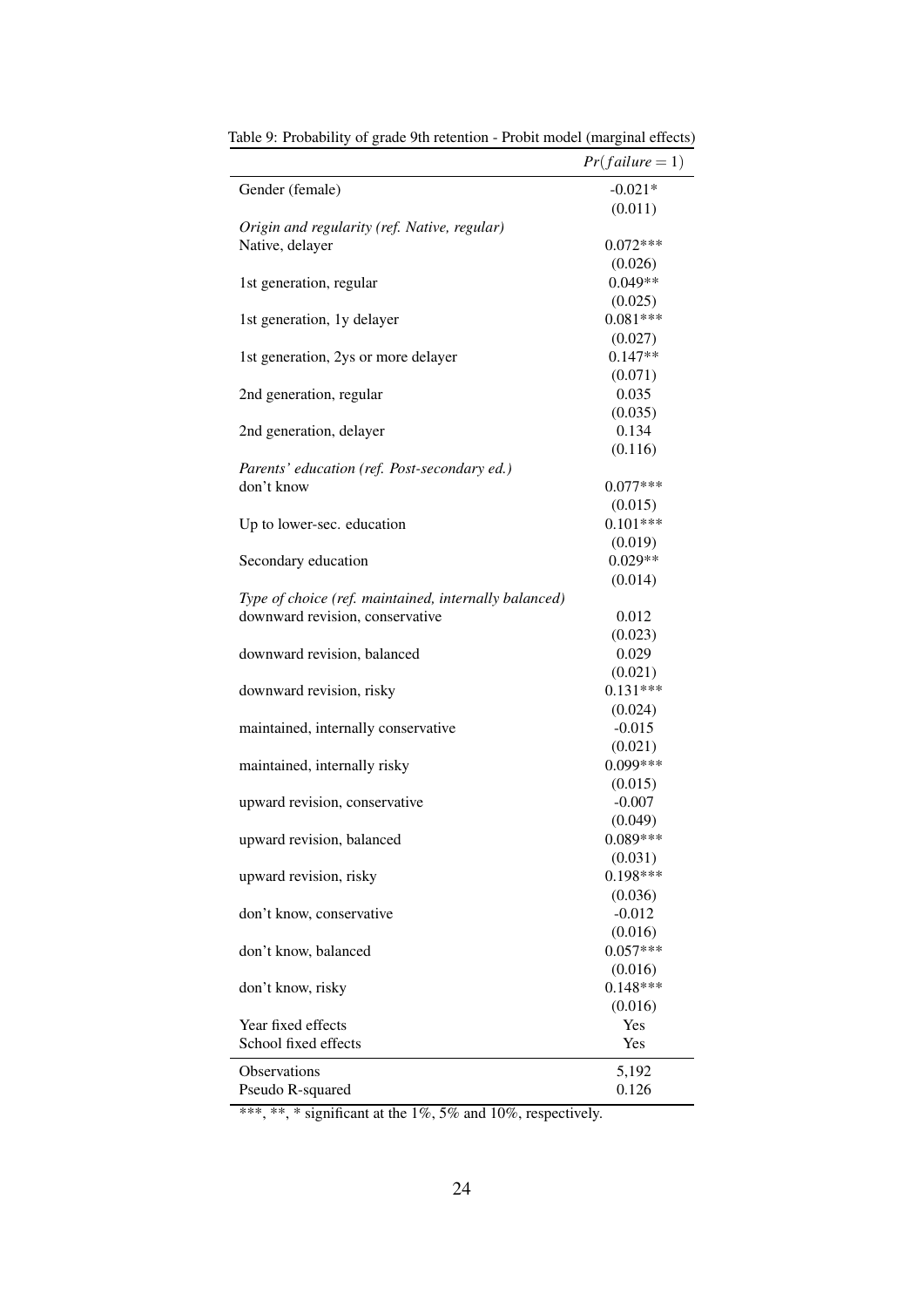#### *6.1. Perceived Ability and student choices: a rationalization of results*

In order to rationalize the results of our empirical analysis, we propose a simple conceptual framework. We know that individuals enrolled in lower secondary school at time *t*, and still compulsory school-aged at time  $t + 1$ , have to choose a specific track of upper secondary education. Each student *i* can choose among *N* different options indexed with *j*. Tracks can be ordered in terms of their academic content, where track *j* has less academic content than track  $j+1$ . Individual perceived ability is defined as

$$
a_i = a_i^T + \varepsilon_i \tag{4}
$$

where  $a_i^T$  is individual *i* true ability and  $\varepsilon_i$  an error (misperception). The error term may be a function of the information set available to students and their parents, which includes information about past school performance and lower secondary school teachers' suggestions. Given the individual perceived ability, the track-specific utilities have the following form:

$$
V_{ij} = Pr_j(a_i)U_j - (c_j - c(a_i))
$$
\n(5)

where  $a_i$  varies in the  $[a, \overline{a}]$  support,  $Pr_i(a_i)$  is the track-specific probability of succeeding in the first grade of upper secondary schooling, which is an increasing function of ability,  $U_i$  a constant which depends on the academic content of the track (i.e. increasing in *j*). The cost of enrolling track *j* consists of a constant part, which is track specific  $(c_i)$  and is increasing in the academic content of the track, and a variable part  $c(a_i)$  which is decreasing and convex in ability and that to simplify the graphical representation of the problem is assumed to be the same across all tracks. We assume that in each track the probability of succeeding is zero if ability is below a given level, then increases monotonically with ability before reaching an upper limit above which it is practically one. This means that in each track we will have some individuals who are at risk of failing and others who are not subject to this risk, depending on their level of ability. It is worth noticing at this stage that there might be a difference between an individual's perceived probability of success  $Pr<sub>j</sub>(a<sub>i</sub>)$ , which will contribute to shaping her optimal track choice, and the actual probability of success, which is a function of her true ability  $(Pr_j(a_i^T))$ .

In Figure [2](#page-28-0) we represent the utility functions in the case of three available tracks (0, 1 and 2). Let us start from the least academic track (track 0). For ability levels below  $a_0$  (by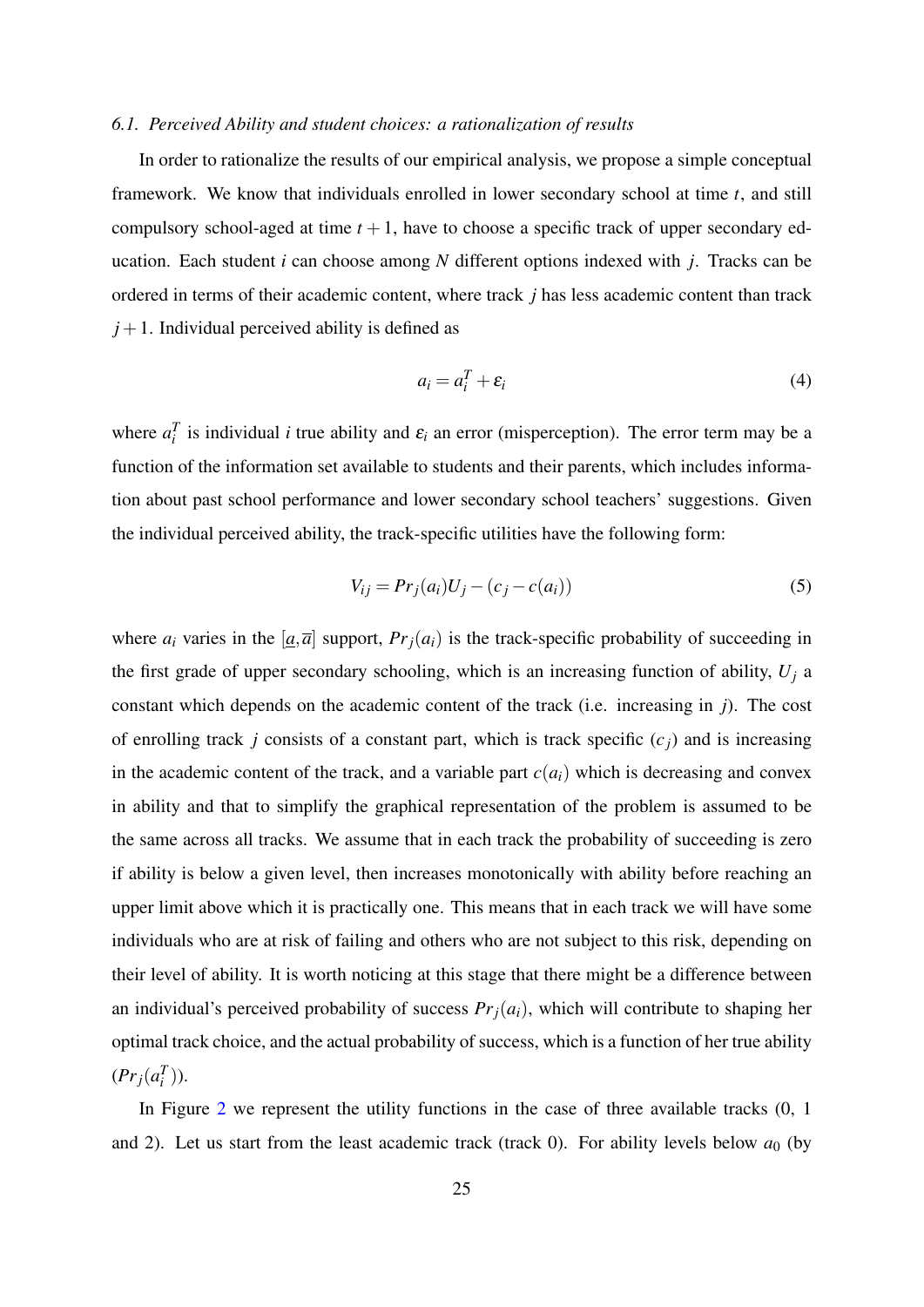

<span id="page-28-0"></span>Figure 2: Sorting of individuals into tracks by ability

assumption) individuals have a zero probability of succeeding, hence their utility is negative (they only have costs). When ability reaches level  $a_0$  the benefit part of the utility pops up and from zero turns to positive, we observe accordingly a discontinuous jump in the  $V_{i0}$  schedule. The  $V_{i0}$  is increasing and concave. Initially individuals with high ability will have a double gain in utility, by increasing their probability of success and reducing their costs, however after reaching an upper limit of ability  $(f_0)$  only the gain in the costs becomes relevant, with no further gain in terms of higher expected benefit. The utility schedules for track 1 and 2 are defined in a similar fashion.

Given the exemplifying configuration depicted in Figure [2,](#page-28-0) for instance, we will have perfect sorting in the different tracks by individuals' perceived ability. Individuals with ability  $(a, a_1)$  will choose track 0, those with ability  $[a_1, a_2)$  track 1 and those with ability  $[a_2, \overline{a}]$  track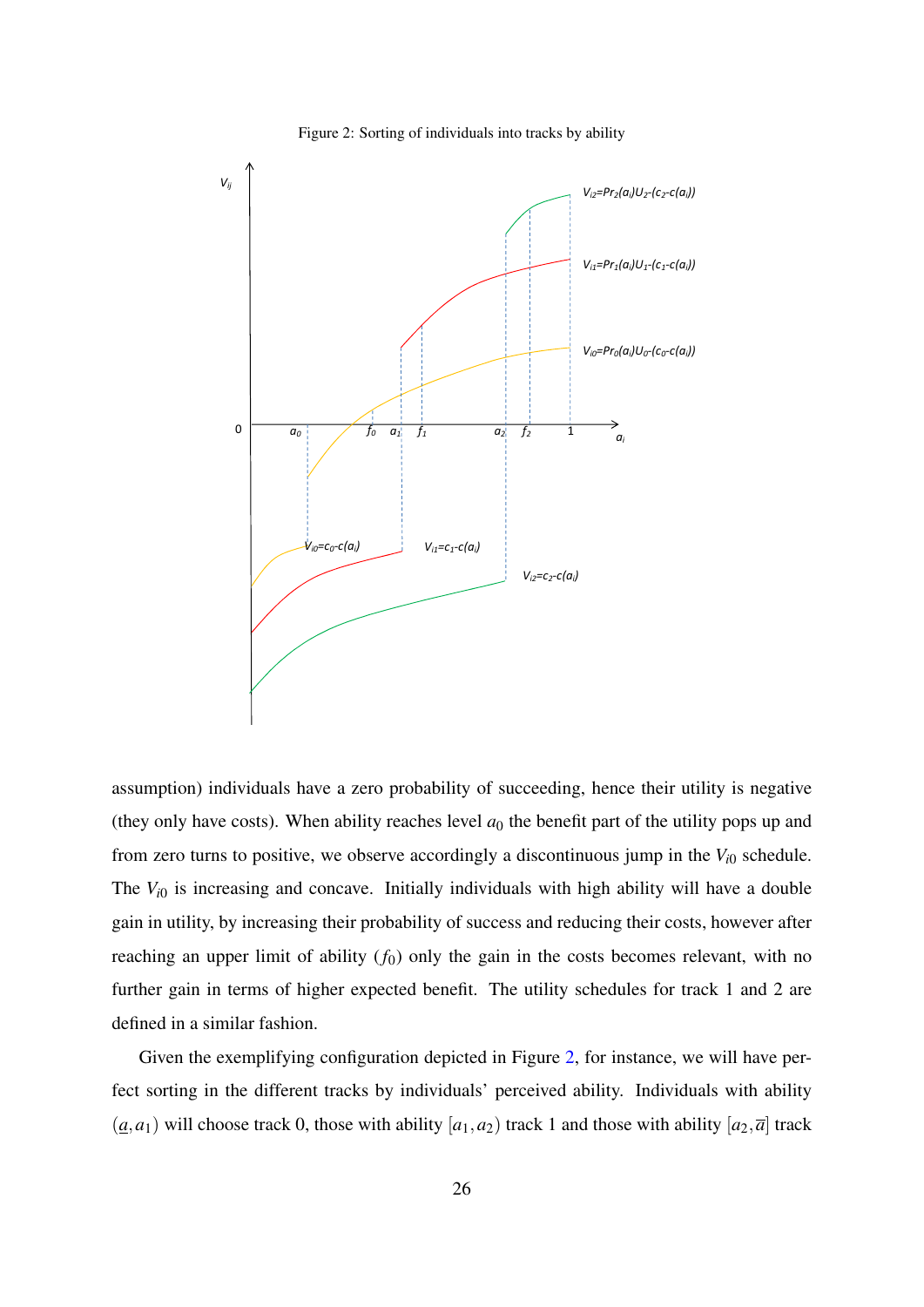2. Some individuals in track 0 would have preferred not to continue in education (they have a negative utility) but they have to enroll upper secondary schooling since they have to comply with the compulsory schooling obligation. These will be the choices (declared preferences) elicited while students are still in lower secondary education.

Following the decision process time-line depicted in Figure [1,](#page-9-1) let us now assume that at time  $t + 1$  individuals are administered a standardized tests by an external counseling service. These tests provide students and their families with another assessment of a student's ability:

$$
a_i^A = a_i^T + u_i \tag{6}
$$

(where *A* stands for Arianna) which we assume to be more accurate than the self-assessment. In other words, *on average* the assessment made by Arianna will be closer to individuals' true abilities than their own assessment (i.e., the mean of  $u_i$  is lower than the mean of  $\varepsilon_i$  in absolute value), although this may not necessarily happen for every and each individual. We abstract here from the reasons why some households may not follow the Arianna's advice in their actual choices. Some families may not trust the external counseling advice or may have idiosyncratic preferences for some specific tracks. The main goal of our conceptual framework is to analyze the potential implications of following vs. not following Arianna's advice, and accordingly of beign matched or mismatched with Arianna in the track actually chosen.

At time  $t + 2$  we observe the actual choices made by students. Students and their families who learn from Arianna's ability assessment will review their initial choices.<sup>[6](#page--1-0)</sup> Figure [3](#page-30-0) depicts some potential situations and describes the main implications in terms of the probability of success (failure), which is observed at time  $t + 3$ , i.e. the first year of upper secondary education.

Subfigure (a) shows the case in which a student is judged as mismatched by Arianna, since she made a 'risky' choice. If she makes a downward revision of her initial choice, by choosing track 1 instead of track 2, she will reduce her actual probability of failing (which would be one in track 2). Subfigure (b) shows a similar situation in which, however, the reduction in the actual probability of failing after downgrading the initial choice is higher than in subfigure (a) since the individual's true ability falls in the region in which the probability of failing is zero in track

<sup>6</sup>Evidence that students' learning about their own abilities play a crucial role on educational decisions is provided by [Stinebrickner and Stinebrickner](#page-33-11) [\(2012\)](#page-33-11). The authors show that a substantial amount of college dropout between first and second years is explained by students' learning about their grade peformance/academic ability.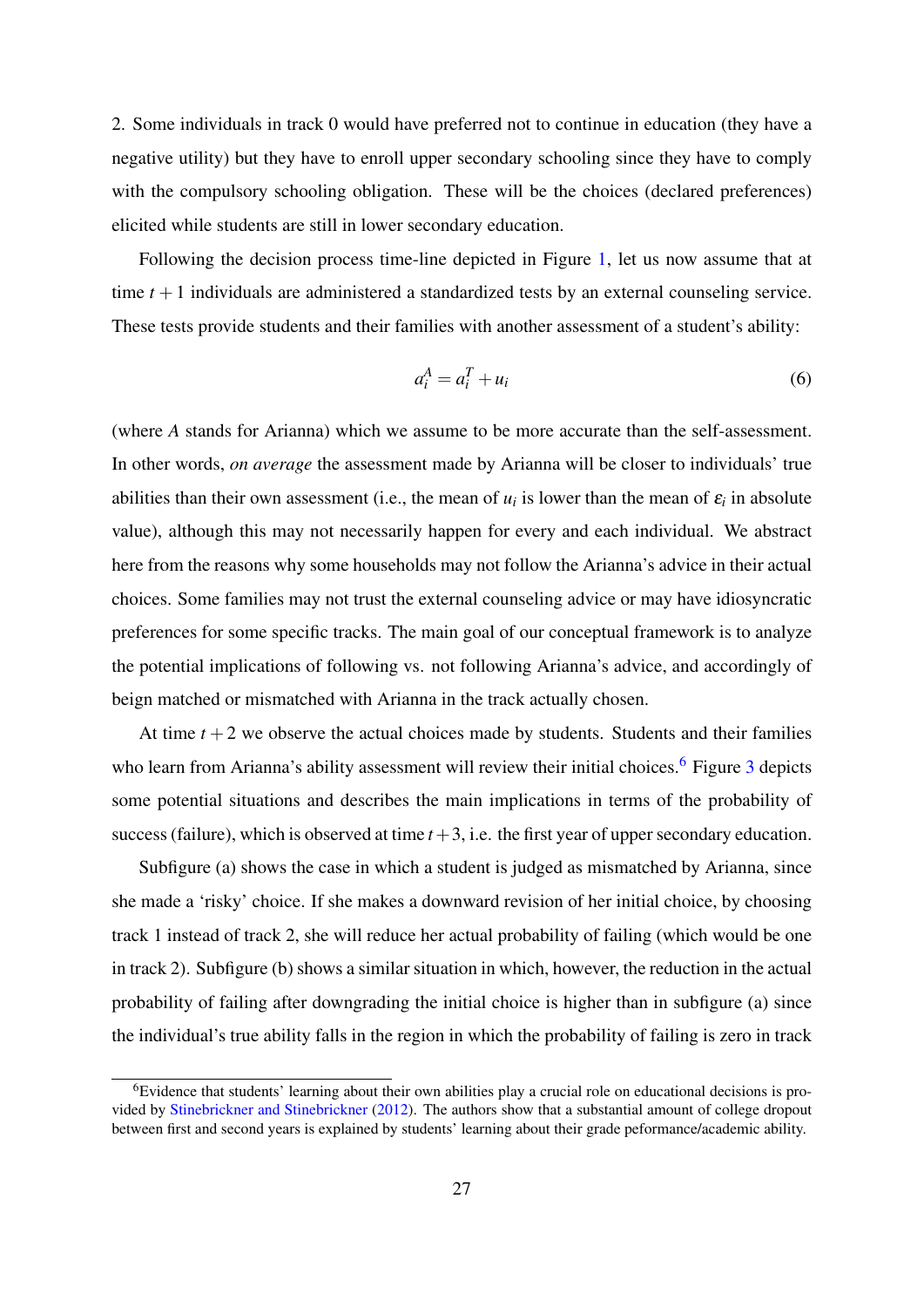

<span id="page-30-0"></span>Figure 3: Perceived ability, Arianna assessment, actual choice and differences in grade retention

1. Subfigure (c) shows the situation of a student whose enrollment intentions are 'matched' with Arianna's advice. If we compare an individual who made a downward revision to match ex-post the Arianna's advice, i.e. situation (a), with an individual in situation (c), who was originally matched, we find that the first individual has a higher actual probability of failing. Comparing situation (b) with situation (c) we find instead the that the two individuals, whose true abilities  $\alpha_i^T$  fall in the region  $[f_1, a_2]$ , have the same actual probability of failing (zero in this case). Thus the differences in the actual probabilities of failure between individuals downgrading their initial choices and those originally matched enrolling in the same track, and both matched ex-post in their actual choice, cannot be signed ex-ante and will generally depend on the region in which their true abilities fall.

We can say, however, that the individuals sticking with their initial 'risky' choices will have a higher probability of failure with respect to the individuals matched with Arianna in their actual choices. A similar reasoning applies to the individuals who upgrade their choices to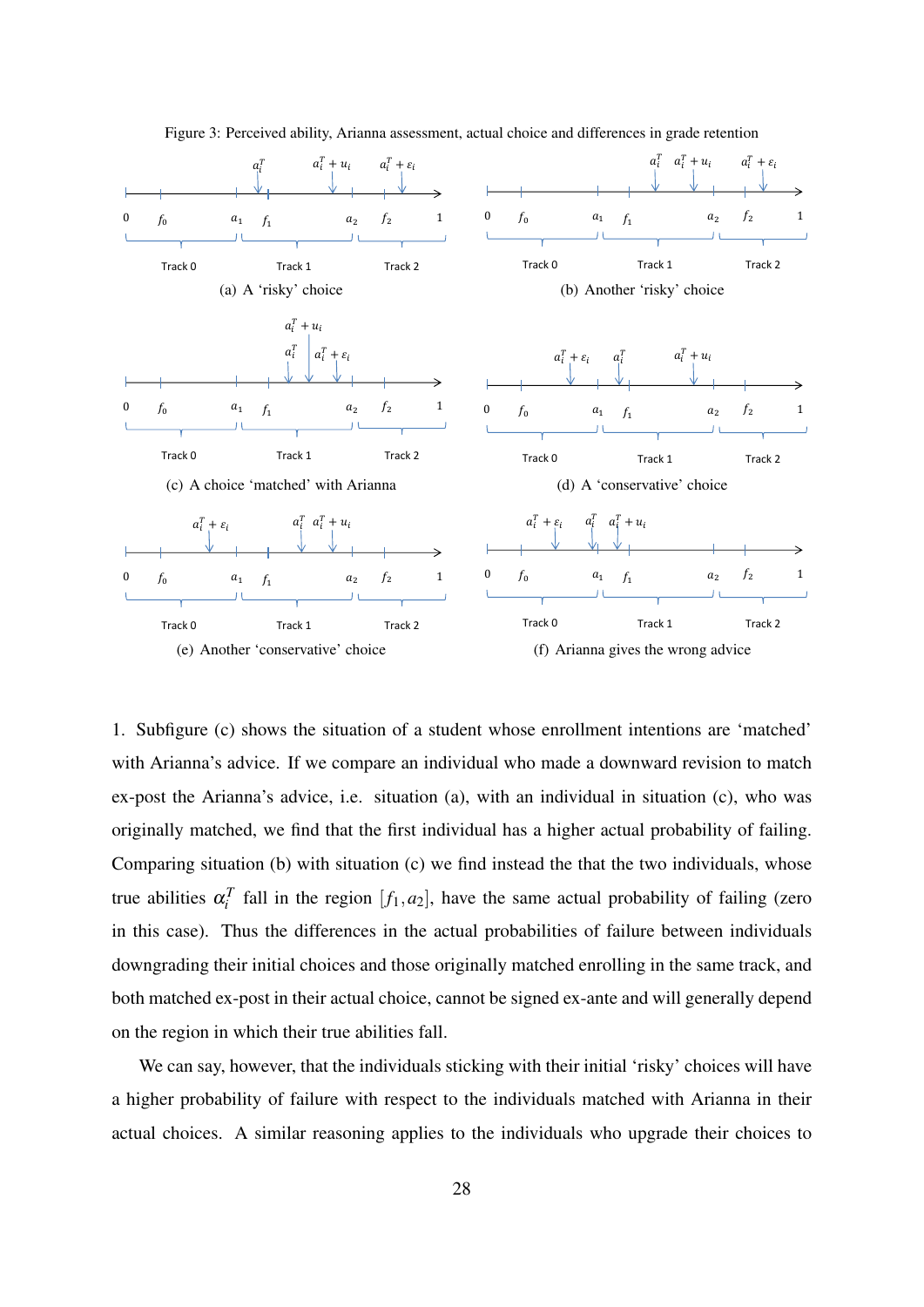match with Arianna's advice. Comparison of subfigure (d) with subfigure (c) shows the case in which upgrading one's choice raises the probability of failure with respect to the originally matched individuals. Comparison of subfigure (e) with subfigure (c) shows instead a situation in which upgrading the choice does not raise the probability of failure. Also in this case the sign of the effect (positive or null) is mainly an empirical issue. In all the examples made until now we have assumed that Arianna's advice falls in the same region (track) as the true individual ability. However, as we already said, Arianna's advice may also be affected by errors  $(u_i)$ . Subfigure (f) shows, for instance, the situation in which Arianna would make a wrong recommendation for upgrading the initial choice, which if followed by the individual will entail a higher probability of failure.

#### 7. Concluding remarks

In tracked educational systems, the choice of school track is a crucial moment of a student's career, as it is strongly associated with her future labour market outcomes. Yet there are few studies explicitly analyzing the process through which students and their parents make this choice, and whether they have all the relevant information they need.

Thanks to a unique dataset coming from an independent school track counseling service set up by one of the largest Italian municipalities (Turin), we can simultaneously exploit information on students' and parents' characteristics, students' track preferences as declared during lower secondary schooling and their final actual choices, standardized measures of students' cognitive and non-cognitive skills assessed through a battery of tests.

Such a wealth of information enables us to investigate the factors associated with the students' pre-test enrollement intentions and with the likelihood that these intentions are mismatched with respect to counselors' advices on the proper track choice (derived by tests results). Furthermore, we are able to verify whether students (and their families) update their initial intentions in response to the newly available information on their actual potential.

Our analysis shows that the information provided by the counseling service is indeed valuable to students and their parents. Students who were judged to have too conservative (risky) intentions with respect to their actual potential are more likely to change their minds and opt for a track with higher (lower) academic contents. We do not observe full adjustment as individual characteristics (i.e. the socio-economic status and the foreign origin) tend to exert a lot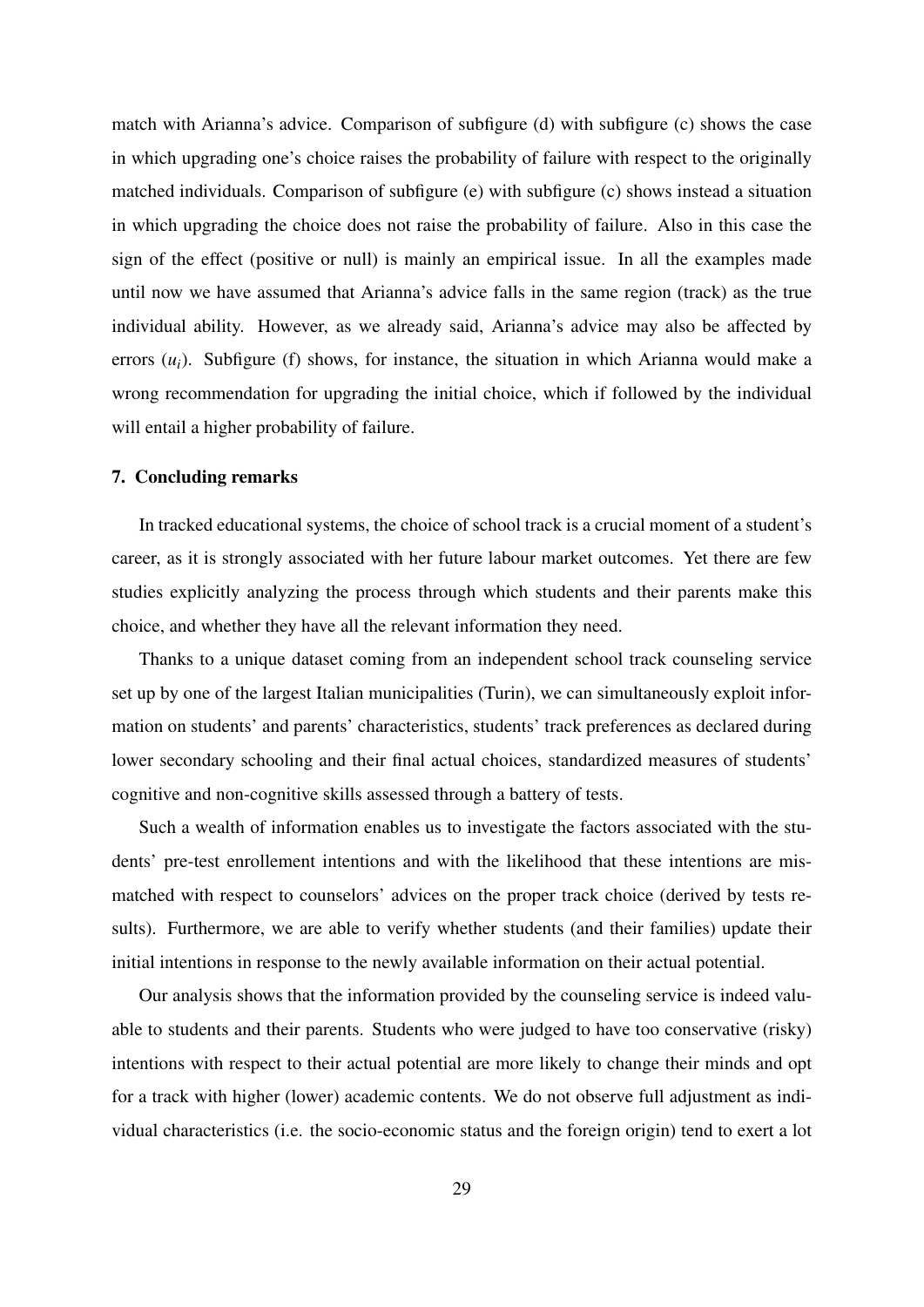of influence on final choices, hence calling for policies able to promote the equality of opportunities among students. However, our findings suggest overall that counseling services based on standardized tests do not simply replicate the signals that students and parents receive by teachers, and they seem to provide new useful information on students' ability.

These services may be particularly valuable to increase the efficiency of the school track choice and to promote students' achievement. In fact, we find that individuals who ignore a signal of risky intentions, enrolling into tracks with a greater than optimal academic content, have a higher probability of failing in the first year of upper secondary school.

#### References

- <span id="page-32-6"></span>Berchialla, P., Cavallo, F., Colombini, S., Lemma, P., De Simone, G., 2011. Associazione delle caratteristiche individuali, del benessere psico-fisico e del clima di classe con gli outcomes scolastici a 11 e 13 anni. Programma Education, FGA Working Paper No. 41.
- <span id="page-32-2"></span>Bratti, M., Cappellari, L., Groh-Samberg, O., Lohmann, H., 2012. School tracking and intergenerational transmission of education. In: Ermisch, J., Jäntti, M., Smeeding, T. M. (Eds.), From Parents to Children, The Intergenerational Transmission of Advantage. Russell Sage Foundation, Ch. 13.
- <span id="page-32-0"></span>Brunello, G., Checchi, D., 2007. Does school tracking affect equality of opportunity? New international evidence. Economic Policy 22 (52), 781–861.
- <span id="page-32-1"></span>Cappellari, L., Lucifora, C., 2009. The "Bologna Process" and college enrollment decisions. Labour Economics 16 (6), 638–647.
- <span id="page-32-5"></span>Checchi, D., Fiorio, C. V., Leonardi, M., 2013. Intergenerational persistence of educational attainment in Italy. Economics Letters 118 (1), 229–232.
- <span id="page-32-3"></span>Checchi, D., Flabbi, L., 2007. Intergenerational mobility and schooling decisions in Germany and Italy: The impact of secondary school tracks. IZA Discussion Paper No. 2876.
- <span id="page-32-4"></span>Cinnirella, F., Piopiunik, M., Winter, J., 2011. Why does height matter for educational attainment? Evidence from German children. Economics & Human Biology 9 (4), 407–418.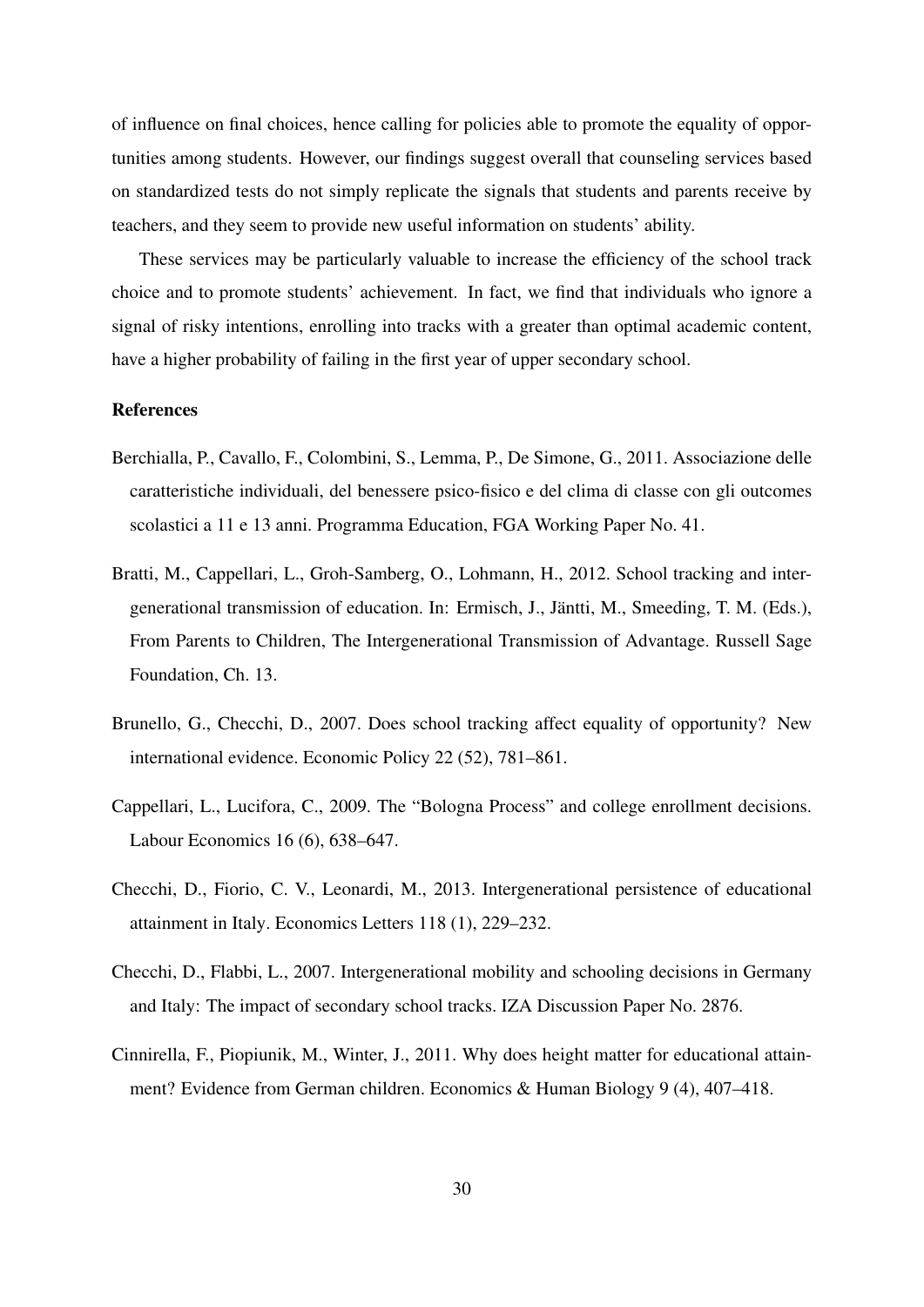- <span id="page-33-9"></span>De Simone, G., 2013. Render unto primary the things which are primary's: Inherited and fresh learning divides in Italian lower secondary education. Economics of Education Review 35, 12–23.
- <span id="page-33-0"></span>Dustmann, C., 2004. Parental background, secondary school track choice, and wages. Oxford Economic Papers 56 (2), 209–30.
- <span id="page-33-1"></span>Figlio, D. N., Page, M. E., 2002. School choice and the distributional effects of ability tracking: Does separation increase inequality? Journal of Urban Economics 51 (3), 497–514.
- <span id="page-33-6"></span>Guyon, N., Maurin, E., McNally, S., 2012. The effect of tracking students by ability into different schools: A natural experiment. Journal of Human Resources 47 (3), 684–721.
- <span id="page-33-8"></span>Hanushek, E. A., Wössmann, L., 2006. Does educational tracking affect performance and inequality? differences- in-differences evidence across countries. Economic Journal 116 (510), C63–C7.
- <span id="page-33-10"></span>Jensen, R., 2010. The (perceived) returns to education and the demand for schooling. The Quarterly Journal of Economics 125 (2), 515–548.
- <span id="page-33-5"></span>Jürges, H., Schneider, K., November 2011. Why young boys stumble: Early tracking, age and gender bias in the german school system. German Economic Review 12 (4), 371–394.
- <span id="page-33-7"></span>Kerr, S. P., Pekkarinen, T., Uusitalo, R., 2013. School tracking and development of cognitive skills. Journal of Labor Economics 31 (3), 577–602.
- <span id="page-33-2"></span>Leonardi, M., 2007. Do parents' risk aversion and wealth explain secondary school choice? Giornale degli Economisti 66 (2), 177–206.
- <span id="page-33-4"></span>Ochsen, C., 2011. Recommendation, class repeating, and children's ability: German school tracking experiences. Applied Economics 43 (27), 4127–4133.
- <span id="page-33-11"></span>Stinebrickner, T., Stinebrickner, R., 2012. Learning about academic ability and the college dropout decision. Journal of Labor Economics 30 (4), 707–748.
- <span id="page-33-3"></span>Tamm, M., 2008. Does money buy higher schooling?: Evidence from secondary school track choice in Germany. Economics of Education Review 27 (5), 536–545.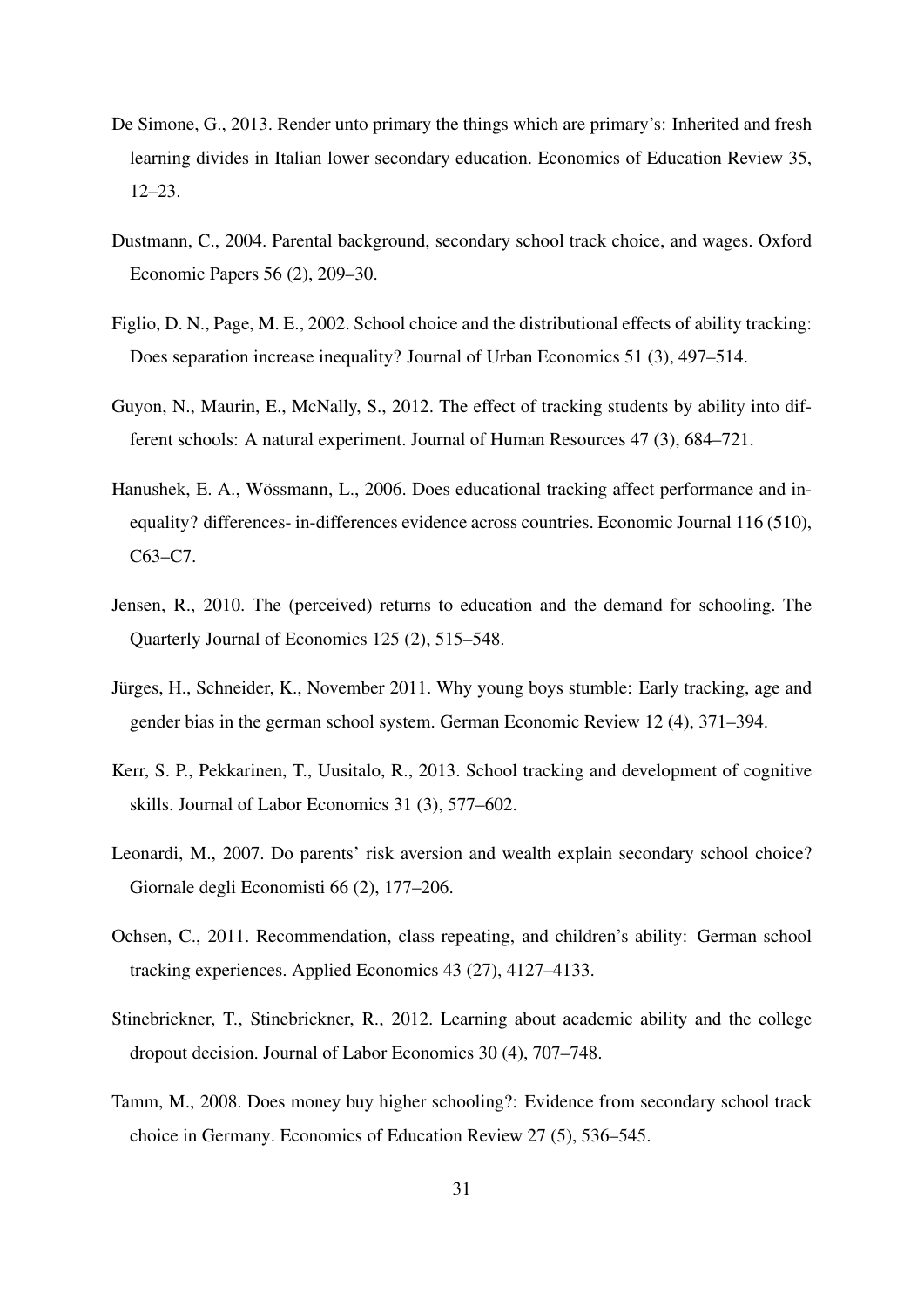- <span id="page-34-0"></span>Wölfel, O., Heineck, G., 2012. Parental risk attitudes and children's secondary school track choice. Economics of Education Review 31 (5), 727–743.
- <span id="page-34-1"></span>Zafar, B., 2011. How do college students form expectations? Journal of Labor Economics 29 (2), 301 – 348.

#### Appendix A. Supplementary tables

<span id="page-34-2"></span>

| Table A.1: Determinants of sample attrition, Probit model (marginal effects) |                                   |                                   |  |  |
|------------------------------------------------------------------------------|-----------------------------------|-----------------------------------|--|--|
|                                                                              | (1)                               | (2)                               |  |  |
|                                                                              | Missing $(1)$ / Not missing $(0)$ | Missing $(1)$ / Not missing $(0)$ |  |  |
| Gender (female)                                                              | 0.005                             | 0.006                             |  |  |
|                                                                              | (0.004)                           | (0.005)                           |  |  |
| Students' age (ref. 13)                                                      |                                   |                                   |  |  |
| 12                                                                           | $-0.001$                          | $-0.003$                          |  |  |
|                                                                              | (0.007)                           | (0.007)                           |  |  |
| 14                                                                           | $0.169***$                        | $0.214***$                        |  |  |
|                                                                              | (0.016)                           | (0.020)                           |  |  |
| 15                                                                           | $0.328***$                        | $0.420***$                        |  |  |
|                                                                              | (0.035)                           | (0.039)                           |  |  |
| Origin (immigrant)                                                           | $0.018**$                         | $0.016*$                          |  |  |
|                                                                              | (0.007)                           | (0.008)                           |  |  |
| Parents' education (ref. Post-secondary ed.)                                 |                                   |                                   |  |  |
| don't know                                                                   | 0.005                             | 0.001                             |  |  |
|                                                                              | (0.006)                           | (0.008)                           |  |  |
| Up to lower-sec. education                                                   | $-0.002$                          | $-0.005$                          |  |  |
|                                                                              | (0.006)                           | (0.008)                           |  |  |
| Secondary education                                                          | $-0.004$                          | $-0.009$                          |  |  |
|                                                                              | (0.006)                           | (0.008)                           |  |  |
| Std. Test score - Overall                                                    | 0.001                             | 0.004                             |  |  |
|                                                                              | (0.002)                           | (0.003)                           |  |  |
| Casual vs Intentional                                                        | 0.001                             | 0.002                             |  |  |
|                                                                              | (0.002)                           | (0.002)                           |  |  |
| <b>Risk Lover vs Risk Adverse</b>                                            | 0.000                             | 0.001                             |  |  |
|                                                                              | (0.001)                           | (0.002)                           |  |  |
| Competitive vs Collaborative                                                 | $-0.001$                          | $-0.002$                          |  |  |
|                                                                              | (0.002)                           | (0.002)                           |  |  |
| Year fixed effects                                                           | Yes                               | Yes                               |  |  |
| School fixed effects                                                         | N <sub>o</sub>                    | Yes                               |  |  |
| Observations                                                                 | 7,187                             | 5,704                             |  |  |
| Pseudo R-squared                                                             | 0.394                             | 0.408                             |  |  |

\*\*\*, \*\*, \* significant at the  $1\%$ , 5% and 10%, respectively.

Note: The dependent variable takes value one in case an individual does not appear in the matched dataset (attrition) and zero otherwise.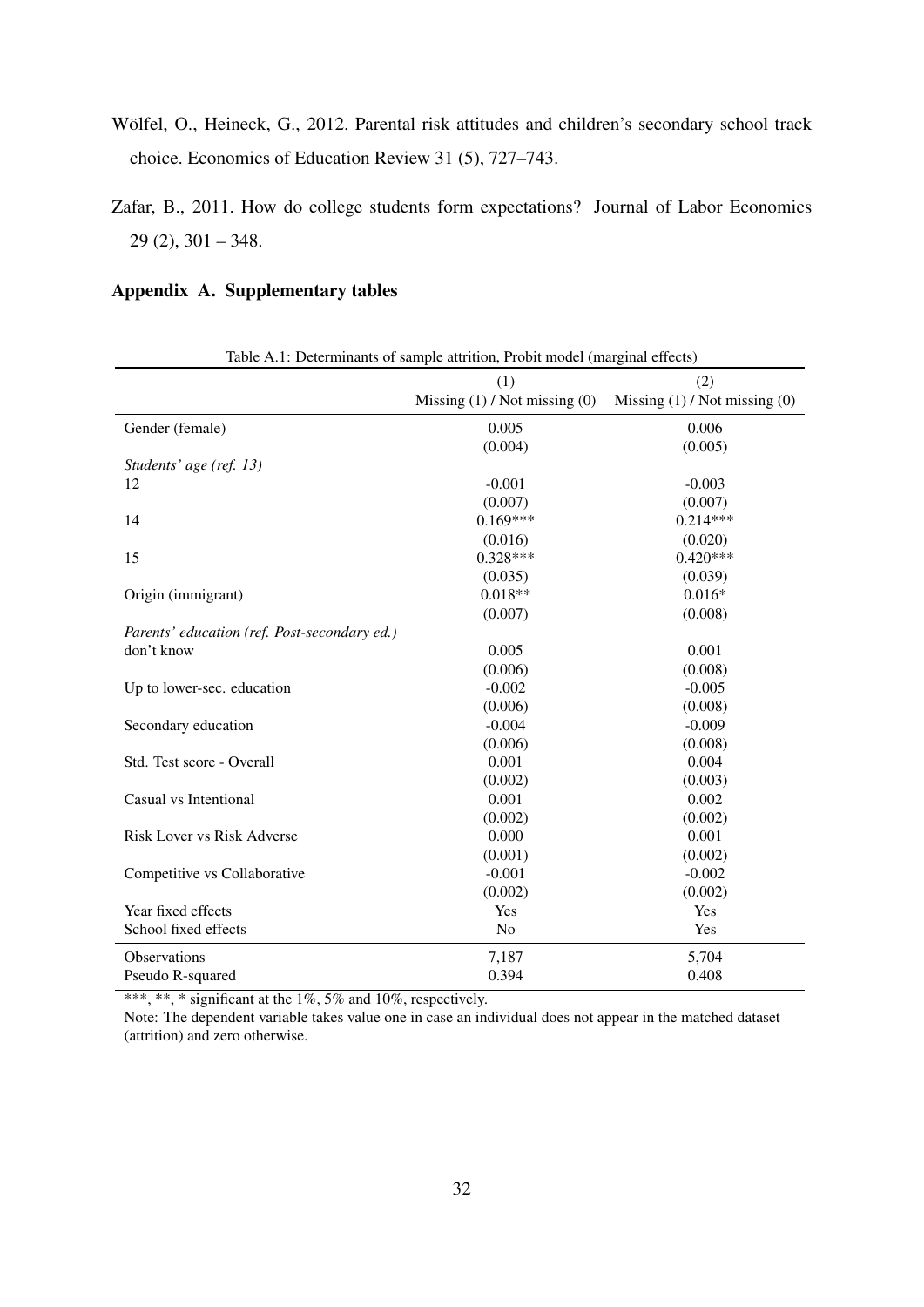<span id="page-35-0"></span>

|  |  | Table A.2: Sample summary statistics |  |  |
|--|--|--------------------------------------|--|--|
|--|--|--------------------------------------|--|--|

| Variable                                              | Obs    | Mean  | Std. Dev. | Min              | Max            |
|-------------------------------------------------------|--------|-------|-----------|------------------|----------------|
| Test score - overall                                  | 17,850 | 2.616 | 0.558     | 0.320            | $\overline{4}$ |
| Test score - logic                                    | 17,847 | 3.135 | 0.776     | 0.167            | 4              |
| Test score - language                                 | 17,785 | 2.586 | 0.809     | 0.100            | $\overline{4}$ |
| Test score - symbolic calculus                        | 17,705 | 3.059 | 0.837     | 0.133            | $\overline{4}$ |
| Test score - spatiality                               | 17,783 | 2.592 | 0.822     | 0.100            | 4              |
| Test score - strategy                                 | 16,970 | 1.475 | 0.728     | $-0.222$         | 3.8            |
| Casual vs Intentional                                 | 17,626 | 6.049 | 1.401     | $\boldsymbol{0}$ | 9              |
| Risk Lover vs Risk Averse                             | 17,626 | 5.707 | 1.464     | $\boldsymbol{0}$ | 9              |
| Competitive vs Collaborative                          | 17,626 | 6.919 | 1.668     | $\boldsymbol{0}$ | 9              |
| Gender - female                                       | 17,923 | 0.500 | 0.500     | $\overline{0}$   | 1              |
| Origin and regularity                                 |        |       |           |                  |                |
| Native, regular                                       | 17,923 | 0.772 | 0.419     | $\boldsymbol{0}$ | 1              |
| Native, delayer                                       | 17,923 | 0.070 | 0.255     | $\boldsymbol{0}$ | 1              |
| 1st generation, regular                               | 17,923 | 0.061 | 0.240     | $\overline{0}$   | $\mathbf{1}$   |
| 1st generation, 1y delayer                            | 17,923 | 0.056 | 0.230     | $\boldsymbol{0}$ | 1              |
| 1st generation, 2ys or more delayer                   | 17,923 | 0.016 | 0.124     | $\boldsymbol{0}$ | 1              |
| 2nd generation, regular                               | 17,923 | 0.021 | 0.144     | $\boldsymbol{0}$ | 1              |
| 2nd generation, delayer                               | 17,923 | 0.004 | 0.060     | $\boldsymbol{0}$ | $\mathbf{1}$   |
| <b>Parents' education</b>                             |        |       |           |                  |                |
| dont know                                             | 17,923 | 0.286 | 0.452     | $\theta$         | 1              |
| Up to lower-sec. education                            | 17,923 | 0.189 | 0.391     | $\boldsymbol{0}$ | 1              |
| Secondary education                                   | 17,923 | 0.273 | 0.446     | $\boldsymbol{0}$ | 1              |
| Post-secondary education                              | 17,923 | 0.253 | 0.434     | $\mathbf{0}$     | 1              |
| <b>Wave</b>                                           |        |       |           |                  |                |
| 2008                                                  | 17,923 | 0.193 | 0.395     | $\boldsymbol{0}$ | $\mathbf{1}$   |
| 2009                                                  | 17,923 | 0.201 | 0.401     | $\mathbf{0}$     | 1              |
| 2010                                                  | 17,923 | 0.284 | 0.451     | $\boldsymbol{0}$ | $\mathbf{1}$   |
| 2011                                                  | 17,923 | 0.322 | 0.467     | $\boldsymbol{0}$ | $\mathbf{1}$   |
| <b>Enrollment Track*</b>                              |        |       |           |                  |                |
| Classic / Scientific Lyceum (L)                       | 6,234  | 0.413 | 0.492     | $\boldsymbol{0}$ | 1              |
| Human Sciences / Linguistic / Art / Music Lyceum (OL) | 6,234  | 0.128 | 0.335     | $\overline{0}$   | 1              |
| Technical Institute (TI)                              | 6,234  | 0.231 | 0.421     | $\boldsymbol{0}$ | 1              |
| Professional Institute (PI)                           | 6,234  | 0.157 | 0.364     | $\boldsymbol{0}$ | 1              |
| Vocational Training (VT)                              | 6,234  | 0.071 | 0.257     | $\boldsymbol{0}$ | 1              |
| Wave*                                                 |        |       |           |                  |                |
| 2008                                                  | 6,234  | 0.491 | 0.499     | $\boldsymbol{0}$ | 1              |
| 2009                                                  | 6,234  | 0.509 | 0.499     | $\overline{0}$   | 1              |
| Grade 9th retention*                                  | 5,458  | 0.151 | 0.358     | $\mathbf{0}$     | $\mathbf{1}$   |

\*Available only for cohorts 2008 and 2009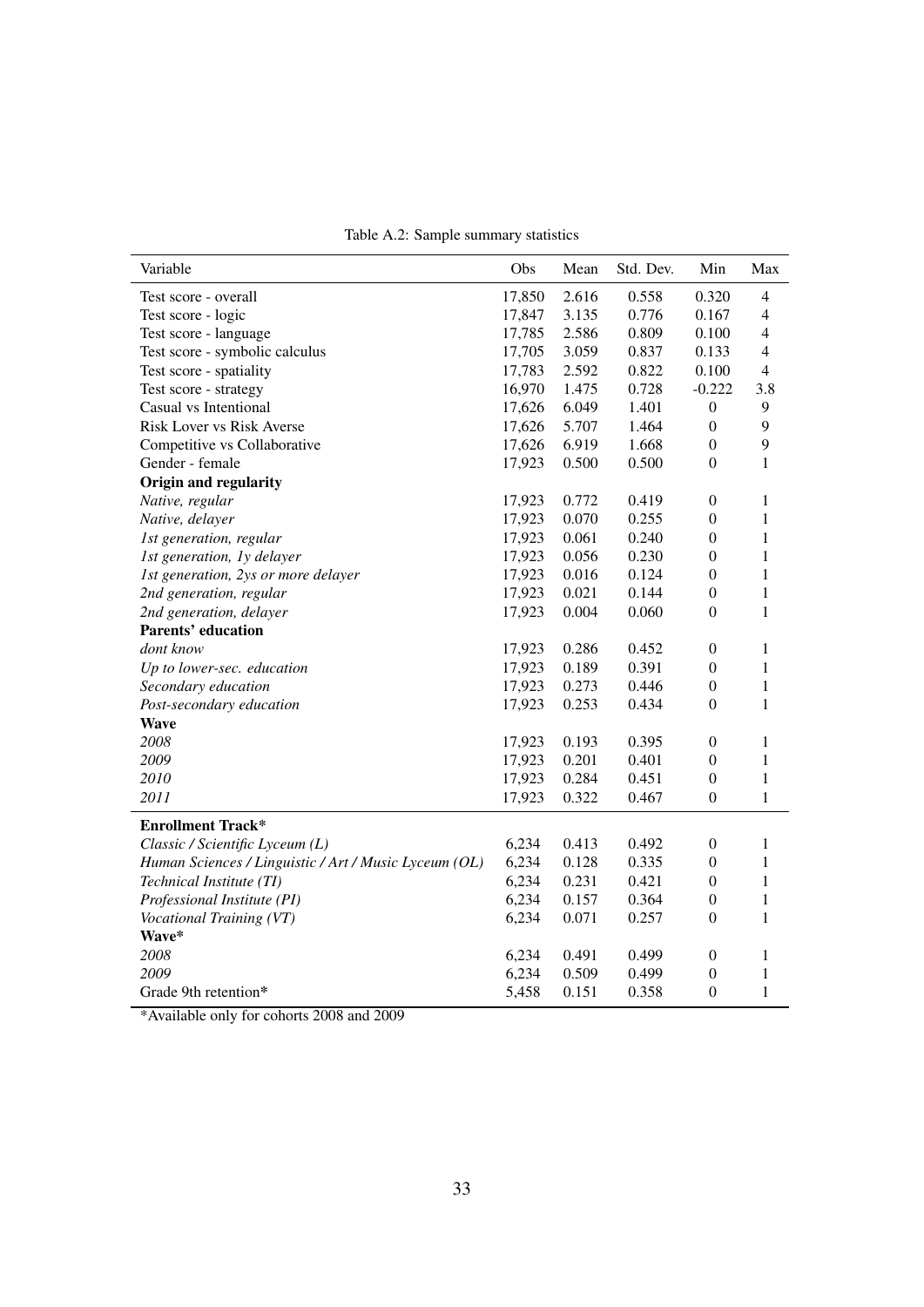<span id="page-36-0"></span>

|                                                                                                                                                                                           |             |             |             | Table A.3: Test scores and individual characteristics - OLS estimations |             |             |
|-------------------------------------------------------------------------------------------------------------------------------------------------------------------------------------------|-------------|-------------|-------------|-------------------------------------------------------------------------|-------------|-------------|
|                                                                                                                                                                                           | Ξ           | $\odot$     |             | 4                                                                       | ତି          | $\odot$     |
|                                                                                                                                                                                           | Overall     | Logic       | Language    | Symbolic calculus                                                       | Spatiality  | Strategy    |
| Gender (female)                                                                                                                                                                           | $-0.049***$ | $-0.059***$ | $0.065***$  | $0.044***$                                                              | $-0.102***$ | $-0.257***$ |
|                                                                                                                                                                                           | (0.014)     | (0.014)     | (0.015)     | (0.015)                                                                 | (0.016)     | (0.016)     |
| (ref. Native, regular)<br>Origin and regularity                                                                                                                                           |             |             |             |                                                                         |             |             |
| Native, delayer                                                                                                                                                                           | $-0.575***$ | $-0.442***$ | $-0.395***$ | $-0.568***$                                                             | $-0.388***$ | $-0.225***$ |
|                                                                                                                                                                                           | (0.035)     | (0.038)     | (0.035)     | (0.036)                                                                 | (0.033)     | (0.032)     |
| 1st generation, regular                                                                                                                                                                   | $-0.235***$ | $-0.152***$ | $-0.353***$ | $-0.147***$                                                             | $-0.095**$  | $-0.172***$ |
|                                                                                                                                                                                           | (0.033)     | (0.031)     | (0.033)     | (0.036)                                                                 | (0.039)     | (0.032)     |
| 1st generation, 1y delayer                                                                                                                                                                | $-0.285***$ | $0.191***$  | $0.488***$  | $-0.169***$                                                             | $0.098***$  | $0.178***$  |
|                                                                                                                                                                                           | (0.031)     | (0.033)     | (0.037)     | (0.032)                                                                 | (0.035)     | (0.033)     |
| 1st generation, 2ys or more delayer                                                                                                                                                       | $-0.721***$ | $-0.594***$ | $-0.922***$ | $-0.524***$                                                             | $-0.245***$ | $-0.235***$ |
|                                                                                                                                                                                           | (0.072)     | (0.074)     | (0.069)     | (0.072)                                                                 | (0.068)     | (0.074)     |
| 2nd generation, regular                                                                                                                                                                   | $-0.163***$ | $0.239***$  | $-0.237***$ | $-0.073$                                                                | 0.014       | $-0.079$    |
|                                                                                                                                                                                           | (0.051)     | (0.052)     | (0.052)     | (0.054)                                                                 | (0.054)     | (0.058)     |
| 2nd generation, delayer                                                                                                                                                                   | $-0.584***$ | $0.433***$  | $0.669***$  | $-0.553***$                                                             | $-0.264*$   | $-0.249*$   |
|                                                                                                                                                                                           | (0.136)     | (0.122)     | (0.150)     | (0.171)                                                                 | (0.149)     | (0.131)     |
| Parents' education (ref. Post-secondary ed.                                                                                                                                               |             |             |             |                                                                         |             |             |
| don't know                                                                                                                                                                                | $-0.302***$ | $-0.182***$ | $-0.250***$ | $-0.237***$                                                             | $-0.214***$ | $-0.167***$ |
|                                                                                                                                                                                           | (0.019)     | (0.019)     | (0.021)     | (0.021)                                                                 | (0.021)     | (0.022)     |
| Up to lower-sec. education                                                                                                                                                                | $0.383***$  | $0.259***$  | $0.260***$  | $-0.307***$                                                             | $0.311***$  | $0.191***$  |
|                                                                                                                                                                                           | (0.025)     | (0.027)     | (0.025)     | (0.026)                                                                 | (0.025)     | (0.024)     |
| Secondary education                                                                                                                                                                       | $-0.143***$ | $-0.094***$ | $-0.106***$ | $-0.089***$                                                             | $-0.134***$ | $0.089***$  |
|                                                                                                                                                                                           | (0.019)     | (0.019)     | (0.019)     | (0.021)                                                                 | (0.022)     | (0.021)     |
| Casual vs. Intentional                                                                                                                                                                    | $0.084***$  | $0.059***$  | $0.072***$  | $0.068***$                                                              | $0.056***$  | $0.043***$  |
|                                                                                                                                                                                           | (0.006)     | (0.006)     | (0.005)     | (0.006)                                                                 | (0.006)     | (0.006)     |
| Risk Lover vs. Risk Averse                                                                                                                                                                | $0.122***$  | $0.092***$  | $0.095***$  | $0.103***$                                                              | $0.082***$  | $0.052***$  |
|                                                                                                                                                                                           | (0.005)     | (0.005)     | (0.005)     | (0.005)                                                                 | (0.005)     | (0.005)     |
| Competitive vs. Collaborative                                                                                                                                                             | $0.053***$  | $0.033***$  | $0.035***$  | $0.057***$                                                              | $0.034***$  | $0.019***$  |
|                                                                                                                                                                                           | (0.004)     | (0.004)     | (0.004)     | (0.005)                                                                 | (0.005)     | (0.005)     |
| Constant                                                                                                                                                                                  | $-1.138***$ | $-0.779***$ | $-1.030***$ | $-0.977***$                                                             | $-0.752***$ | $0.334***$  |
|                                                                                                                                                                                           | (0.055)     | (0.056)     | (0.052)     | (0.059)                                                                 | (0.057)     | (0.049)     |
| Year fixed effects                                                                                                                                                                        |             |             |             | Yes                                                                     |             |             |
| School fixed effects                                                                                                                                                                      |             |             |             | Yes                                                                     |             |             |
|                                                                                                                                                                                           |             |             |             |                                                                         |             |             |
| Observations                                                                                                                                                                              | 17,594      | 17,593      | 17,546      | 17,455                                                                  | 17,530      | 16,835      |
| R-squared                                                                                                                                                                                 | 0.222       | 0.119       | 0.163       | 0.173                                                                   | 0.112       | 0.068       |
| Note: Robust standard errors in parentheses (clustered by school and year). School Near dummies included but not reported<br>at the 1%, 5% and 10%, respectively.<br>*** ** * significant |             |             |             |                                                                         |             |             |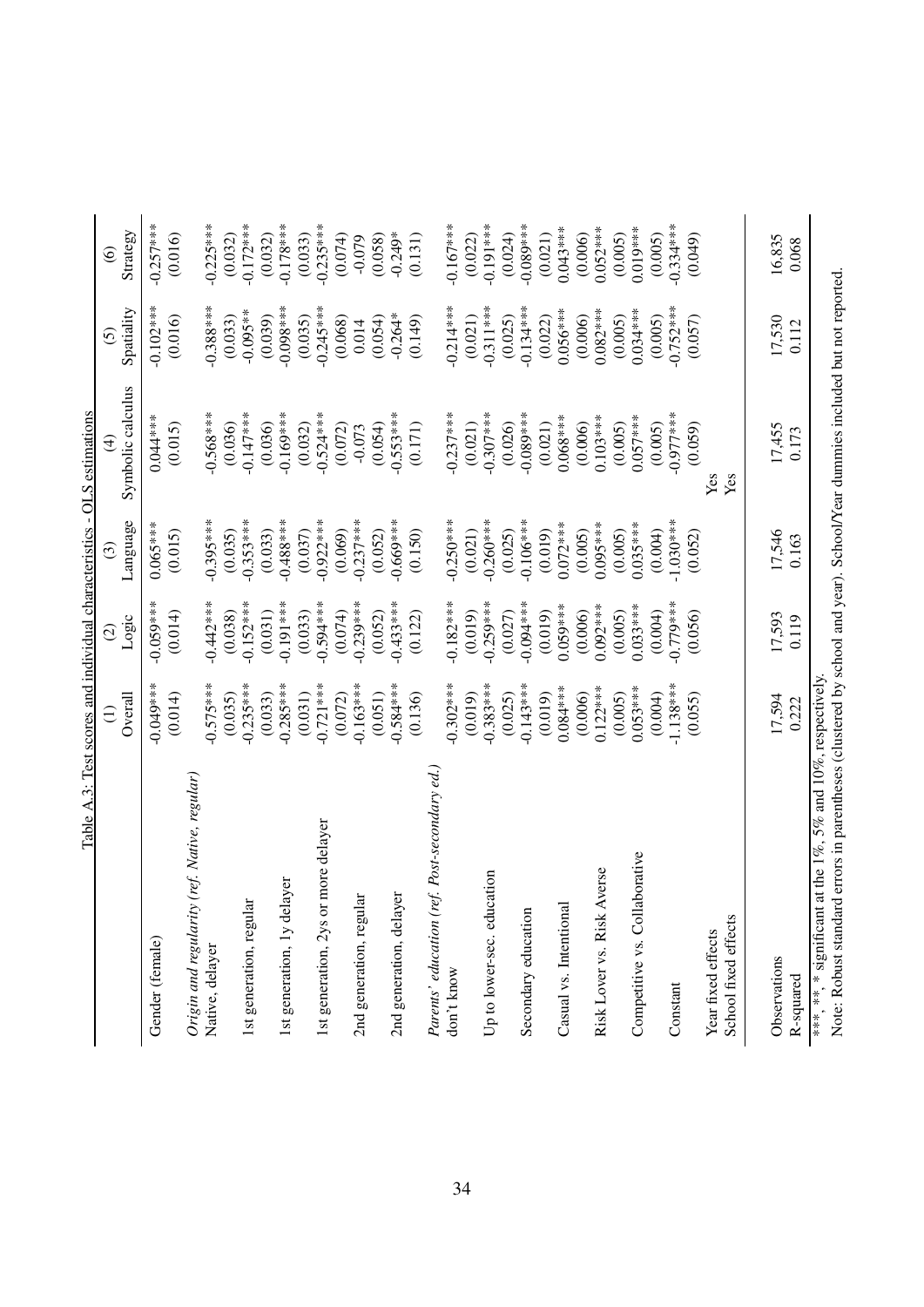<span id="page-37-0"></span>

| Table.                                                      |                               |                                                     |                        | A.4: Pre-test intentions and cognitive/non cognitive ablities - MNL (marginal effects) |                        |                        |                         |
|-------------------------------------------------------------|-------------------------------|-----------------------------------------------------|------------------------|----------------------------------------------------------------------------------------|------------------------|------------------------|-------------------------|
|                                                             | Don't know<br>$\widehat{\Xi}$ | $\widehat{\mathcal{O}}$<br>$\overline{\phantom{0}}$ | ð<br>$\odot$           | Either L or OL<br>$\widehat{\mathcal{F}}$                                              | $\widehat{\odot}$<br>F | $\widehat{\circ}$<br>E | 77<br>$\epsilon$        |
| Gender (female)                                             | $-0.016**$<br>(0.007)         | $0.035***$<br>(0.007)                               | $0.110***$<br>(0.006)  | $0.056***$<br>(0.004)                                                                  | $-0.089***$<br>(0.005) | $-0.025***$<br>(0.005) | (0.002)<br>$-0.000$     |
| Origin and regularity (ref. Native, regular)                |                               |                                                     |                        |                                                                                        |                        |                        |                         |
| Native, deleyer                                             | $0.079***$                    | $-0.167***$                                         | $-0.039***$            | 0.004                                                                                  | $0.016*$               | $0.084***$             | $0.023***$              |
|                                                             | (0.013)                       | (0.014)                                             | (0.009)                | (0.009)                                                                                | (0.009)                | (0.010)                | (0.005)                 |
| 1st generation, regular                                     | $0.069***$                    | $-0.015$                                            | $-0.044***$            | $-0.0128*$                                                                             | $0.031***$             | $-0.023***$            | $-0.005**$              |
| 1st generation, 1y delayer                                  | $0.062***$<br>(0.015)         | $-0.071***$<br>(0.017)                              | $-0.037***$<br>(0.008) | (0.008)<br>0.011                                                                       | $0.035***$<br>(0.012)  | (0.009)<br>$-0.004$    | (0.002)<br>0.005        |
|                                                             | (0.017)                       | (0.017)                                             | (0.009)                | (0.011)                                                                                | (0.012)                | (0.009)                | (0.004)                 |
| <b>F</b><br>1st generation, 2ys or more delay               | $0.202***$                    | $-0.186***$                                         | $-0.089***$            | 0.021                                                                                  | 0.003                  | 0.029                  | $0.020**$               |
|                                                             | (0.036)                       | (0.028)                                             | (0.011)                | (0.029)                                                                                | (0.019)                | (0.020)                | (0.010)                 |
| 2nd generation, regular                                     | $0.051**$                     | $-0.005$                                            | $-0.027*$              | $-0.007$                                                                               | 0.026                  | $-0.037***$            | $-0.000$                |
|                                                             | (0.021)                       | $-0.202***$<br>(0.024)                              | (0.014)                | (0.012)                                                                                | (0.016)                | (0.012)                | (0.006)                 |
| 2nd generation, delayer                                     | (0.068)<br>0.092              | (0.054)                                             | (0.055)<br>0.040       | $-0.046$<br>(0.029)                                                                    | $0.085*$<br>(0.049)    | (0.034)<br>$-0.001$    | (0.026)<br>0.032        |
| Parents' education (ref. Post-secondary ed.,                |                               |                                                     |                        |                                                                                        |                        |                        |                         |
| don't know                                                  | $0.152***$                    | $0.226***$                                          | $0.008$                | $-0.045***$                                                                            | $0.043***$             | $0.058***$             | $0.009***$              |
|                                                             | (0.009)                       | (0.010)                                             | (0.007)                | (0.006)                                                                                | (0.006)                | (0.007)                | (0.002)                 |
| Up to lower-sec. education                                  | $0.112***$                    | $0.289***$                                          | $-0.003$               | $-0.039***$                                                                            | $0.082***$             | $0.119***$             | $0.018***$              |
|                                                             | (0.012)                       | (0.012)                                             | (0.008)                | (0.007)                                                                                | (0.008)                | (0.008)                | (0.003)                 |
| Secondary education                                         | $0.041***$                    | $-0.189***$                                         | $0.023***$             | $-0.022***$                                                                            | $0.076***$             | $0.066***$             | $0.006**$               |
|                                                             | (0.010)                       | (0.009)                                             | (0.007)                | (0.006)                                                                                | (0.007)                | (0.007)                | (0.002)                 |
| Std. Test score - Overall                                   | $-0.056***$<br>(0.004)        | $0.117***$<br>(0.004)                               | $-0.013***$<br>(0.002) | $-0.000$<br>(0.002)                                                                    | (0.002)<br>0.001       | $-0.042***$<br>(0.002) | $-0.007$ ***<br>(0.001) |
| Casual vs. Intentional                                      | $0.008***$                    | $0.011***$                                          | $0.004**$              | 0.002                                                                                  | $-0.000$ .             | $-0.003$               | $-0.002**$              |
|                                                             | (0.002)                       | (0.003)                                             | (0.002)                | (0.001)                                                                                | (0.002)                | (0.002)                | (0.001)                 |
| Risk Lover vs. Risk Adverse                                 | $0.007***$                    | $0.009***$                                          | $-0.001$               | 0.002                                                                                  | $-0.002$               | $-0.000$               | $-0.001$                |
|                                                             | (0.003)                       | (0.002)                                             | (0.001)                | (0.001)                                                                                | (0.002)                | (0.002)                | (0.001)                 |
| Competitive vs. Collaborative                               | 0.003                         | 0.002                                               | $-0.003*$              | $-0.002*$                                                                              | 0.001                  | $-0.001$               | 0.000                   |
|                                                             | (0.002)                       | (0.002)                                             | (0.002)                | (0.001)                                                                                | (0.001)                | (0.002)                | (0.000)                 |
| Year fixed effects                                          |                               |                                                     |                        | $\mathbf{Yes}$                                                                         |                        |                        |                         |
| School fixed effects                                        |                               |                                                     |                        | $\mathbf{\hat{z}}$                                                                     |                        |                        |                         |
| Observations                                                |                               |                                                     |                        | 17,567                                                                                 |                        |                        |                         |
| Pseudo R-squared                                            |                               |                                                     |                        | 0.104                                                                                  |                        |                        |                         |
| ***, **, * significant at the 1%, 5% and 10%, respectively. |                               |                                                     |                        |                                                                                        |                        |                        |                         |

Note: Robust standard errors in parentheses (clustered by school and year). Wave dummies included but not reported. Note: Robust standard errors in parentheses (clustered by school and year). Wave dummies included but not reported.